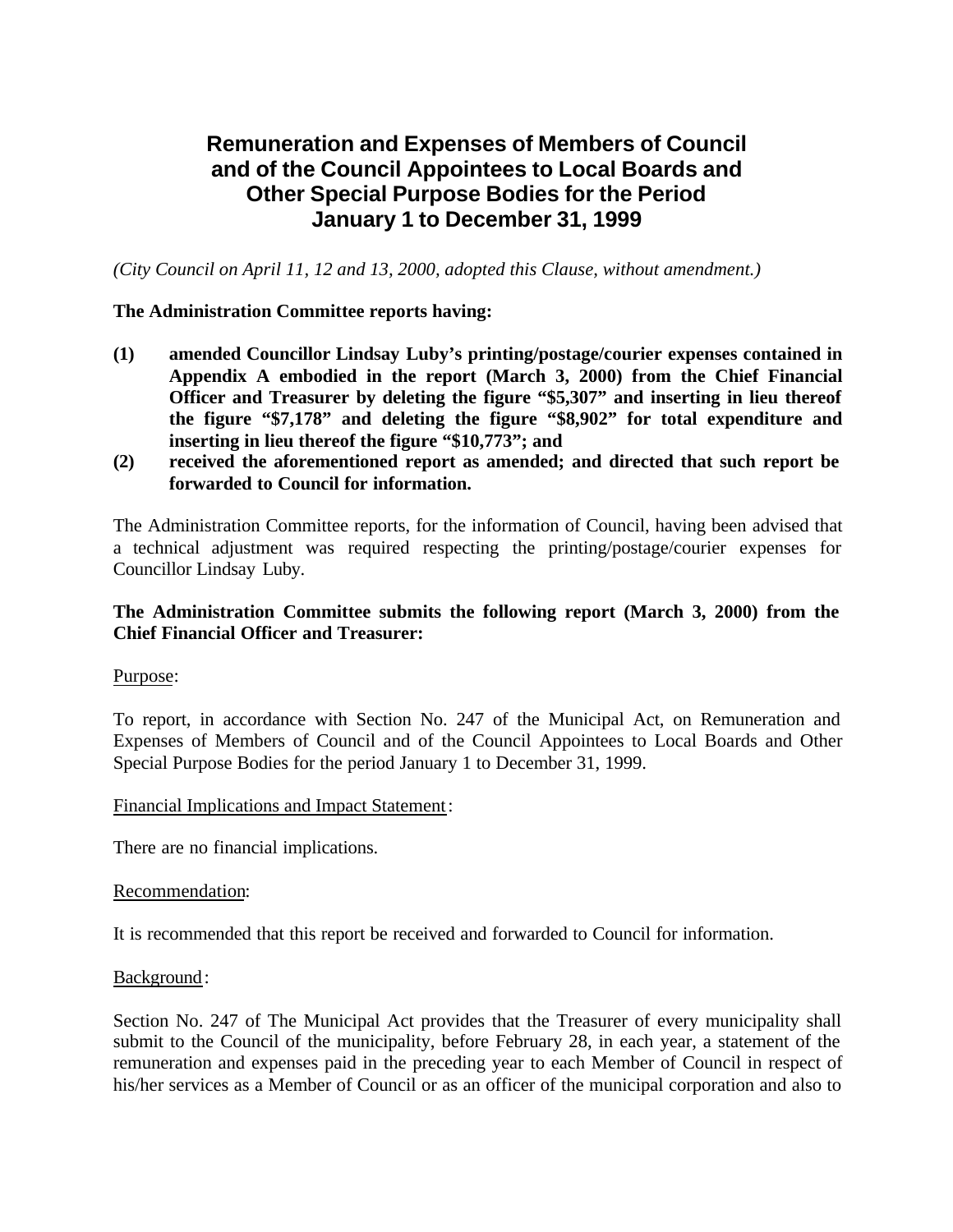each Member of Council or other person appointed by Council to a local board or other special purpose body.

The Administration Committee at its meeting of January 26, 2000, was advised that owing to the current schedule of Council meetings and year end processing schedules, a report respecting the above would be forwarded to the Administration Committee meeting on March 21, 2000 and, subsequently, to Council on April 11-13, 2000.

### Comments:

This report is in respect of the remuneration and expenses received or paid to Members of Council and Council Appointees to Local Boards and Other Special Purpose Bodies for the year 1999, and is outlined in two sections:

### (a) Members of Council

The table below summarizes the remuneration and expenses of Members of Council for the period January 1 to December 31, 1999, based on remuneration and expenses actually earned or paid during the period. It includes remuneration and expenses paid by Local Boards and Other Special Purpose Bodies and other City Departments. Appendices A and B include a breakdown, by expense component, of each Member's office expenses and Appendix C provides details of the corporate business travel costs for each Councillor. Appendix D shows expenses charged to City Departments and Appendix E shows remuneration and expenses paid by Local Boards and Other Special Purpose Bodies. The authority for these payments is listed on Appendix G.

|                   |      |              |                 |            |                   |              | <b>Expenses Paid</b> |              |
|-------------------|------|--------------|-----------------|------------|-------------------|--------------|----------------------|--------------|
|                   |      |              |                 | Office     |                   | Expenses     | by Local Boards      |              |
|                   |      | Remuneration | Corporate       | Expenses   | Support           | Charged to   | and Other            | Total        |
|                   |      | And          | <b>Business</b> | (see       | <b>Staff Base</b> | City Depart- | Special Purpose      | Remuneration |
|                   | Ward | Expense      | Travel (see     | Appendices | Salaries and      | ments        | <b>Bodies</b>        | And          |
| Councillor        | No.  | Indemnity    | Appendix C)     | A & B      | <b>Benefits</b>   | (Appendix D) | (Appendix E)         | Expenses     |
|                   |      | \$           | \$              | \$         | S                 | \$           | \$                   | \$           |
| Adams             | 23   | 65,020       | 7,698           | 58,801     | 169,463           |              | 281                  | 301,263      |
| Altobello         | 13   | 63,915       |                 | 17,820     | 108,441           |              |                      | 190,176      |
| Ashton            | 13   | 63,917       | 7,281           | 44,018     | 132,396           | 6,711        | 592                  | 254,915      |
| Augimeri          | 7    | 64.955       | 5,000           | 56.155     | 159,487           | 230          | 289                  | 286,116      |
| <b>Balkissoon</b> | 18   | 64,825       | 2,052           | 44,453     | 141,997           |              | 288                  | 253,615      |
| Berardinetti      | 15   | 63,915       |                 | 46,394     | 159,864           |              |                      | 270,173      |
| Berger            | 9    | 65,020       | 4,438           | 4,944      | 111,085           |              | 102                  | 185,589      |
| <b>Bossons</b>    | 23   | 64,890       |                 | 50,863     | 165,351           |              | 254                  | 281,358      |
| <b>Brown</b>      | 5    | 63.915       |                 | 36.153     | 162.946           | 1,221        |                      | 264,235      |
| <b>Bussin</b>     | 26   | 63,915       | 1,708           | 58,901     | 165,430           | 1,567        |                      | 291,521      |

### The City of Toronto Summary of Remuneration and Expenses for Members of Council For the Period January 1, 1999 – December 31, 1999

\_\_\_\_\_\_\_\_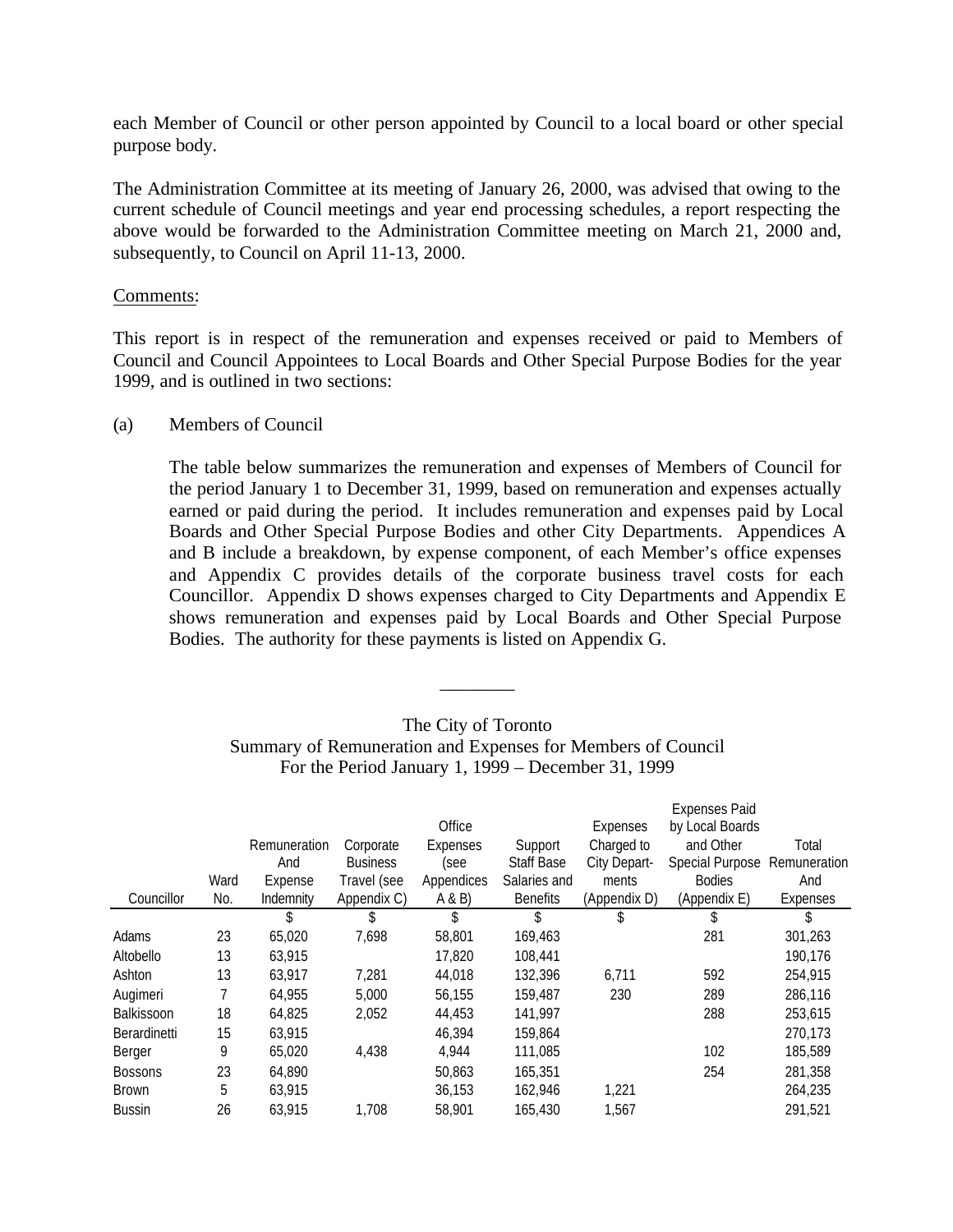|              |                |              |                 |            |                 |              | <b>Expenses Paid</b>         |          |
|--------------|----------------|--------------|-----------------|------------|-----------------|--------------|------------------------------|----------|
|              |                |              |                 | Office     |                 | Expenses     | by Local Boards              |          |
|              |                | Remuneration | Corporate       | Expenses   | Support         | Charged to   | and Other                    | Total    |
|              |                | And          | <b>Business</b> | (see       | Staff Base      | City Depart- | Special Purpose Remuneration |          |
|              | Ward           | Expense      | Travel (see     | Appendices | Salaries and    | ments        | <b>Bodies</b>                | And      |
| Councillor   | No.            | Indemnity    | Appendix C)     | A & B      | <b>Benefits</b> | (Appendix D) | (Appendix E)                 | Expenses |
| Cho          | 18             | 64,825       |                 | 53,829     | 160,750         |              | 1,571                        | 280,975  |
| Chong        | 11             | 63,915       |                 | 35,191     | 115,513         |              |                              | 214,619  |
| Chow         | 24             | 63,915       | 2,085           | 58,933     | 163,530         |              |                              | 288,463  |
| Davis        | 28             | 63,917       | 5,000           | 62,057     | 146,121         | 51           |                              | 277,146  |
| Disero       | 21             | 63,915       |                 | 58,170     | 169,147         | 271          |                              | 291,503  |
| Duguid       | 15             | 63,915       |                 | 40,745     | 162,970         |              |                              | 267,630  |
| Faubert      | 16             | 30,855       |                 | 16,255     | 114,426         |              |                              | 161,536  |
| Feldman      | 8              | 63,915       |                 | 26,976     | 141,104         |              | 9,415                        | 241,410  |
| Filion       | 10             | 63,915       |                 | 48,047     | 168,586         |              |                              | 280,548  |
| Flint        | 9              | 63,915       |                 | 17,031     | 137,982         |              |                              | 218,928  |
| Fotinos      | 21             | 63,915       | 979             | 48,213     | 161,943         |              | 1,380                        | 276,430  |
| Gardner      | 10             | 63,915       |                 | 52,620     | 165,137         |              | 4,839                        | 286,511  |
| Giansante    | 3              | 63,915       |                 | 12,398     | 117,978         |              |                              | 194,291  |
| Holyday      | $\overline{4}$ | 63,915       |                 | 6,692      | 102,815         |              |                              | 173,422  |
| Jakobek      | 26             | 63,915       |                 | 57,733     | 170,990         |              |                              | 292,638  |
| Johnston     | 22             | 63,915       | 5,312           | 36,436     | 163,829         |              |                              | 269,492  |
| Jones        | $\overline{2}$ | 65,085       |                 | 47,239     | 167,455         |              | 302                          | 280,081  |
| Kelly        | 14             | 63,915       |                 | 47,886     | 143,357         |              |                              | 255,158  |
| Kinahan      | $\overline{2}$ | 63,915       | 1,646           | 51,378     | 143,895         |              |                              | 260,834  |
| King         | 12             | 63,915       | 3,817           | 24,891     | 158,592         |              | 79                           | 251,294  |
| Korwin-      | 19             | 63,917       |                 | 58,896     | 165,544         |              |                              | 288,357  |
| Kuczynski    |                |              |                 |            |                 |              |                              |          |
| Layton       | 25             | 63,915       | 9,752           | 57,578     | 160,126         | 617          | 2,915                        | 294,903  |
| Li Preti     | $\overline{7}$ | 64,305       |                 | 56,555     | 160,159         |              | 99                           | 281,118  |
| Lindsay Luby | 3              | 63,915       | 359             | 8,902      | 114,237         |              |                              | 187,413  |
| Mahood       | 17             | 63,915       |                 | 12,931     | 76,242          |              |                              | 153,088  |
| Mammoliti    | 6              | 63,915       | 7,545           | 70,947     | 157,002         | 595          |                              | 300,004  |
| McConnell    | 25             | 64,825       | 5,111           | 58,192     | 170,994         | 3,684        | 231                          | 303,037  |
| Mihevc       | 28             | 63,917       |                 | 56,650     | 162,392         | 625          |                              | 283,584  |
| Miller       | 19             | 63,917       | 2,240           | 53,497     | 179,923         |              |                              | 299,577  |
| Minnan-Wong  | 11             | 64,240       |                 | 39,963     | 138,382         |              | 126                          | 242,711  |
|              | 16             | 65,150       | 4,590           | 42,558     |                 |              | 327                          |          |
| Moeser       |                |              |                 |            | 140,113         |              |                              | 252,738  |
| Moscoe       | 8              | 63,918       | 15,204          | 44,095     | 167,078         |              | 2,571                        | 292,866  |
| Nunziata     | 27             | 63,915       |                 | 10,071     | 122,064         |              |                              | 196,050  |
| O'Brien      | 4              | 67,620       |                 | 13,682     | 113,167         |              | 744                          | 195,213  |
| Ootes        | 1              | 63,915       |                 | 40,623     | 156,633         |              |                              | 261,171  |
| Pantalone    | 20             | 63,915       | 5,000           | 57,720     | 167,078         | 25           | 2,338                        | 296,076  |
| Pitfield     | 1              | 63,915       |                 | 36,173     | 162,668         |              |                              | 262,756  |
| Prue         | 1              | 63,915       |                 | 47,660     | 173,483         |              |                              | 285,058  |
| Rae          | 24             | 63,915       |                 | 54,824     | 168,599         | 7,696        | 2,161                        | 297,195  |
| Saundercook  | 27             | 64,825       | 185             | 56,075     | 161,654         |              | 231                          | 282,970  |
| Sgro         | 6              | 51,426       |                 | 50,024     | 164,614         |              |                              | 266,064  |
| Shaw         | 17             | 63,915       | 6,526           | 51,029     | 156,111         |              |                              | 277,581  |
| Shiner       | 12             | 63,915       |                 | 40,939     | 153,827         |              |                              | 258,681  |
| Silva        | 20             | 63,915       | 8,237           | 55,967     | 159,157         | 1,512        |                              | 288,788  |
| Sinclair     | 5              | 63,915       |                 | 53,759     | 165,609         |              |                              | 283,283  |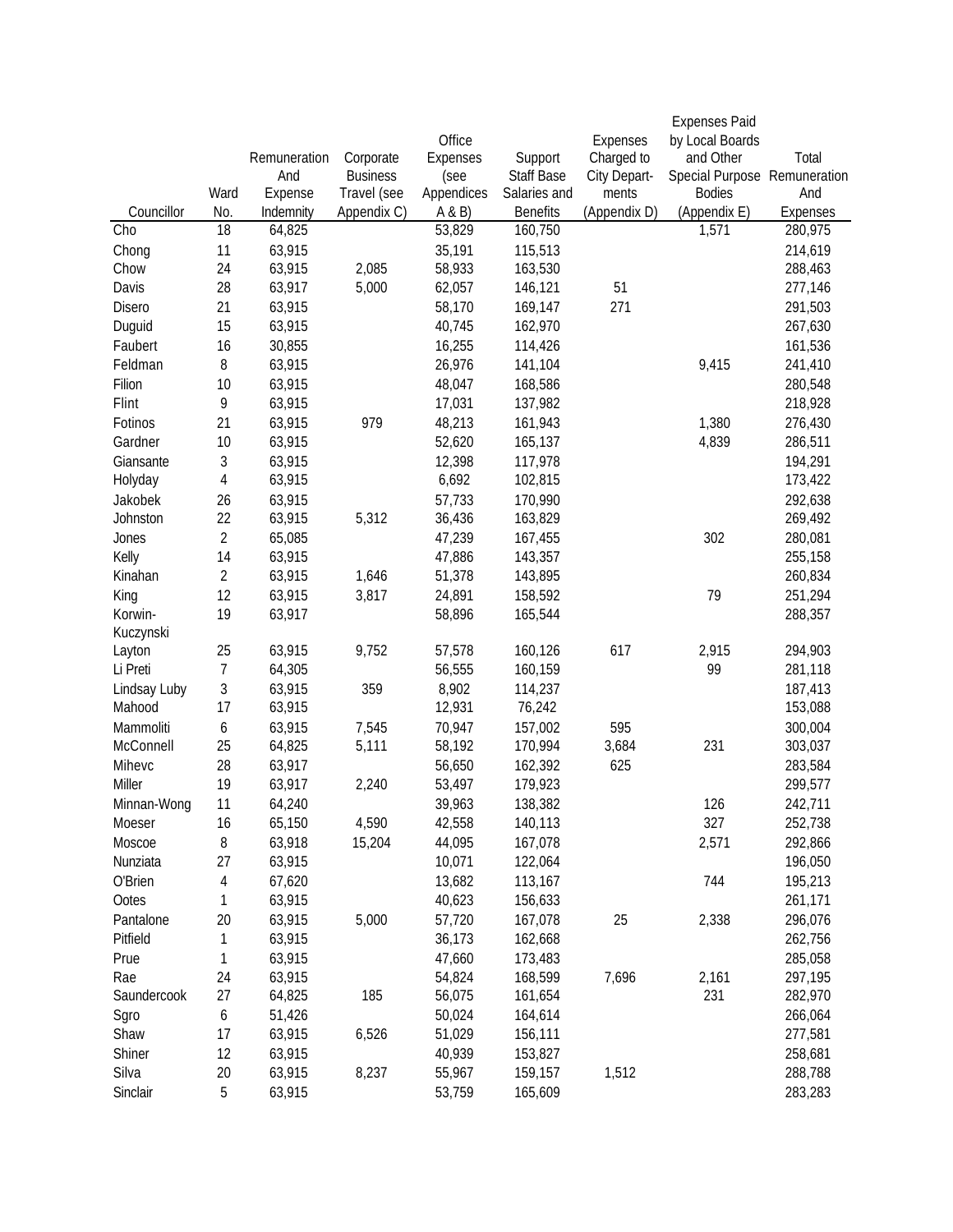|              |      |              |                 |            |                   |              | <b>Expenses Paid</b> |              |
|--------------|------|--------------|-----------------|------------|-------------------|--------------|----------------------|--------------|
|              |      |              |                 | Office     |                   | Expenses     | by Local Boards      |              |
|              |      | Remuneration | Corporate       | Expenses   | Support           | Charged to   | and Other            | Total        |
|              |      | And          | <b>Business</b> | (see       | <b>Staff Base</b> | City Depart- | Special Purpose      | Remuneration |
|              | Ward | Expense      | Travel (see     | Appendices | Salaries and      | ments        | <b>Bodies</b>        | And          |
| Councillor   | No.  | Indemnity    | Appendix C)     | A & B      | <b>Benefits</b>   | (Appendix D) | (Appendix E)         | Expenses     |
| Soknacki     | 16   | 16,252       |                 | 10,020     | 40,496            |              |                      | 66,768       |
| Tzekas       | 14   | 65.085       |                 | 35.166     | 87.049            | 1.542        | 297                  | 189,139      |
| Walker       | 22   | 63.915       |                 | 51.176     | 161.457           |              |                      | 276.548      |
| Lastman      |      | 101.299      |                 | 332,820    | 1.000.432         | 12,538       |                      | 1,447,089    |
| (Mayor)      |      |              |                 |            |                   |              |                      |              |
| (Appendix F) |      |              |                 |            |                   |              |                      |              |
|              |      | 3,731,030    | 111.765         | 2.779.714  | 9.558.870         | 38,885       | 31,432               | 16,251,696   |
|              |      | (Note 1)     | (Note 2)        |            |                   |              |                      |              |

Notes:

(1) The remuneration reported is the amount earned in the year 1999. Total fringe benefits of \$565, 106 is not included.

A remuneration amount in excess of \$63,915.00 indicates that the Councillor was paid by either (a) The Toronto and Region Conservation Authority a per diem of \$65.00 per meeting attended, or (b) The Toronto Coach Terminal Inc. a nominal sum of \$1.00 per annum. The specific amount is disclosed on Section (b) of this report.

- (2) The Corporate Business Travel reported herein includes any travel charged to Council Program:
	- (a) on association business, by a Member of Council elected or appointed to the Executive, Board, Section Executive, Task Force or Committee of the Federation of Canadian Municipalities, Association of Municipalities of Ontario, International Union of Local Authorities, World Association of Major Metropolises, Ontario Good Roads Association and International Council for Local Environmental Issues.
	- (b) on association business, by a Member of Council who attended the annual meetings of the above associations.
- (b) Council Appointees to Local Boards and Other Special Purpose Bodies:

The remuneration and expenses summarized below have been paid by the respective local board or other special purpose body. The amounts pertaining to members of Council are included in the summary on the previous page. Members of Council are indicated by a single asterisk (\*) and Members that have been replaced, resigned or whose term was not renewed in 1999 are indicated by double asterisks (\*\*). The authority for these payments is listed on Appendix G.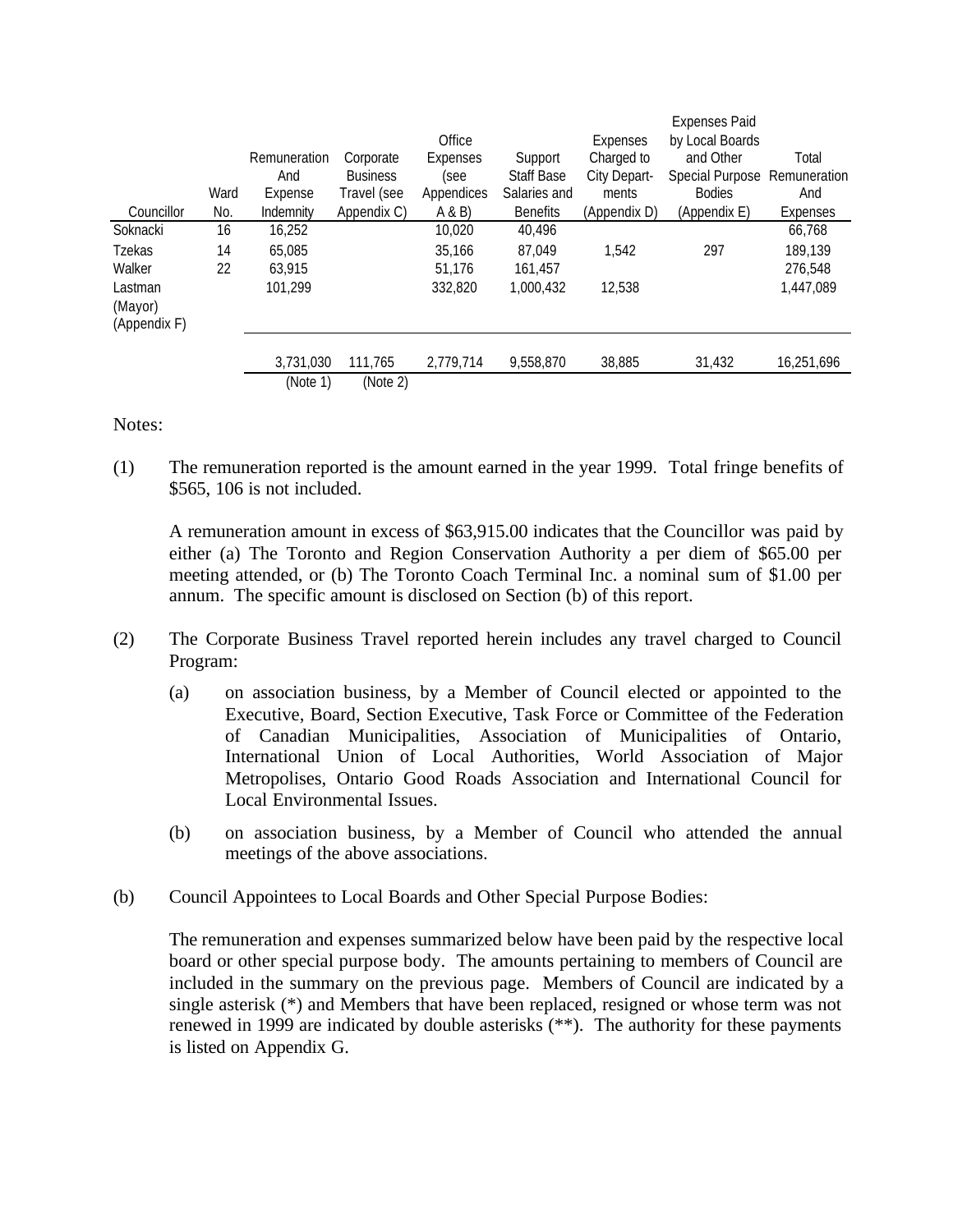|                                           | Remuneration<br>as Member of Local<br><b>Board or Other Special</b><br><b>Purpose Body</b> | <b>Expenses</b> |
|-------------------------------------------|--------------------------------------------------------------------------------------------|-----------------|
|                                           | \$                                                                                         | \$              |
| Art Gallery of Ontario                    |                                                                                            |                 |
| *O. Chow                                  | <b>Nil</b>                                                                                 | <b>Nil</b>      |
| *P. Li Preti                              | <b>Nil</b>                                                                                 | <b>Nil</b>      |
| Association of Municipalities of Ontario  | <b>Nil</b>                                                                                 | <b>Nil</b>      |
| *J. Adams                                 | <b>Nil</b>                                                                                 | <b>Nil</b>      |
| *B. Ashton                                | <b>Nil</b>                                                                                 | <b>Nil</b>      |
| **F. Faubert (deceased June 1999)         | <b>Nil</b>                                                                                 | <b>Nil</b>      |
| **D. Fotinos                              | <b>Nil</b>                                                                                 | <b>Nil</b>      |
| *B. F. Kinahan                            | Nil                                                                                        | <b>Nil</b>      |
| *J. King                                  | <b>Nil</b>                                                                                 | Nil             |
| *G. Lindsay Luby                          | <b>Nil</b>                                                                                 | <b>Nil</b>      |
| *H. Moscoe                                | <b>Nil</b>                                                                                 | <b>Nil</b>      |
| <b>Baycrest Centre for Geriatric Care</b> |                                                                                            |                 |
| *M. Feldman                               | <b>Nil</b>                                                                                 | <b>Nil</b>      |
| Board of Health                           |                                                                                            |                 |
| **G. Altobello                            | Nil                                                                                        | Nil             |
| J. Campbell                               | 1,000.00                                                                                   | Nil             |
| R. Davies                                 | 1,885.00                                                                                   | <b>Nil</b>      |
| *J. Filion                                | <b>Nil</b>                                                                                 | <b>Nil</b>      |
| G. Gershon                                | 750.00                                                                                     | <b>Nil</b>      |
| *A. Johnston                              | Nil                                                                                        | Nil             |
| *I. Jones                                 | Nil                                                                                        | Nil             |
| *J. King                                  | Nil                                                                                        | Nil             |
| G. Lindsay                                | 875.00                                                                                     | Nil             |
| <b>B.</b> MacKay                          | 1,125.00                                                                                   | Nil             |
| *J. Mihevc                                | <b>Nil</b>                                                                                 | Nil             |
| R. Pellizzari                             | 200.00                                                                                     | Nil             |
| S. Pinnock                                | 1,250.00                                                                                   | Nil             |
| *M. Prue                                  | Nil                                                                                        | Nil             |
| E. Rennick                                | 1,010.00                                                                                   | Nil             |
| L. Zaslofsky                              | 1,500.00                                                                                   | Nil             |
| Sir William Campbell House                |                                                                                            |                 |
| *A. Johnston                              | <b>Nil</b>                                                                                 | Nil             |
| Canadian Film Centre                      |                                                                                            |                 |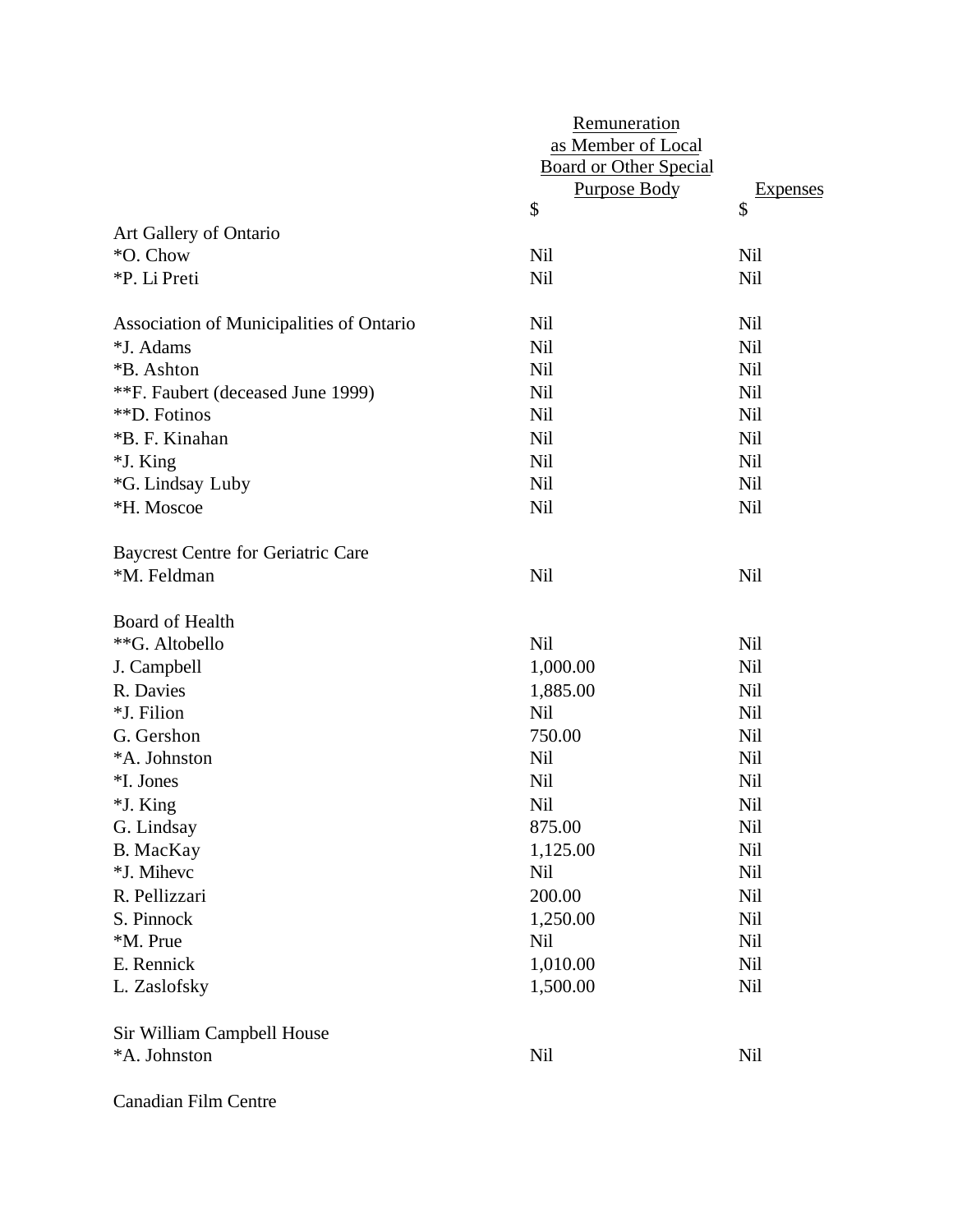|                                                                                                          | Remuneration<br>as Member of Local<br><b>Board or Other Special</b><br><b>Purpose Body</b> | <b>Expenses</b> |
|----------------------------------------------------------------------------------------------------------|--------------------------------------------------------------------------------------------|-----------------|
|                                                                                                          | \$                                                                                         | \$              |
| *D. Shiner                                                                                               | <b>Nil</b>                                                                                 | Nil             |
| <b>Canadian National Exhibition Association</b>                                                          |                                                                                            |                 |
| **B. Ashton                                                                                              | Nil                                                                                        | <b>Nil</b>      |
| *M. Augimeri                                                                                             | <b>Nil</b>                                                                                 | Nil             |
| *M. Berger                                                                                               | <b>Nil</b>                                                                                 | <b>Nil</b>      |
| *D. Holyday                                                                                              | <b>Nil</b>                                                                                 | <b>Nil</b>      |
| *M. Lastman (ex-officio)                                                                                 | <b>Nil</b>                                                                                 | <b>Nil</b>      |
| *D. Shiner                                                                                               | <b>Nil</b>                                                                                 | <b>Nil</b>      |
| *M. Silva                                                                                                | <b>Nil</b>                                                                                 | <b>Nil</b>      |
| <b>Canadian National Exhibition Association</b><br>Municipal Section of the Membership<br>**G. Altobello |                                                                                            |                 |
| **B. Ashton                                                                                              | <b>Nil</b>                                                                                 | <b>Nil</b>      |
| *M. Augimeri                                                                                             | <b>Nil</b>                                                                                 | Nil             |
| *M. Berger                                                                                               | <b>Nil</b>                                                                                 | <b>Nil</b>      |
| **E. Brown                                                                                               | <b>Nil</b>                                                                                 | <b>Nil</b>      |
| *R. Cho                                                                                                  | <b>Nil</b>                                                                                 | <b>Nil</b>      |
| *J. Filion                                                                                               | <b>Nil</b>                                                                                 | Nil             |
| *N. Gardner                                                                                              | Nil                                                                                        | Nil             |
| *D. Holyday                                                                                              | <b>Nil</b>                                                                                 | <b>Nil</b>      |
| **I. Jones                                                                                               | <b>Nil</b>                                                                                 | <b>Nil</b>      |
| *P. Li Preti                                                                                             | <b>Nil</b>                                                                                 | Nil             |
| *G. Lindsay Luby                                                                                         | Nil                                                                                        | Nil             |
| *G. Mammoliti                                                                                            | Nil                                                                                        | Nil             |
| **P. McConnell                                                                                           | Nil                                                                                        | Nil             |
| *R. Moeser                                                                                               | <b>Nil</b>                                                                                 | <b>Nil</b>      |
| **F. Nunziata                                                                                            | Nil                                                                                        | Nil             |
| *J. Pantalone                                                                                            | Nil                                                                                        | Nil             |
| *B. Saundercook                                                                                          | <b>Nil</b>                                                                                 | Nil             |
| **S. Shaw                                                                                                | <b>Nil</b>                                                                                 | <b>Nil</b>      |
| *D. Shiner                                                                                               | Nil                                                                                        | Nil             |
| *M. Silva                                                                                                | Nil                                                                                        | Nil             |
| *D. Soknacki                                                                                             | Nil                                                                                        | Nil             |
| *M. Tzekas                                                                                               | Nil                                                                                        | Nil             |
| <b>Canadian Opera Company</b>                                                                            |                                                                                            |                 |
| *B. Kinahan                                                                                              | Nil                                                                                        | Nil             |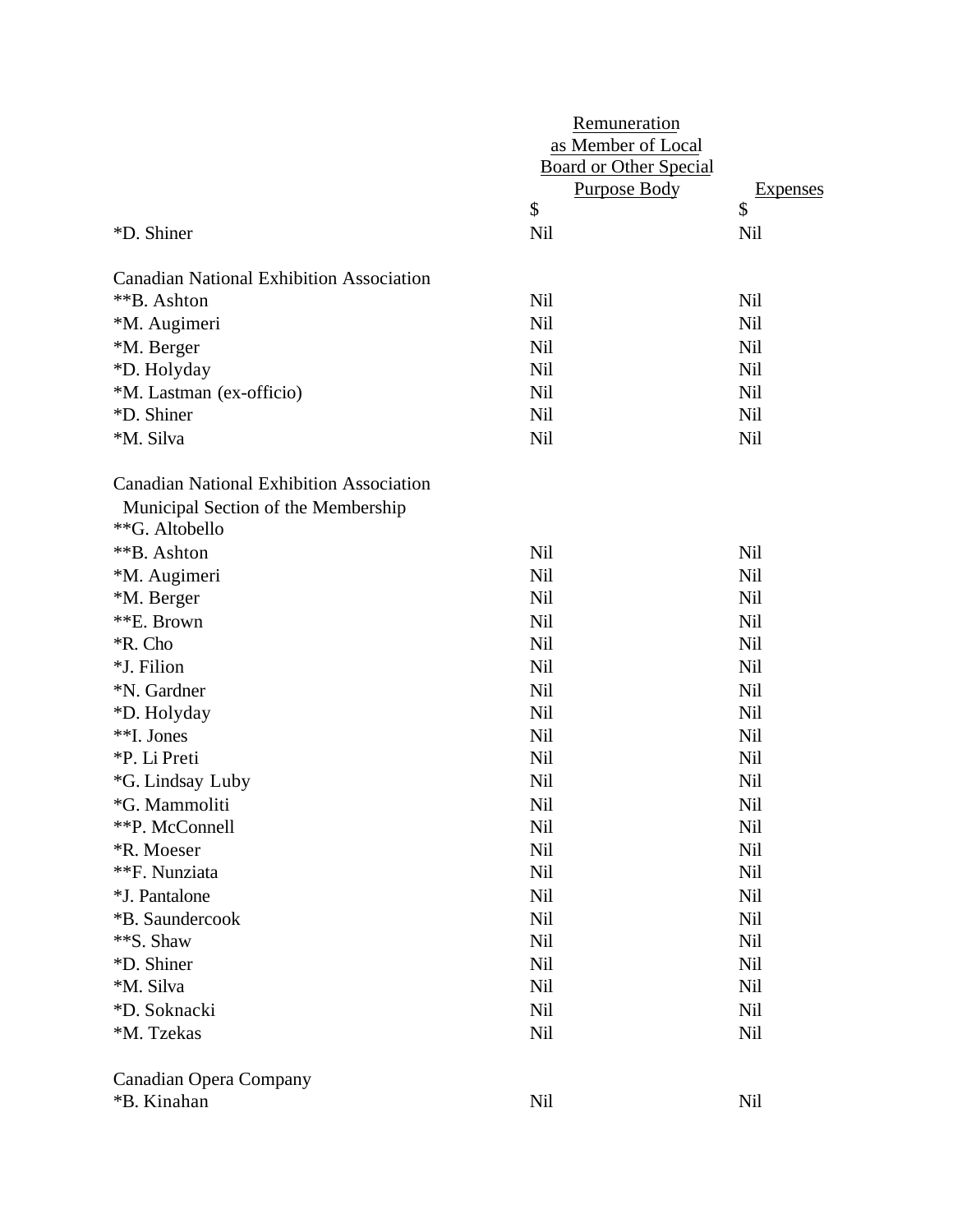|                                                  | Remuneration                  |            |  |  |
|--------------------------------------------------|-------------------------------|------------|--|--|
|                                                  | as Member of Local            |            |  |  |
|                                                  | <b>Board or Other Special</b> |            |  |  |
|                                                  | <b>Purpose Body</b>           | Expenses   |  |  |
|                                                  | \$                            | \$         |  |  |
| *M. Silva                                        | Nil                           | Nil        |  |  |
| <b>Canadian Stage Company</b>                    |                               |            |  |  |
| *J. Adams                                        | <b>Nil</b>                    | <b>Nil</b> |  |  |
| <b>*K.</b> Rae                                   | Nil                           | <b>Nil</b> |  |  |
| Canadian Urban Institute                         |                               |            |  |  |
| *I. Bossons                                      | <b>Nil</b>                    | Nil        |  |  |
| **A. Johnston                                    | Nil                           | <b>Nil</b> |  |  |
| Caribbean Cultural Committee                     |                               |            |  |  |
| *J. Mihevc                                       | <b>Nil</b>                    | Nil        |  |  |
| Catholic Children's Aid Society of Toronto       |                               |            |  |  |
| **I. Bossons                                     | <b>Nil</b>                    | <b>Nil</b> |  |  |
| *G. Mammoliti                                    | <b>Nil</b>                    | <b>Nil</b> |  |  |
| *J. Mihevc                                       | <b>Nil</b>                    | Nil        |  |  |
| *D. Minnan-Wong                                  | Nil                           | <b>Nil</b> |  |  |
| *B. Saundercook                                  | <b>Nil</b>                    | <b>Nil</b> |  |  |
| **J. Sgro                                        | <b>Nil</b>                    | <b>Nil</b> |  |  |
| <b>Centenary Health Centre</b>                   | <b>Nil</b>                    | <b>Nil</b> |  |  |
| *R. Moeser                                       | Nil                           | <b>Nil</b> |  |  |
| Children's Aid Society of Toronto                |                               |            |  |  |
| **G. Chong                                       | Nil                           | <b>Nil</b> |  |  |
| **O. Chow                                        | Nil                           | Nil        |  |  |
| **P. McConnell                                   | <b>Nil</b>                    | <b>Nil</b> |  |  |
| **M. Prue                                        | <b>Nil</b>                    | Nil        |  |  |
| City of Toronto Economic Development Corporation |                               |            |  |  |
| *B. Ashton                                       | <b>Nil</b>                    | 592.00     |  |  |
| J. Cartwright                                    | 2,600.00                      | Nil        |  |  |
| F. Eisen                                         | 11,000.00                     | 8,317.00   |  |  |
| *M. Feldman (Mayor's designate)                  | Nil                           | 6,220.00   |  |  |
| *P. McConnell                                    | Nil                           | Nil        |  |  |
| <b>B.</b> Shell                                  | 2,000.00                      | Nil        |  |  |
| R. L. K. Smith                                   | 2,000.00                      | Nil        |  |  |
| L. Torney                                        | 1,600.00                      | Nil        |  |  |
|                                                  |                               |            |  |  |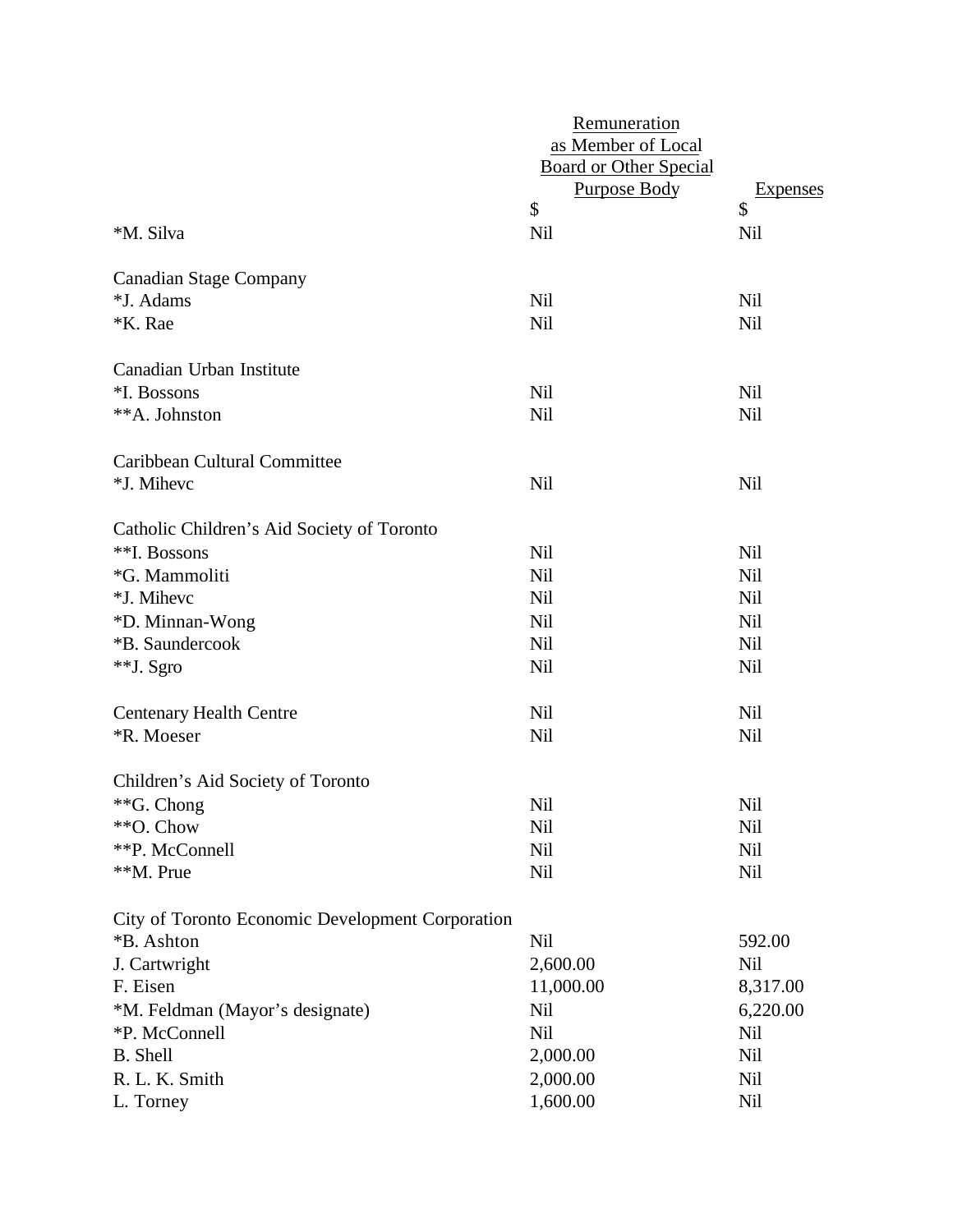|                                                          | Remuneration                  |            |
|----------------------------------------------------------|-------------------------------|------------|
|                                                          | as Member of Local            |            |
|                                                          | <b>Board or Other Special</b> |            |
|                                                          | <b>Purpose Body</b>           | Expenses   |
|                                                          | \$                            | \$         |
| J. Villenueve                                            | 1,400.00                      | Nil        |
| <b>City of Toronto Sinking Fund Committee</b>            |                               |            |
| J. Black                                                 | 4,913.00                      | Nil        |
| J. Claydon                                               | 4,913.00                      | Nil        |
| J. Pratt                                                 | 4,913.00                      | Nil        |
| L. Thompson                                              | 4,913.00                      | <b>Nil</b> |
| Committee of Adjustment – East District<br>(East York)   |                               |            |
| <b>B.</b> Atchey                                         | 1,618.72                      | 94.72      |
| V. Cornacchia                                            | 1,393.62                      | 120.62     |
| C. Perivolaris                                           | 1,396.21                      | 123.21     |
| S. Robinson                                              | 1,347.37                      | 74.37      |
| Committee of Adjustment – East District<br>(Scarborough) |                               |            |
| H. Barron                                                | 2,632.34                      | 289.34     |
| J. Henderson                                             | 2,841.02                      | 498.02     |
| <b>B.</b> Manget                                         | 2,703.96                      | 360.96     |
| C. Rodrigo                                               | 3,109.15                      | 180.40     |
| Committee of Adjustment – West District<br>(Etobicoke)   |                               |            |
| J. R. Bissell                                            | 4,836.00                      | 292.90     |
| D. T. Day                                                | 4,216.94                      | 279.36     |
| M. Flynn                                                 | 4,216.94                      | 173.20     |
| J. Kiru                                                  | 4,216.94                      | 280.90     |
| C. Marchioni                                             | 4,216.94                      | 267.90     |
| Committee of Adjustment – North District<br>(North York) |                               |            |
| P. Graham                                                | 8,669.04                      | 508.80     |
| A. Grittani                                              | 9,842.04                      | 508.80     |
| L. McGuinness                                            | 8,669.04                      | 508.80     |
| G. Potter                                                | 8,669.04                      | 508.80     |
| P. Valente                                               | 8,669.04                      | 508.80     |
|                                                          |                               |            |

Committee of Adjustment – South District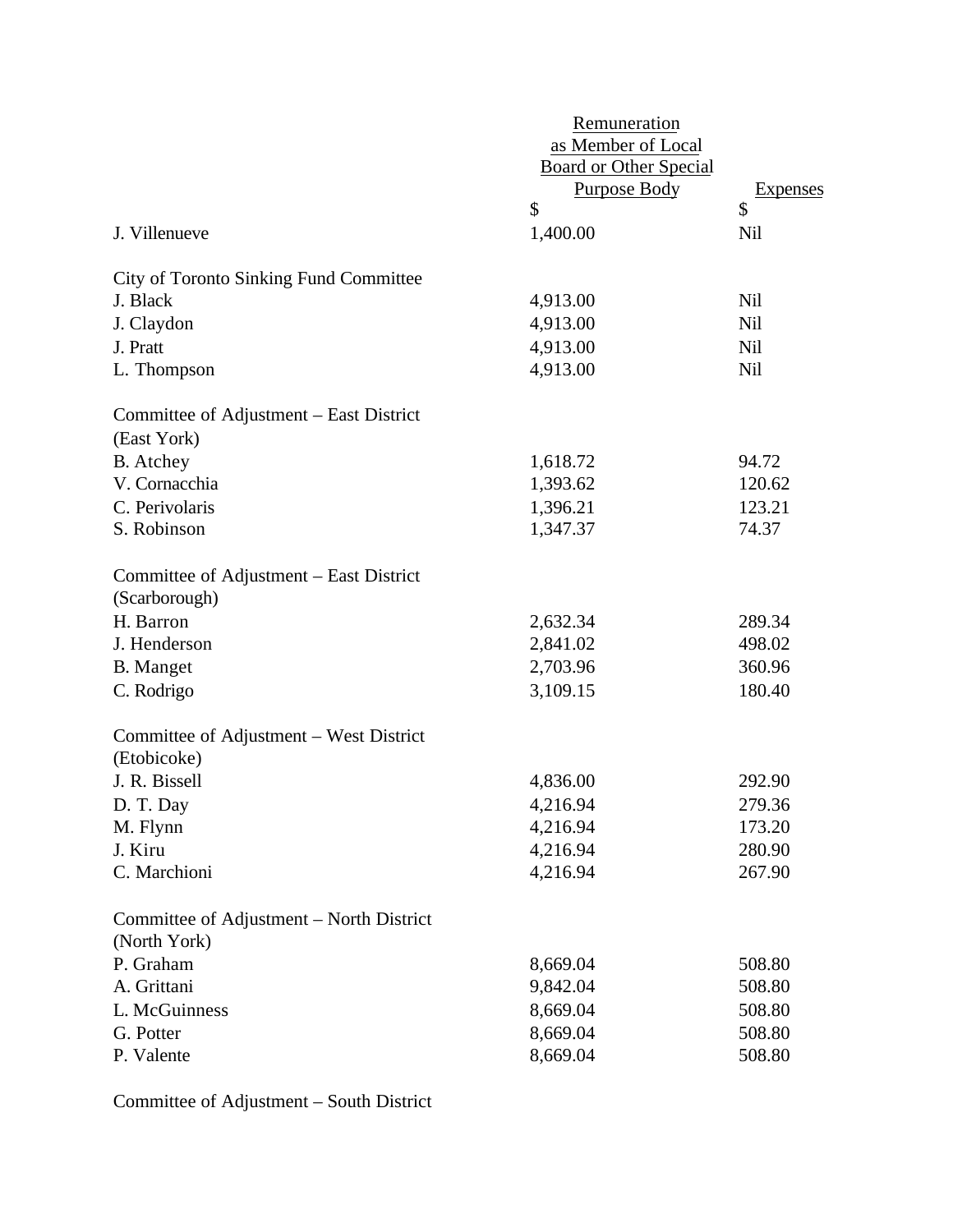|                                            | Remuneration                  |            |
|--------------------------------------------|-------------------------------|------------|
|                                            | as Member of Local            |            |
|                                            | <b>Board or Other Special</b> |            |
|                                            | <b>Purpose Body</b>           | Expenses   |
|                                            | \$                            | \$         |
| (Toronto)                                  |                               |            |
| M. Contreras                               | 9,195.72                      | <b>Nil</b> |
| D. Crosbie                                 | 9,195.72                      | <b>Nil</b> |
| S. D. Daniels                              | 9,195.72                      | Nil        |
| M. Haughton                                | 9,195.72                      | <b>Nil</b> |
| G. Hislop                                  | 9,195.72                      | Nil        |
| M. Kosny                                   | 9,195.72                      | <b>Nil</b> |
| D. Lee                                     | 10,195.80                     | Nil        |
| E. O'Connor                                | 9,195.72                      | 45.50      |
| J. Sanguin                                 | 9,195.72                      | 50.00      |
| Committee of Adjustment – West District    |                               |            |
| (York)                                     |                               |            |
| M. Clark                                   | 3,800.00                      | 225.00     |
| B. Menagh                                  | 3,800.00                      | 225.00     |
| V. Santamaura                              | 3,800.00                      | 210.00     |
| D. Sugarman                                | 3,800.00                      | 180.00     |
| M. Sutton                                  | 3,800.00                      | 240.00     |
| Crescent Town Club Inc.                    |                               |            |
| *C. Ootes                                  | <b>Nil</b>                    | Nil        |
| *M. Prue                                   | <b>Nil</b>                    | Nil        |
| Design Exchange                            |                               |            |
| **F. Faubert (deceased June 1999)          |                               |            |
| *M. Silva                                  | Nil                           | Nil        |
| *D. Soknacki                               | Nil                           | Nil        |
| *M. Tzekas                                 | Nil                           | <b>Nil</b> |
| William Osler Health Centre                |                               |            |
| <b>Etobicoke Hospital Campus</b>           |                               |            |
| **M. Giansante                             | <b>Nil</b>                    | Nil        |
| Etobicoke Historical Board - LACAC         |                               |            |
| *I. Jones                                  | Nil                           | <b>Nil</b> |
| <b>Etobicoke Municipal Arts Commission</b> |                               |            |
| *M. Giansante                              | Nil                           | Nil        |
|                                            |                               |            |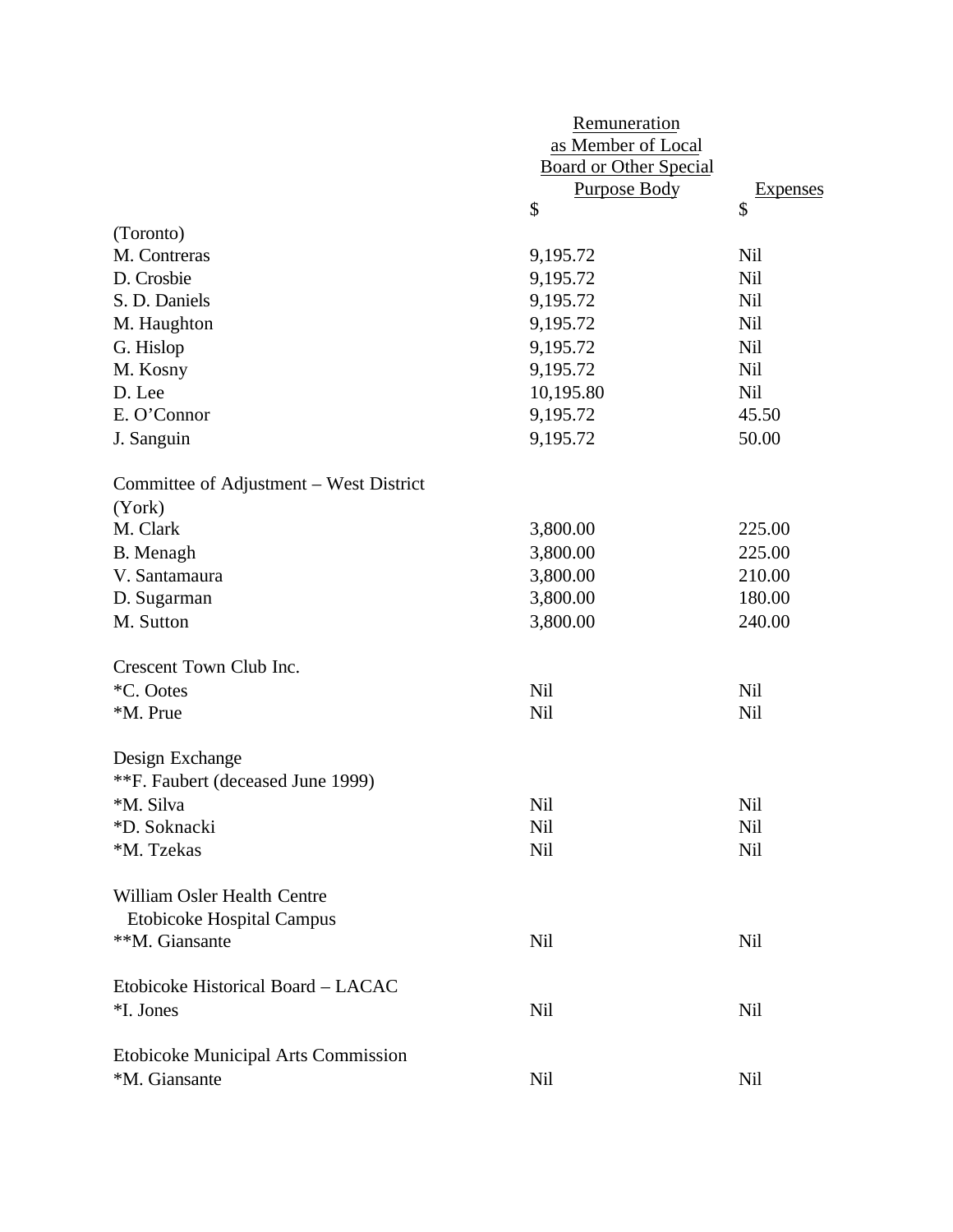|                                              | Remuneration<br>as Member of Local<br><b>Board or Other Special</b> |                 |  |  |
|----------------------------------------------|---------------------------------------------------------------------|-----------------|--|--|
|                                              | <b>Purpose Body</b>                                                 | <b>Expenses</b> |  |  |
| *B. Sinclair                                 | \$<br><b>Nil</b>                                                    | \$<br>Nil       |  |  |
| <b>Exhibition Place, Board of Governors</b>  |                                                                     |                 |  |  |
| <i>*R. Davis (Mayor's designate)</i>         | <b>Nil</b>                                                          | <b>Nil</b>      |  |  |
| *M. Giansante                                | <b>Nil</b>                                                          | <b>Nil</b>      |  |  |
| *C. Korwin-Kuczynski                         | Nil                                                                 | Nil             |  |  |
| *D. Miller                                   | <b>Nil</b>                                                          | <b>Nil</b>      |  |  |
| *J. Pantalone                                | Nil                                                                 | 2,337.92        |  |  |
| Fence Viewers (Former Toronto)               | <b>Nil</b>                                                          | <b>Nil</b>      |  |  |
| The George R. Gardiner Museum of Ceramic Art |                                                                     |                 |  |  |
| *J. Adams                                    | Nil                                                                 | <b>Nil</b>      |  |  |
| <b>Greater Toronto Services Board</b>        |                                                                     |                 |  |  |
| **G. Chong                                   | <b>Nil</b>                                                          | <b>Nil</b>      |  |  |
| *B. Disero                                   | <b>Nil</b>                                                          | <b>Nil</b>      |  |  |
| *J. Flint                                    | <b>Nil</b>                                                          | <b>Nil</b>      |  |  |
| **D. Fotinos                                 | Nil                                                                 | Nil             |  |  |
| *M. Giansante                                | Nil                                                                 | Nil             |  |  |
| *T. Jakobek                                  | <b>Nil</b>                                                          | <b>Nil</b>      |  |  |
| *N. Kelly                                    | <b>Nil</b>                                                          | Nil             |  |  |
| *J. King                                     | <b>Nil</b>                                                          | Nil             |  |  |
| **C. Korwin-Kuczynski                        | Nil                                                                 | Nil             |  |  |
| *M. Lastman                                  | Nil                                                                 | Nil             |  |  |
| *H. Moscoe<br>**D. O'Brien                   | Nil<br>Nil                                                          | Nil<br>Nil      |  |  |
| **J. Pantalone                               | Nil                                                                 | Nil             |  |  |
| <i><b>*S. Shaw</b></i>                       | Nil                                                                 | Nil             |  |  |
| *D. Shiner                                   | Nil                                                                 | Nil             |  |  |
| *M. Silva                                    | Nil                                                                 | Nil             |  |  |
| **M. Tzekas                                  | Nil                                                                 | Nil             |  |  |
| Heritage Toronto                             |                                                                     |                 |  |  |
| *I. Bossons                                  | Nil                                                                 | Nil             |  |  |
| D. Chow                                      | Nil                                                                 | 18.00           |  |  |
|                                              |                                                                     |                 |  |  |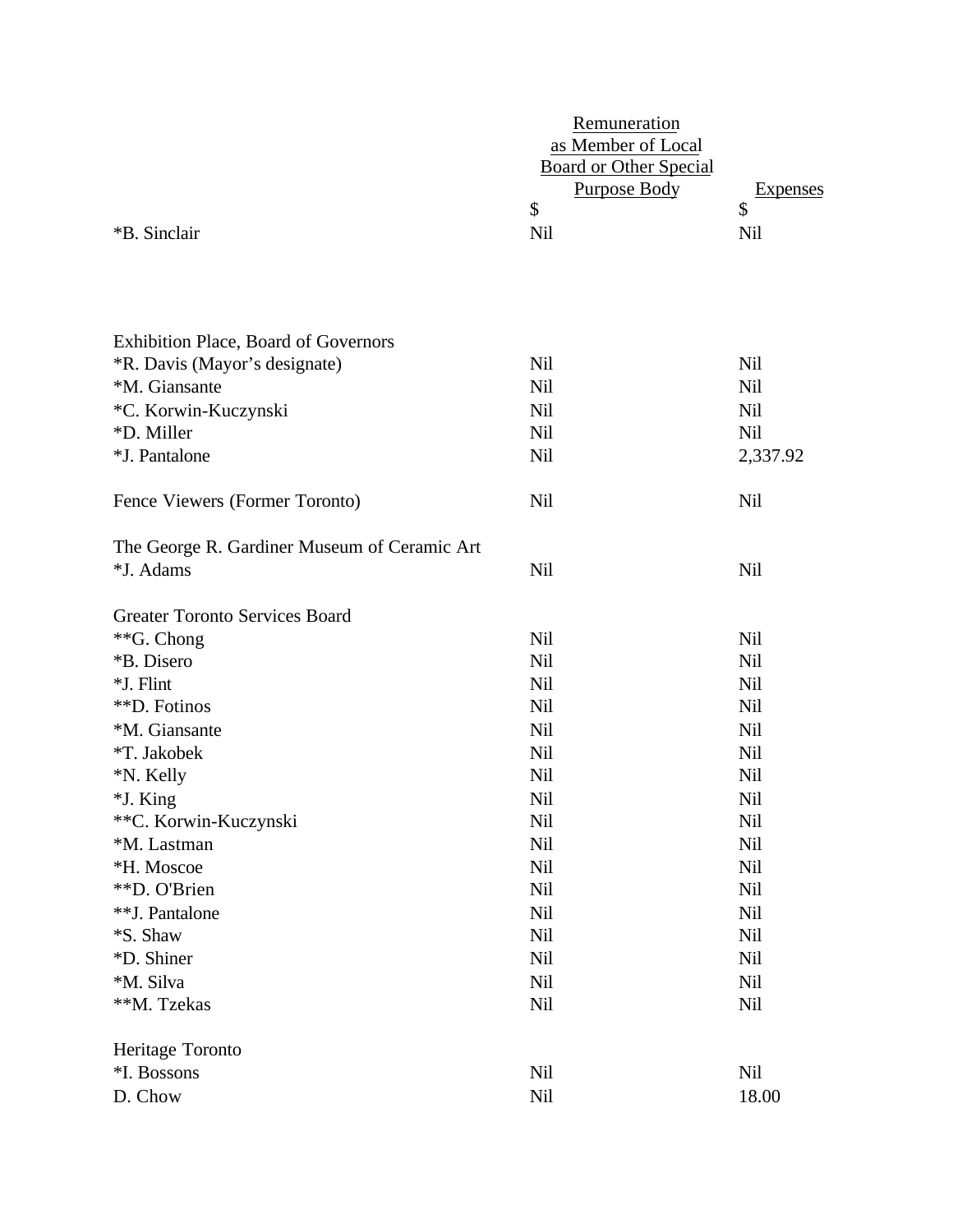|                                                                     | Remuneration           |            |  |  |
|---------------------------------------------------------------------|------------------------|------------|--|--|
|                                                                     | as Member of Local     |            |  |  |
|                                                                     | Board or Other Special |            |  |  |
|                                                                     | <b>Purpose Body</b>    | Expenses   |  |  |
|                                                                     | \$                     | \$         |  |  |
| M. Joppe                                                            | Nil                    | 227.50     |  |  |
| K. Nasmith                                                          | Nil                    | 14.00      |  |  |
| P. Pococke                                                          | <b>Nil</b>             | 111.75     |  |  |
| *M. Prue                                                            | <b>Nil</b>             | <b>Nil</b> |  |  |
| Hockey Hall of Fame                                                 |                        |            |  |  |
| *J. Flint                                                           | Nil                    | Nil        |  |  |
| *D. Holyday (Mayor's representative)                                | <b>Nil</b>             | <b>Nil</b> |  |  |
| *C. Korwin-Kuczynski                                                | <b>Nil</b>             | Nil        |  |  |
| Housing Standards Appeal Committee<br>(former Toronto)              |                        |            |  |  |
| A. Katz                                                             | 3,844.50               | Nil        |  |  |
| J. Lisboa                                                           | 3,037.00               | <b>Nil</b> |  |  |
| R. Luty                                                             | 3,844.50               | Nil        |  |  |
| D. Pond                                                             | 3,037.00               | Nil        |  |  |
| D. Strelchuk                                                        | 3,037.00               | Nil        |  |  |
| Hummingbird Centre for the Performing Arts                          |                        |            |  |  |
| *M. Augimeri                                                        | <b>Nil</b>             | <b>Nil</b> |  |  |
| **F. Faubert (deceased June 1999)                                   | Nil                    | Nil        |  |  |
| *A. Johnston                                                        | Nil                    | Nil        |  |  |
| *G. Lindsay Luby                                                    | Nil                    | Nil        |  |  |
| *P. Li Preti                                                        | Nil                    | Nil        |  |  |
| *M. Prue                                                            | Nil                    | Nil        |  |  |
| *S. Shaw                                                            | Nil                    | Nil        |  |  |
| *D. Soknacki                                                        | <b>Nil</b>             | <b>Nil</b> |  |  |
| <b>International Council for Local Environmental</b><br>Initiatives |                        |            |  |  |
| *J. King                                                            | Nil                    | Nil        |  |  |
| Licensing Tribunal (former Toronto Licensing<br>Commission)         |                        |            |  |  |
| C. Archibald                                                        | 12,345.04              | Nil        |  |  |
| M. Greenbaum                                                        | 12,345.04              | 316.72     |  |  |
| G. Manios                                                           | 12,345.04              | Nil        |  |  |
| G. Shan                                                             | 12,345.04              | 316.72     |  |  |
| D. Shimski                                                          | 12,345.04              | 2,316.02   |  |  |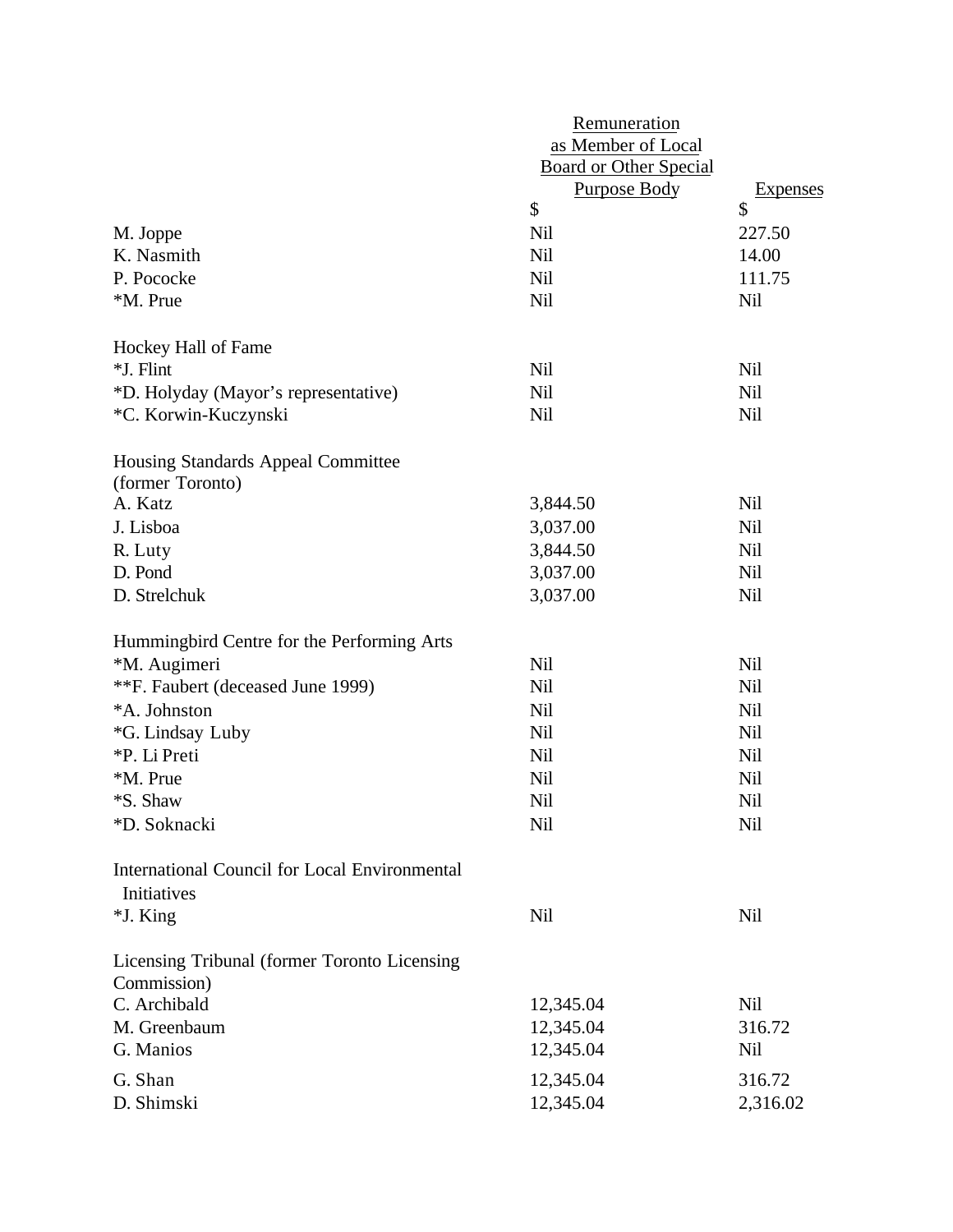|                                               | Remuneration                                        |            |  |
|-----------------------------------------------|-----------------------------------------------------|------------|--|
|                                               | as Member of Local<br><b>Board or Other Special</b> |            |  |
|                                               |                                                     |            |  |
|                                               | <b>Purpose Body</b>                                 | Expenses   |  |
|                                               | \$                                                  | \$         |  |
| D. Thomas                                     | 18,170.04                                           | 316.72     |  |
| H. Ungerman                                   | 12,345.04                                           | 316.72     |  |
| <b>Metro Toronto Convention Centre</b>        |                                                     |            |  |
| H. Brown                                      | 1,000.00                                            | Nil        |  |
| T. Wells                                      | 1,375.00                                            | <b>Nil</b> |  |
|                                               |                                                     |            |  |
| Metropolitan Toronto Pension Plan             |                                                     |            |  |
| **N. Gardner                                  | <b>Nil</b>                                          | <b>Nil</b> |  |
| M. Jory                                       | 7,499.00                                            | <b>Nil</b> |  |
| **N. Kelly                                    | <b>Nil</b>                                          | <b>Nil</b> |  |
| **B. Saundercook                              | <b>Nil</b>                                          | <b>Nil</b> |  |
| **J. Sgro                                     | <b>Nil</b>                                          | <b>Nil</b> |  |
| *M. Walker                                    | <b>Nil</b>                                          | <b>Nil</b> |  |
| Metropolitan Toronto Police Benefit Fund      |                                                     |            |  |
| M. Jory                                       | 7,499.00                                            | <b>Nil</b> |  |
| **D. Miller                                   | <b>Nil</b>                                          | <b>Nil</b> |  |
| **B. Saundercook                              | <b>Nil</b>                                          | <b>Nil</b> |  |
| **J. Sgro                                     | <b>Nil</b>                                          | Nil        |  |
| *M. Walker                                    | Nil                                                 | <b>Nil</b> |  |
| Mount Sinai Hospital                          |                                                     |            |  |
| *N. Gardner                                   | <b>Nil</b>                                          | <b>Nil</b> |  |
| *B. Kinahan                                   | <b>Nil</b>                                          | <b>Nil</b> |  |
|                                               |                                                     |            |  |
| North York Emergency Home for Youth (Eva's    |                                                     |            |  |
| Place)                                        |                                                     |            |  |
| * D. Shiner                                   | <b>Nil</b>                                          | Nil        |  |
| North York Heritage Committee                 |                                                     |            |  |
| *G. Mammoliti                                 | Nil                                                 | Nil        |  |
| *D. Minnan-Wong                               | Nil                                                 | <b>Nil</b> |  |
| North York Performing Arts Centre Corporation |                                                     |            |  |
| *M. Feldman                                   | Nil                                                 | Nil        |  |
| *J. Filion                                    | <b>Nil</b>                                          | <b>Nil</b> |  |
| **D. Minnan-Wong                              | Nil                                                 | Nil        |  |
| *B. Saundercook                               | Nil                                                 | <b>Nil</b> |  |
|                                               |                                                     |            |  |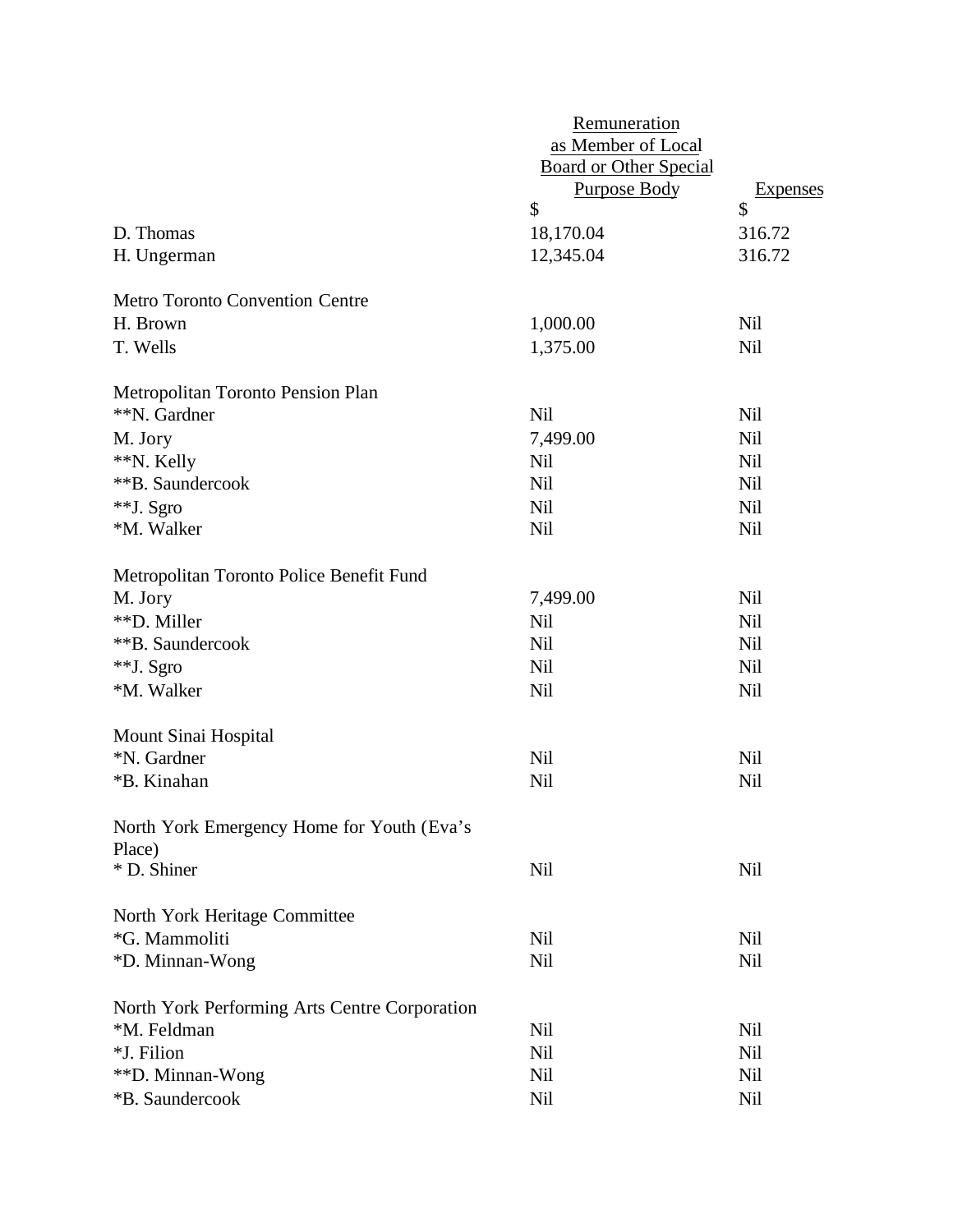|                                                    | Remuneration                  |                       |
|----------------------------------------------------|-------------------------------|-----------------------|
|                                                    | as Member of Local            |                       |
|                                                    | <b>Board or Other Special</b> |                       |
|                                                    | <b>Purpose Body</b><br>\$     | <b>Expenses</b><br>\$ |
|                                                    |                               |                       |
|                                                    |                               |                       |
|                                                    |                               |                       |
| Property Standard Committee – East District        |                               |                       |
| (East York)                                        |                               |                       |
| J. Downey                                          | 20.00                         | <b>Nil</b>            |
| M. Lindsay                                         | 50.00                         | <b>Nil</b>            |
| S. McGinley                                        | 40.00                         | Nil                   |
| P. Monastyrskyj                                    | 40.00                         | <b>Nil</b>            |
| W. Wilson                                          | 20.00                         | <b>Nil</b>            |
| Property Standard Committee - East District        |                               |                       |
| (Scarborough)                                      |                               |                       |
| A. Carter                                          | 350.00                        | <b>Nil</b>            |
| Z. Ozden                                           | 400.00                        | <b>Nil</b>            |
| R. R. Rogers                                       | 280.00                        | <b>Nil</b>            |
| R. Waddell                                         | 350.00                        | <b>Nil</b>            |
| E. C. Walton                                       | 350.00                        | <b>Nil</b>            |
|                                                    |                               |                       |
| Property Standard Committee – West District        |                               |                       |
| (Etobicoke)                                        |                               |                       |
| J. Culmone                                         | 350.00                        | <b>Nil</b>            |
| C. Dunn                                            | 500.00                        | Nil                   |
| J. Pace                                            | 350.00                        | <b>Nil</b>            |
| S. Tassone                                         | 350.00                        | Nil                   |
|                                                    |                               |                       |
| Property Standard Committee - North District       |                               |                       |
| (North York)                                       |                               |                       |
| A. E. Davis                                        | 171.00<br>432.00              | <b>Nil</b>            |
| W. J. Dolan                                        |                               | Nil                   |
| M. J. Raphael                                      | 228.00                        | <b>Nil</b>            |
| M. A. Sadowski                                     | 114.00                        | <b>Nil</b>            |
| D. Topp                                            | 228.00                        | <b>Nil</b>            |
| Property Standard Committee - West District (York) |                               |                       |
| J. Baldanza                                        | 165.00                        | Nil                   |
| L. Charette                                        | 220.00                        | Nil                   |
| E. Emeagwara                                       | 165.00                        | <b>Nil</b>            |
| R. Florio                                          | 55.00                         | Nil                   |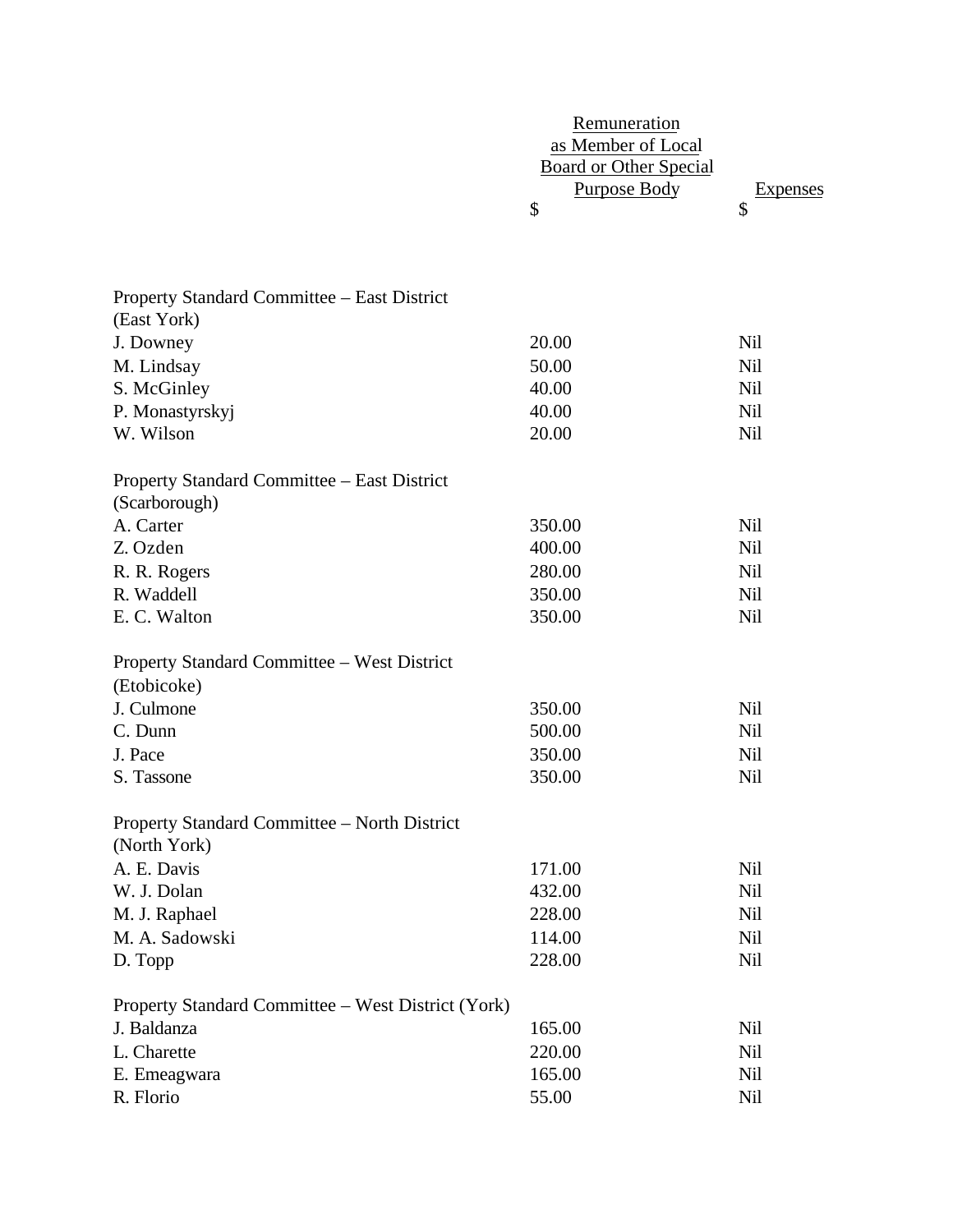|                                                                            | Remuneration<br>as Member of Local                         |                       |
|----------------------------------------------------------------------------|------------------------------------------------------------|-----------------------|
|                                                                            | <b>Board or Other Special</b><br><b>Purpose Body</b><br>\$ | <b>Expenses</b><br>\$ |
| N. Marchi                                                                  | 220.00                                                     | Nil                   |
| G. Webster                                                                 | 275.00                                                     | Nil                   |
| Riverdale Hospital                                                         |                                                            |                       |
| *J. Layton                                                                 | <b>Nil</b>                                                 | <b>Nil</b>            |
| Rooming House Licencing Commission                                         |                                                            |                       |
| F. Breeze                                                                  | 3,910.00                                                   | Nil                   |
| P. Burke                                                                   | 3,910.00                                                   | <b>Nil</b>            |
| Royal Agricultural Winter Fair Assoc.                                      |                                                            |                       |
| *M. Lastman (ex-officio)                                                   | <b>Nil</b>                                                 | <b>Nil</b>            |
| *D. O'Brien                                                                | <b>Nil</b>                                                 | <b>Nil</b>            |
| Runnymede Chronic Care Hospital                                            |                                                            |                       |
| *B. Saundercook                                                            | <b>Nil</b>                                                 | <b>Nil</b>            |
| The Salvation Army - Toronto Grace Health Centre                           |                                                            |                       |
| **A. Johnston                                                              | Nil                                                        | <b>Nil</b>            |
| Scarborough Historical Museum Board                                        |                                                            |                       |
| *B. Duguid                                                                 | <b>Nil</b>                                                 | <b>Nil</b>            |
| *N. Kelly                                                                  | <b>Nil</b>                                                 | Nil                   |
| The Scarborough Hospital                                                   |                                                            |                       |
| *B. Duguid                                                                 | Nil                                                        | Nil                   |
| Scarborough Local Architectural Conservation<br>Advisory Committee (LACAC) |                                                            |                       |
| *B. Ashton                                                                 | <b>Nil</b>                                                 | Nil                   |
| *R. Moeser                                                                 | <b>Nil</b>                                                 | <b>Nil</b>            |
| St. Lawrence Centre for the Arts                                           |                                                            |                       |
| **S. Bussin                                                                | Nil                                                        | <b>Nil</b>            |
| R. Coyle                                                                   | <b>Nil</b>                                                 | 108.42                |
| *J. Pantalone                                                              | <b>Nil</b>                                                 | <b>Nil</b>            |
| <b>*K</b> Rae                                                              | Nil                                                        | <b>Nil</b>            |
| <b>Stan Wadlow Park Recreation Complex</b>                                 |                                                            |                       |
| *C. Ootes                                                                  | Nil                                                        | Nil                   |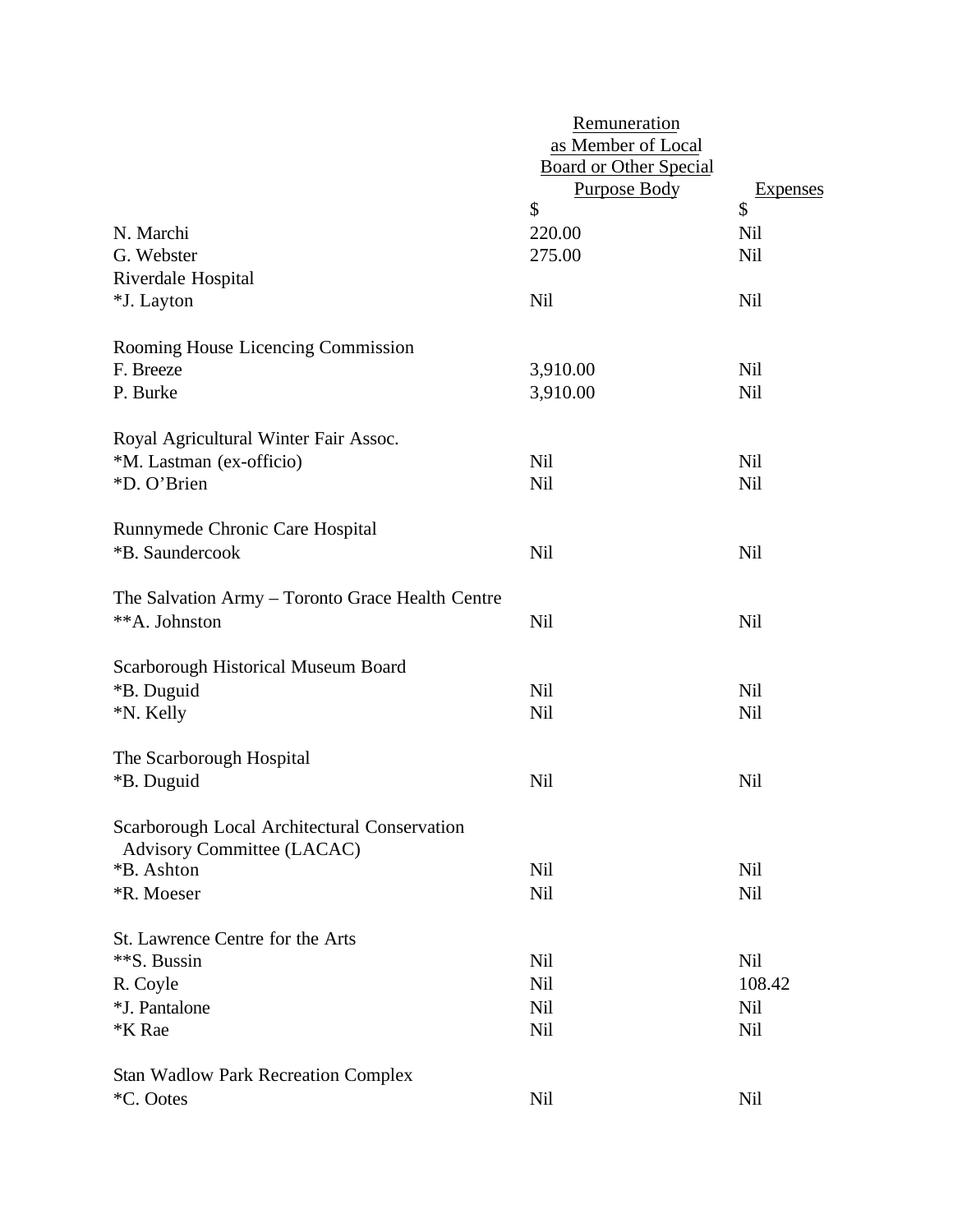|                                                           | Remuneration<br>as Member of Local<br><b>Board or Other Special</b> |            |
|-----------------------------------------------------------|---------------------------------------------------------------------|------------|
|                                                           | <b>Purpose Body</b>                                                 | Expenses   |
|                                                           | \$                                                                  | \$         |
| *M. Prue                                                  | <b>Nil</b>                                                          | Nil        |
| <b>Todmorden Mills Museum Advisory Board</b><br>*C. Ootes | <b>Nil</b>                                                          |            |
| *J. Pitfield                                              | <b>Nil</b>                                                          | Nil<br>Nil |
| **M. Prue                                                 | <b>Nil</b>                                                          | Nil        |
|                                                           |                                                                     |            |
| <b>Toronto Arts Council</b>                               |                                                                     |            |
| *S. Bussin                                                | <b>Nil</b>                                                          | Nil        |
| *M. Giansante                                             | <b>Nil</b>                                                          | Nil        |
| **G. Lindsay Luby                                         | Nil                                                                 | Nil        |
| *J. Mihevc                                                | <b>Nil</b>                                                          | Nil        |
| **H. Moscoe                                               | Nil                                                                 | Nil        |
| *M. Prue                                                  | Nil                                                                 | Nil        |
| **M. Silva                                                | <b>Nil</b>                                                          | Nil        |
| *M. Tzekas                                                | <b>Nil</b>                                                          | <b>Nil</b> |
| <b>Toronto Atmospheric Fund</b>                           |                                                                     |            |
| *E. Brown                                                 | <b>Nil</b>                                                          | Nil        |
| <i><b>*R. Davis</b></i>                                   | Nil                                                                 | Nil        |
| *J. Layton                                                | Nil                                                                 | Nil        |
| **D. Shiner                                               | <b>Nil</b>                                                          | <b>Nil</b> |
| Toronto Civic Employees' Pension & Benefit Fund           |                                                                     |            |
| G. Anderson                                               | 7,500.00                                                            | <b>Nil</b> |
| **B. Sinclair                                             | Nil                                                                 | Nil        |
| **J. Sgro                                                 | Nil                                                                 | Nil        |
| *M. Walker                                                | Nil                                                                 | Nil        |
| <b>Toronto District Health Council</b>                    |                                                                     |            |
| *J. King                                                  | Nil                                                                 | Nil        |
| <b>Toronto District Heating Corporation</b>               |                                                                     |            |
| **J. Adams                                                | Nil                                                                 | Nil        |
| **I. Bossons                                              | <b>Nil</b>                                                          | <b>Nil</b> |
| **D. Fotinos                                              | Nil                                                                 | 1,380.36   |
| *M. Lastman                                               | Nil                                                                 | Nil        |
| Note: The Toronto District Heating Corporation was        |                                                                     |            |
| restructured in 1999 under the Ontario Business           |                                                                     |            |

Corporation Act, as a corporation with share capital.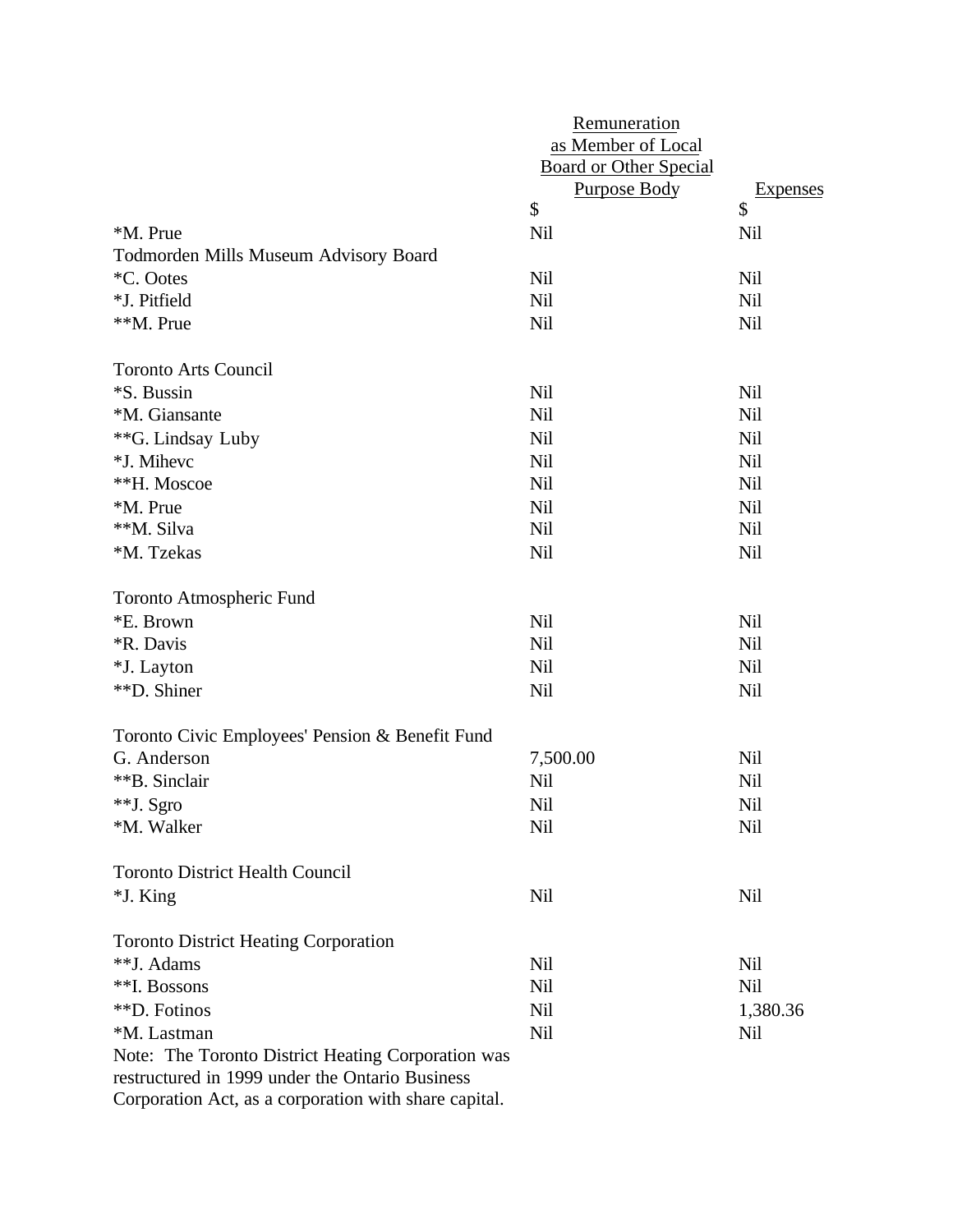|                                                      | Remuneration                  |            |
|------------------------------------------------------|-------------------------------|------------|
|                                                      | as Member of Local            |            |
|                                                      | <b>Board or Other Special</b> |            |
|                                                      | <b>Purpose Body</b>           | Expenses   |
|                                                      | \$                            | \$         |
| <b>Toronto East General Hospital</b>                 |                               |            |
| *C. Ootes                                            | <b>Nil</b>                    | Nil        |
| <b>Toronto Fire Department Superannuation</b>        |                               |            |
| & Benefit Fund                                       |                               |            |
| D. Lyons                                             | 7,500.00                      | <b>Nil</b> |
| **B. Sinclair                                        | Nil                           | Nil        |
| **J. Sgro                                            | <b>Nil</b>                    | <b>Nil</b> |
| *M. Walker                                           | Nil                           | Nil        |
| <b>Toronto Housing Company</b>                       |                               |            |
| M. Crowe                                             | <b>Nil</b>                    | 310.50     |
| *M. Feldman                                          | <b>Nil</b>                    | 3,194.85   |
| *N. Kelly                                            | <b>Nil</b>                    | Nil        |
| E. Kissoon                                           | <b>Nil</b>                    | 380.70     |
| *G. Lindsay Luby                                     | <b>Nil</b>                    | <b>Nil</b> |
| J. Metson                                            | <b>Nil</b>                    | 4,202.78   |
| **F. Nunziata                                        | <b>Nil</b>                    | Nil        |
| **M. Prue                                            | <b>Nil</b>                    | <b>Nil</b> |
| **M. Walker                                          | <b>Nil</b>                    | <b>Nil</b> |
| V. Waring                                            | <b>Nil</b>                    | 1,952.87   |
| <b>Toronto Humane Society</b>                        |                               |            |
| *J. Layton                                           | <b>Nil</b>                    | <b>Nil</b> |
| Toronto Hydro – Electric Commission                  |                               |            |
| M. S. Anshan                                         | Nil                           | 2,567.87   |
| D. Beatty                                            | Nil                           | 405.21     |
| <b>B.</b> Currie                                     | Nil                           | 484.95     |
| *B. Disero (Mayor's designate)                       | Nil                           | Nil        |
| **D. Fotinos                                         | <b>Nil</b>                    | Nil        |
| **M. Lastman                                         | Nil                           | <b>Nil</b> |
| *J. Layton                                           | Nil                           | 2,915.27   |
| **D. Mahood                                          | Nil                           | Nil        |
| *M. Silva                                            | <b>Nil</b>                    | Nil        |
| Note: These expenses are for the period January 1,   |                               |            |
| 1999 to June 30, 1999. Effective July 1, 1999, a new |                               |            |

Toronto Hydro Corporation was established.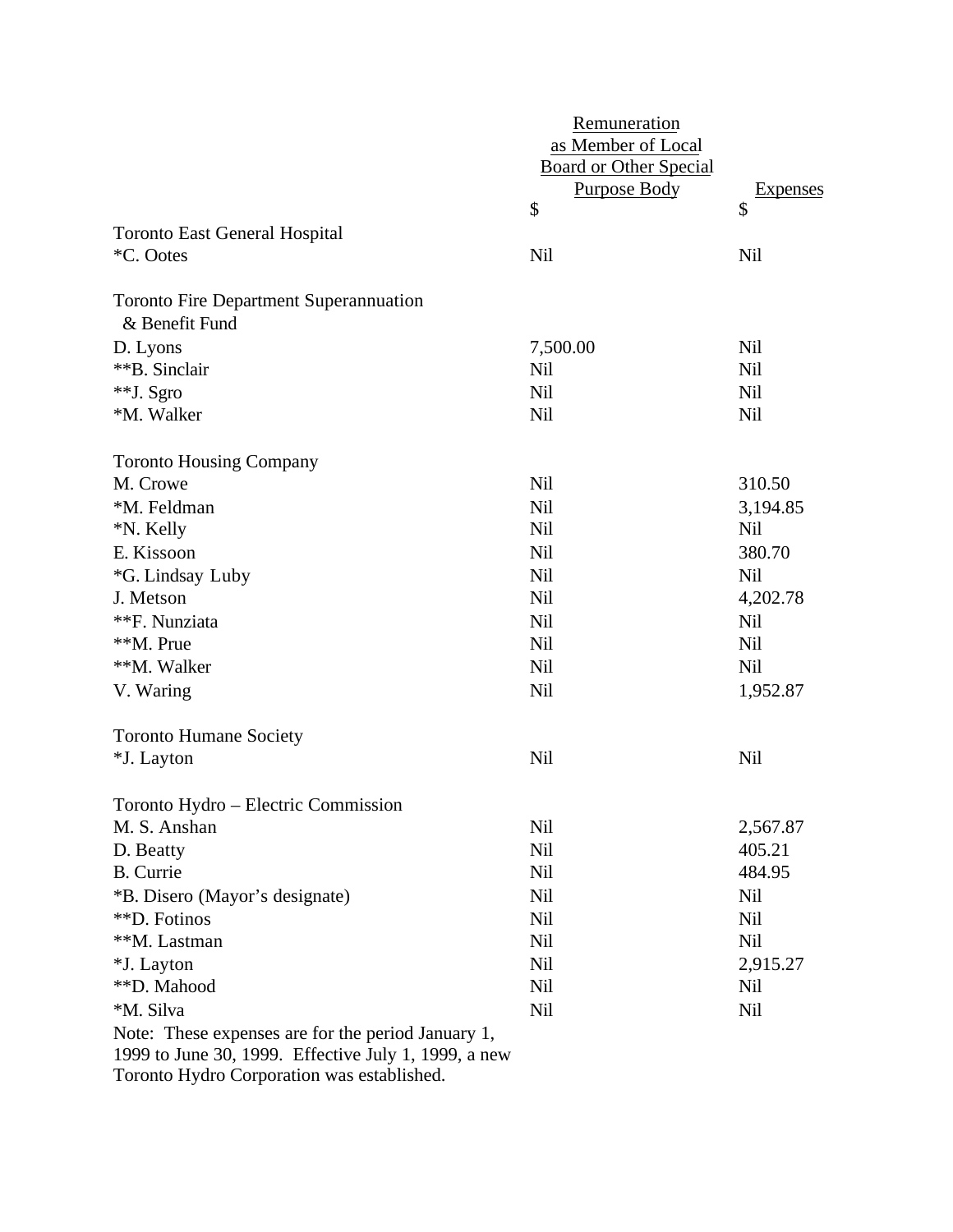|                                                  | Remuneration                  |                 |
|--------------------------------------------------|-------------------------------|-----------------|
|                                                  | as Member of Local            |                 |
|                                                  | <b>Board or Other Special</b> |                 |
|                                                  | <b>Purpose Body</b>           | <b>Expenses</b> |
|                                                  | \$                            | \$              |
| <b>Toronto International Film Festival Group</b> |                               |                 |
| *B. Disero                                       | <b>Nil</b>                    | <b>Nil</b>      |
| **C. Korwin-Kuczynski                            | <b>Nil</b>                    | <b>Nil</b>      |
| *M. Silva                                        | <b>Nil</b>                    | <b>Nil</b>      |
| Toronto Island Residential Community Trust Board |                               |                 |
| *O. Chow                                         | Nil                           | Nil             |
| <b>Toronto Parking Authority</b>                 |                               |                 |
| M. Dhar                                          | 7,537.00                      | Nil             |
| A. M. Heisey                                     | 10,537.00                     | <b>Nil</b>      |
| *P. Li Preti                                     | <b>Nil</b>                    | Nil             |
| F. Omoruyi                                       | 7,537.00                      | 1,945.26        |
| *K. Rae                                          | <b>Nil</b>                    | 2,160.88        |
| D. Roberts                                       | 7,537.00                      | <b>Nil</b>      |
| M. Tedesco                                       | 7,537.00                      | 2,621.98        |
| <b>Toronto Police Service</b>                    |                               |                 |
| S. Adelson                                       | 8,757.84                      | <b>Nil</b>      |
| *O. Chow                                         | <b>Nil</b>                    | <b>Nil</b>      |
| *N. Gardner                                      | <b>Nil</b>                    | 4,838.91        |
| S. Hudson                                        | 8,757.84                      | <b>Nil</b>      |
| *M. Lastman                                      | <b>Nil</b>                    | <b>Nil</b>      |
| J. Lyons                                         | 8,757.84                      | 573.12          |
| **J. Sgro                                        | Nil                           | Nil             |
| **S. Shaw                                        | Nil                           | Nil             |
| E. Valentini                                     | 8,757.84                      | Nil             |
| <b>Toronto Port Authority</b>                    |                               |                 |
| (former Toronto Harbour Commissioners)           |                               |                 |
| **T. Jakobek                                     | <b>Nil</b>                    | <b>Nil</b>      |
| **N. Kelly                                       | Nil                           | <b>Nil</b>      |
| **J. Layton                                      | <b>Nil</b>                    | Nil             |
| <b>Toronto Public Library</b>                    |                               |                 |
| **M. Augimeri                                    | Nil                           | Nil             |
| *I. Bossons                                      | <b>Nil</b>                    | <b>Nil</b>      |
| *E. Brown                                        | <b>Nil</b>                    | Nil             |
| B. Buckingham                                    | 1,000.00                      | Nil             |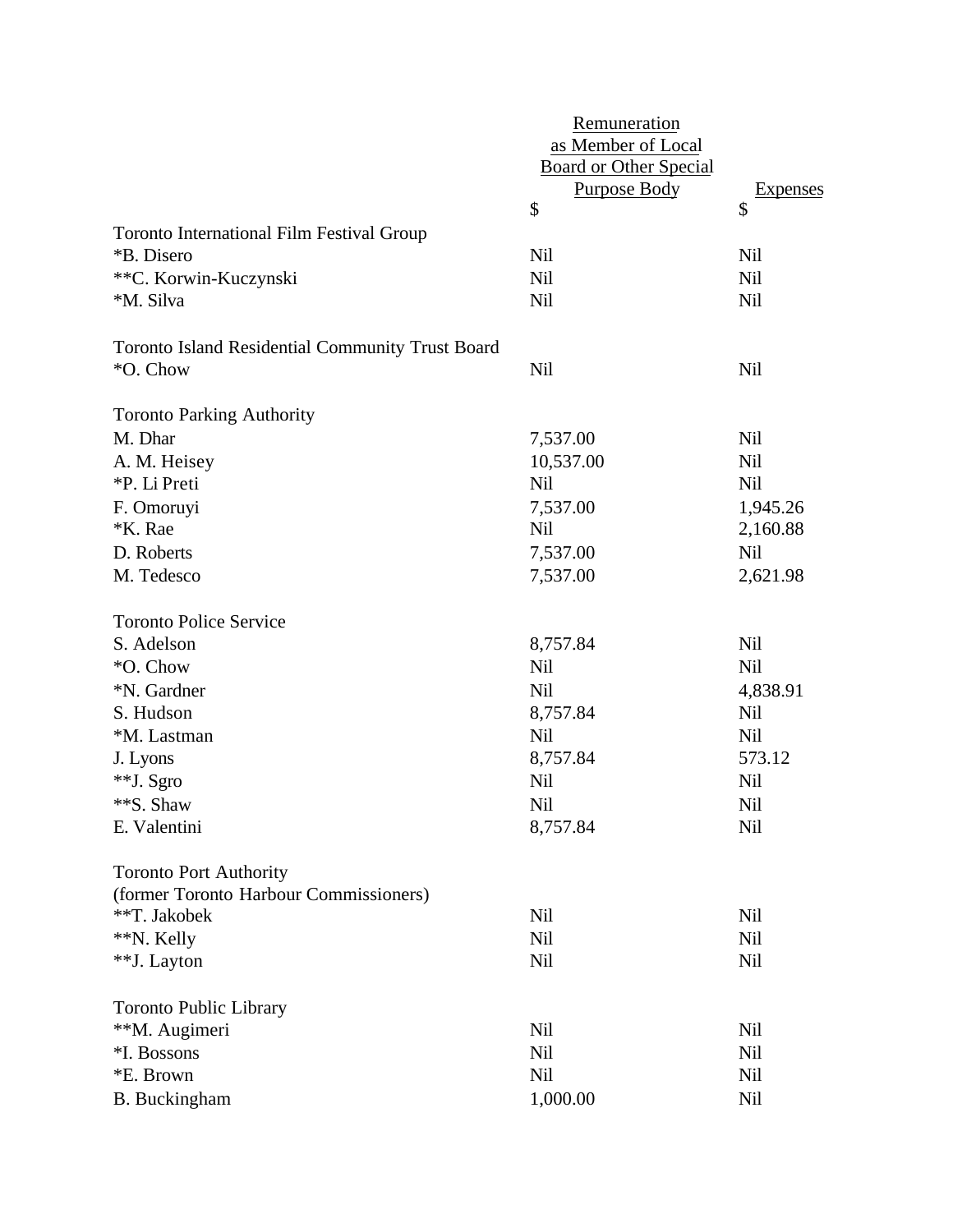|                                               | Remuneration                  |                 |
|-----------------------------------------------|-------------------------------|-----------------|
|                                               | as Member of Local            |                 |
|                                               | <b>Board or Other Special</b> |                 |
|                                               | <b>Purpose Body</b>           | <b>Expenses</b> |
|                                               | \$                            | \$              |
| R. Chopowick                                  | 208.35                        | Nil             |
| <i><b>*R. Davis</b></i>                       | <b>Nil</b>                    | Nil             |
| S. Douglas                                    | 1,000.00                      | <b>Nil</b>      |
| R. Goldsmith                                  | 1,000.00                      | 2,340.14        |
| M. Ibrahim                                    | 625.05                        | 379.00          |
| *J. King (Mayor's designate)                  | <b>Nil</b>                    | <b>Nil</b>      |
| **M. Mammoliti                                | <b>Nil</b>                    | <b>Nil</b>      |
| G. Mason                                      | 625.05                        | 379.00          |
| <b>B.</b> McLean                              | 500.00                        | Nil             |
| *J. Mihevc                                    | <b>Nil</b>                    | Nil             |
| <b>*R.</b> Moeser                             | <b>Nil</b>                    | Nil             |
| *J. Pitfield                                  | <b>Nil</b>                    | <b>Nil</b>      |
| M. Rudzik                                     | 1,000.00                      | 4,227.23        |
| M. Weisberg                                   | 1,000.00                      | Nil             |
| The Toronto and Region Conservation Authority |                               |                 |
| *J. Adams                                     | 1,105.00                      | 280.50          |
| *M. Augimeri                                  | 1,040.00                      | 288.90          |
| *B. Balkissoon                                | 910.00                        | 288.00          |
| *M. Berger                                    | 1,105.00                      | 102.00          |
| *I. Bossons                                   | 975.00                        | 254.40          |
| *R. Cho                                       | 910.00                        | 231.00          |
| *I. Jones                                     | 1,170.00                      | 302.40          |
| *J. King                                      | 0.00                          | 79.20           |
| *P. Li Preti                                  | 390.00                        | 99.00           |
| *P. McConnell                                 | 910.00                        | 231.00          |
| *D. Minnan-Wong                               | 325.00                        | 126.00          |
| *R. Moeser                                    | 1,235.00                      | 327.00          |
| *D. O'Brien                                   | 3,705.00                      | 744.00          |
| *B. Saundercook                               | 910.00                        | 231.00          |
| *M. Tzekas                                    | 1,170.00                      | 297.00          |
| <b>Toronto Symphony Orchestra</b>             |                               |                 |
| **R. Davis                                    | <b>Nil</b>                    | Nil             |
| *S. Shaw                                      | <b>Nil</b>                    | Nil             |
|                                               |                               |                 |

Toronto Transit Commission (including Toronto Coach Terminal Inc. and TTC Insurance Company Limited)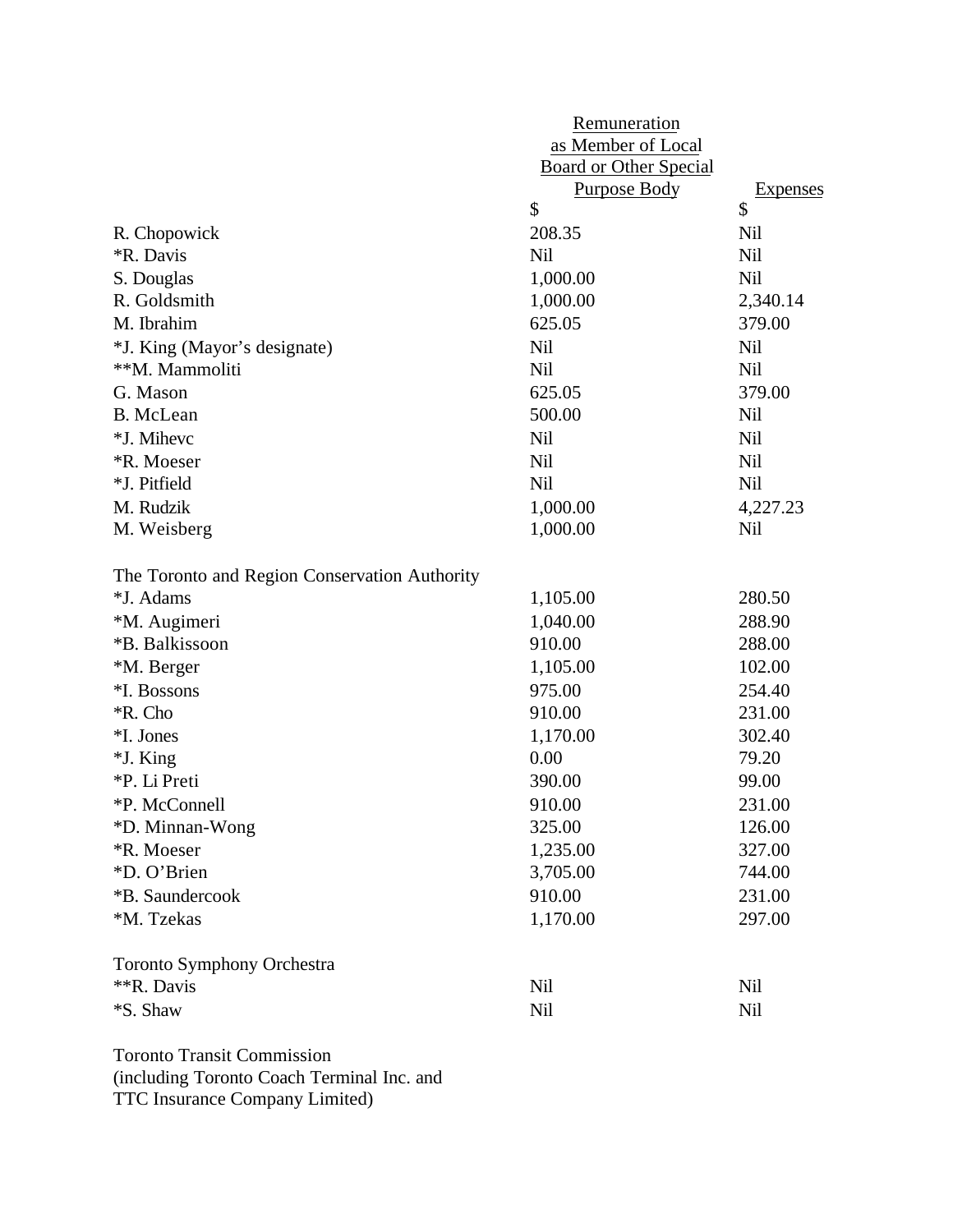|                                                   | Remuneration                  |                 |  |
|---------------------------------------------------|-------------------------------|-----------------|--|
|                                                   | as Member of Local            |                 |  |
|                                                   | <b>Board or Other Special</b> |                 |  |
|                                                   | <b>Purpose Body</b>           | <b>Expenses</b> |  |
|                                                   | \$                            | \$              |  |
| <i><b>*B.</b></i> Ashton                          | 2.00                          | Nil             |  |
| <i><b>*R. Davis</b></i>                           | 2.00                          | <b>Nil</b>      |  |
| *B. Kinahan                                       | <b>Nil</b>                    | <b>Nil</b>      |  |
| *J. King                                          | <b>Nil</b>                    | <b>Nil</b>      |  |
| *C. Korwin-Kuczynski                              | 2.00                          | Nil             |  |
| *G. Lindsay Luby                                  | <b>Nil</b>                    | <b>Nil</b>      |  |
| *J. Mihevc (Mayor's designate)                    | 2.00                          | <b>Nil</b>      |  |
| *D. Miller                                        | 2.00                          | <b>Nil</b>      |  |
| *H. Moscoe                                        | 3.00                          | 2,570.66        |  |
| Note: The remuneration was paid by the Toronto    |                               |                 |  |
| Coach Terminal Inc. and represents payment of \$1 |                               |                 |  |
| per annum for years 1998 and 1999 except for      |                               |                 |  |
| Councillor H. Moscoe which includes 1997.         |                               |                 |  |
| <b>Toronto Zoo</b>                                |                               |                 |  |
| *M. Augimeri                                      | <b>Nil</b>                    | <b>Nil</b>      |  |
| *R. Cho                                           | <b>Nil</b>                    | 1,340.00        |  |
|                                                   | <b>Nil</b>                    | <b>Nil</b>      |  |
| **F. Faubert (deceased June 1999)                 |                               |                 |  |
| *G. Lindsay Luby<br>**D. Mahood                   | <b>Nil</b>                    | <b>Nil</b>      |  |
|                                                   | <b>Nil</b>                    | <b>Nil</b>      |  |
| *G. Mammoliti                                     | <b>Nil</b>                    | <b>Nil</b>      |  |
| <i><b>*R. Moeser</b></i>                          | Nil                           | <b>Nil</b>      |  |
| *S. Shaw                                          | Nil                           | Nil             |  |
| **M. Tzekas                                       | <b>Nil</b>                    | <b>Nil</b>      |  |
| Tourism Toronto                                   |                               |                 |  |
| *M. Augimeri                                      | Nil                           | Nil             |  |
| **B. Balkissoon                                   | Nil                           | Nil             |  |
| *I. Bossons                                       | Nil                           | Nil             |  |
| **G. Chong                                        | Nil                           | Nil             |  |
| *B. Disero                                        | Nil                           | Nil             |  |
| **D. Fotinos                                      | Nil                           | Nil             |  |
| **N. Kelly                                        | Nil                           | Nil             |  |
| *M. Lastman                                       | Nil                           | Nil             |  |
| ** G. Lindsay Luby                                | Nil                           | Nil             |  |
| *B. Saundercook                                   | Nil                           | Nil             |  |
| *M. Silva                                         | Nil                           | Nil             |  |
| *M. Tzekas                                        | Nil                           | Nil             |  |
|                                                   |                               |                 |  |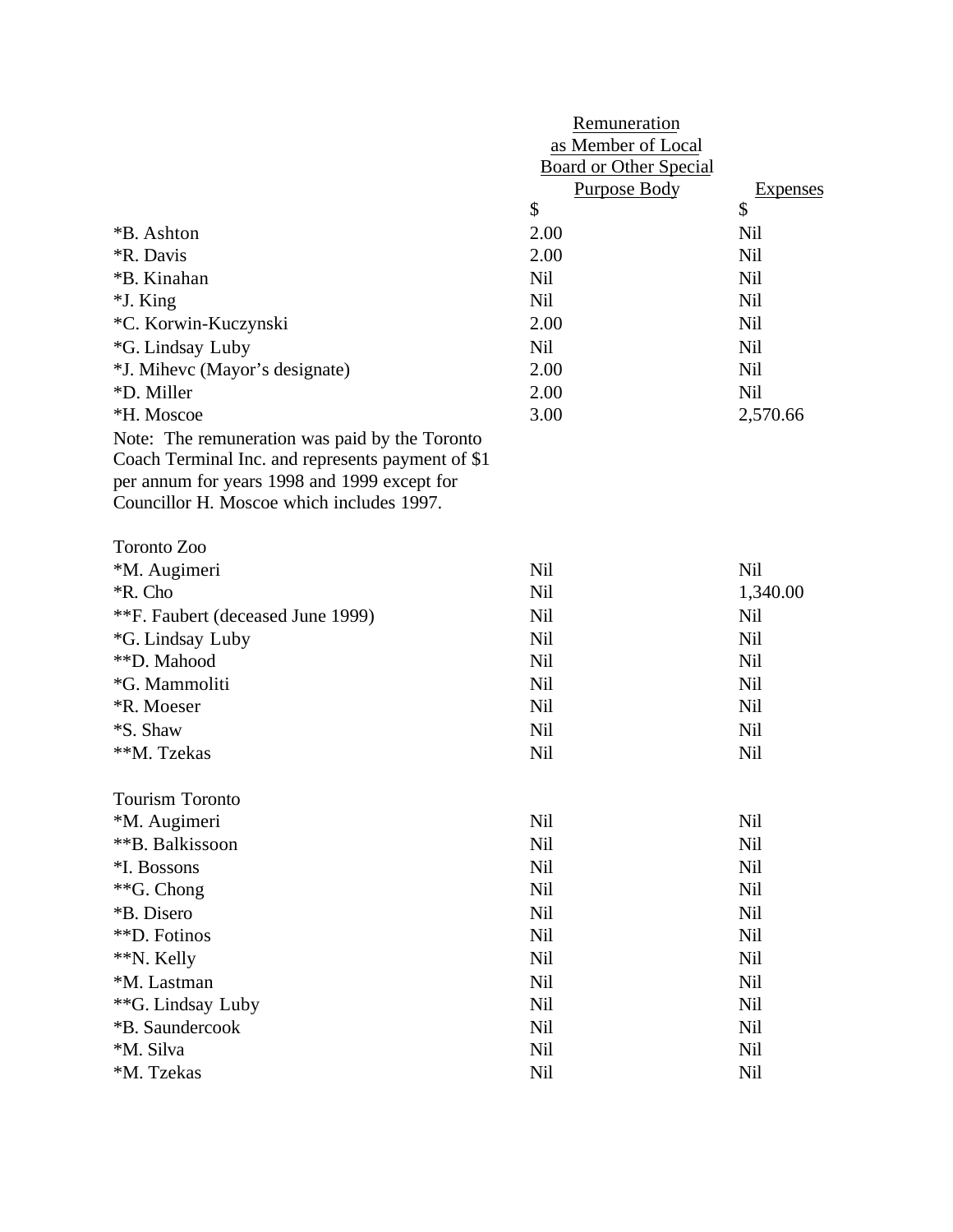|                                                      | Remuneration                  |                 |  |  |
|------------------------------------------------------|-------------------------------|-----------------|--|--|
|                                                      | as Member of Local            |                 |  |  |
|                                                      | <b>Board or Other Special</b> |                 |  |  |
|                                                      | <b>Purpose Body</b>           | <b>Expenses</b> |  |  |
|                                                      | \$                            | \$              |  |  |
| Town of York Historical Society                      |                               |                 |  |  |
| *P. McConnell                                        | Nil                           | Nil             |  |  |
| <i><b>*K.</b></i> Rae                                | Nil                           | Nil             |  |  |
| <b>Tradelink (Community Development Corporation)</b> |                               |                 |  |  |
| *E. Brown                                            | Nil                           | Nil             |  |  |
| *R. Cho                                              | Nil                           | Nil             |  |  |
| *D. Holyday                                          | <b>Nil</b>                    | Nil             |  |  |
| **J. Sgro                                            | <b>Nil</b>                    | Nil             |  |  |
| The Wellesley Central Hospital                       |                               |                 |  |  |
| *P. McConnell                                        | Nil                           | Nil             |  |  |
| <b>Young Peoples Theatre</b>                         |                               |                 |  |  |
| *J. Mihevc                                           | Nil                           | <b>Nil</b>      |  |  |

With regard to The Toronto and Region Conservation Authority, under the terms of Section 250 of The Municipal Act, a conservation authority is responsible for establishing and paying the remuneration and expenses of the members of the conservation authority appointed by the participating municipalities, unless the conservation authority passes a resolution transferring the responsibility for establishing remuneration and expenses to the participating municipalities.

The Toronto and Region Conservation Authority has passed no such resolution. However, for the information of Council, the remuneration and expenses indicated above were reported to me as having been paid by the Conservation Authority to members appointed by Council for the year 1999.

Conclusion:

That this report be received for information.

Contact:

Alan C. Shultz, Director of Accounting Services, Finance Department Tel. No. 397-5240, Fax No. 397-0834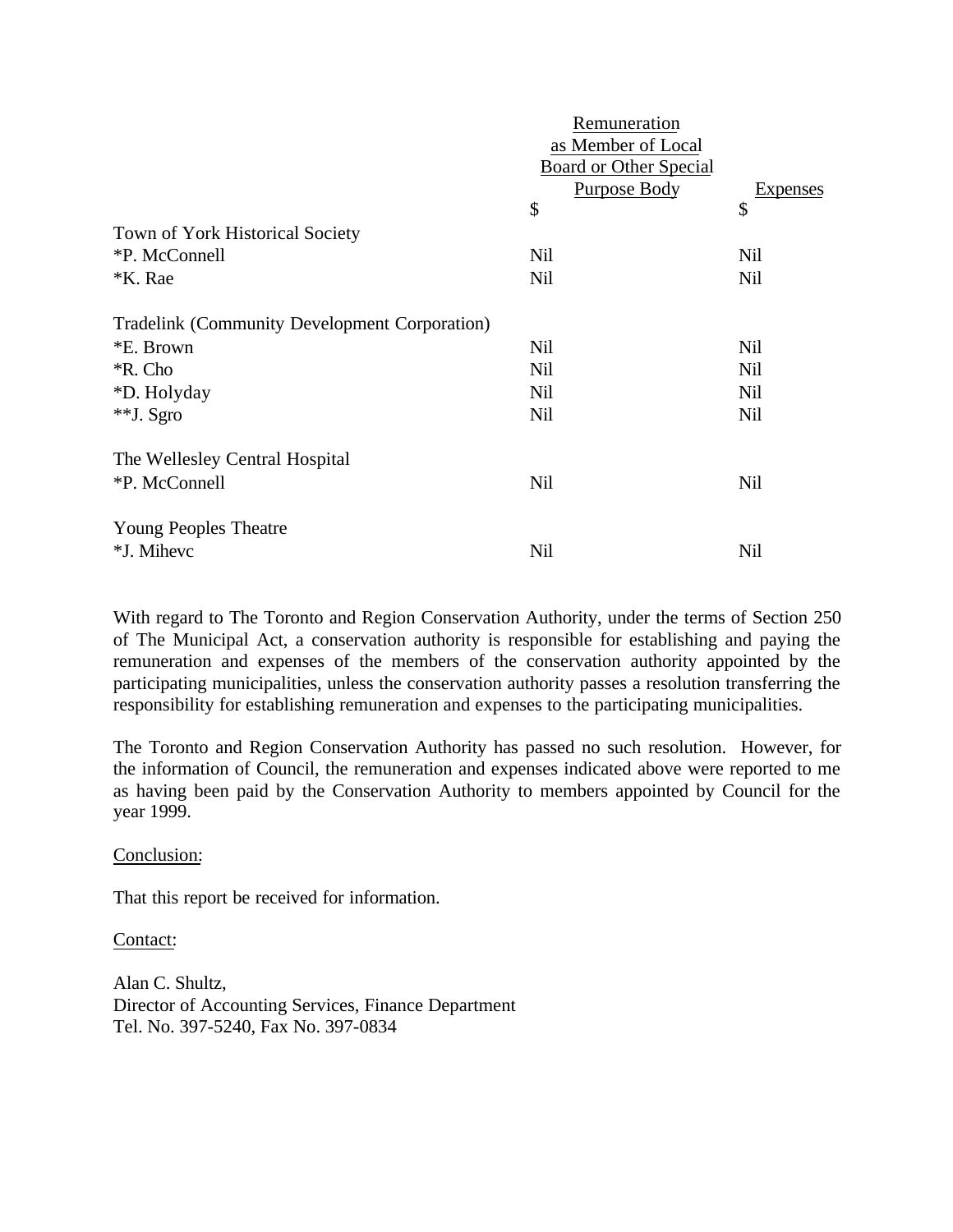# List of Attachments:

| Appendix A -   | Councillors' Office Expenses                                                                             |
|----------------|----------------------------------------------------------------------------------------------------------|
| Appendix B -   | Details of Conference and Other Travel Costs for Members of Council                                      |
| Appendix $C -$ | Details of Corporate Business Travel Costs for Members of Council                                        |
| Appendix D -   | Expenses for Members of Council Charged to City Departments                                              |
| Appendix D.1 - | Details of Conference and Other Travel Costs for Members of Council                                      |
|                | Charged to City Departments                                                                              |
| Appendix $E -$ | Remuneration and Expenses of Members of Council Paid by Local Boards<br>and Other Special Purpose Bodies |
| Appendix E.1 - | Details of Members of Council Conference and Travel Costs Paid by Local                                  |
|                | Boards or Other Special Purpose Bodies                                                                   |
| Appendix F -   | Analysis of Mayor's Office Expenses by Staff                                                             |
| Appendix G -   | Authority for Payment of Remuneration and Expenses                                                       |
|                |                                                                                                          |

\_\_\_\_\_\_\_\_\_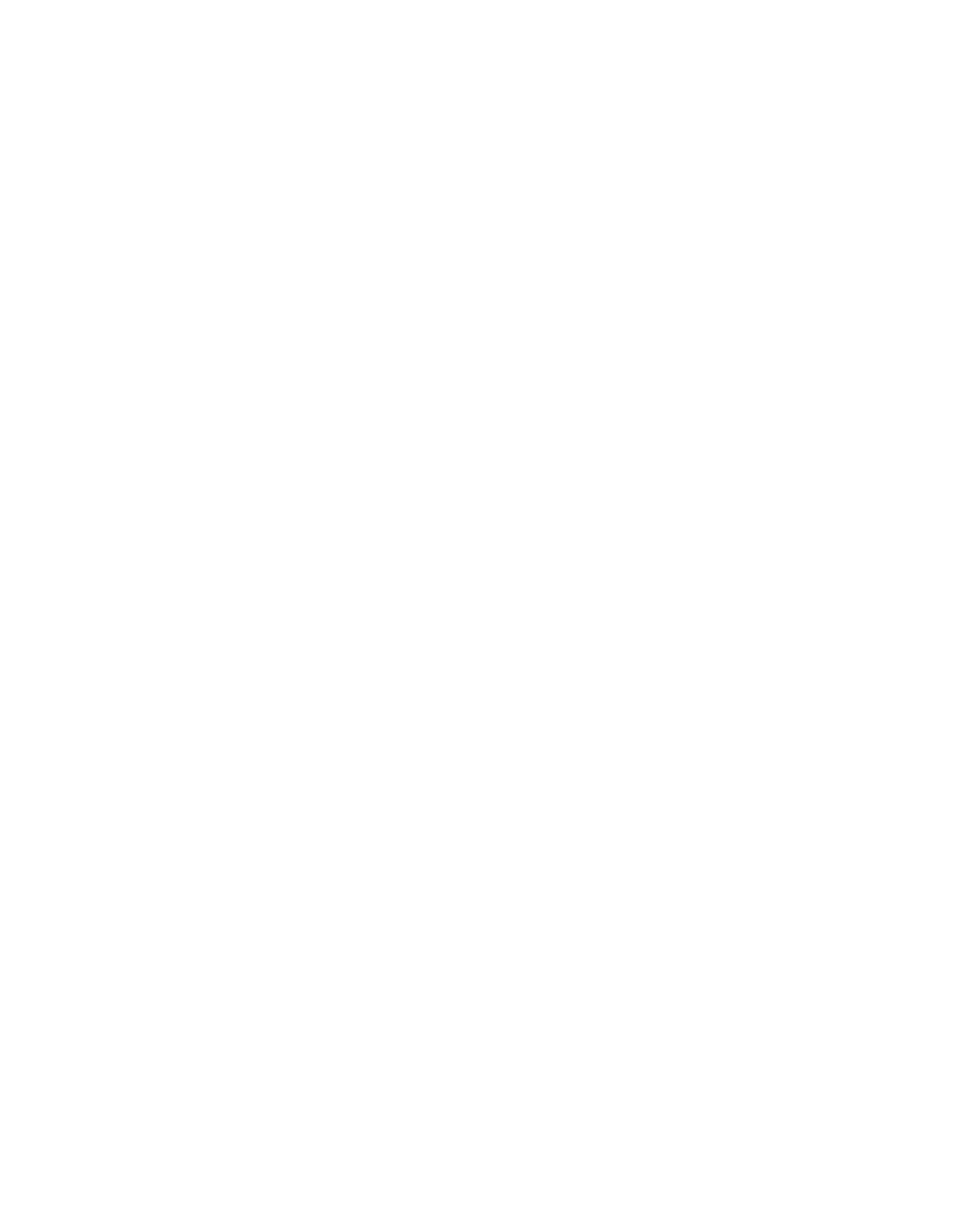#### Appendix B

#### City of Toronto Details of Conference and Other Travel Costs for Members of Council For the Period January 1 – December 31, 1999

| Councillor               | Name of Conference/Event<br>(Location, Date)                                                                                                                                                                                 | Council Authority                                                                   | Office Budget<br>Conference<br>Cost s<br>\$ | Office Budget<br>Other<br><b>Travel Costs</b><br>\$ | Office<br><b>Budget</b><br><b>Total Costs</b><br>\$ |
|--------------------------|------------------------------------------------------------------------------------------------------------------------------------------------------------------------------------------------------------------------------|-------------------------------------------------------------------------------------|---------------------------------------------|-----------------------------------------------------|-----------------------------------------------------|
| Adams, John              | Attendance at the Adrienne<br>Clarkson<br>Installation                                                                                                                                                                       | Corporate Services<br>Committee<br>Report No. 7, Clause 13                          | 919                                         | $\mathbf{0}$                                        | 919                                                 |
|                          | October $6 - 7$ , 1999                                                                                                                                                                                                       | June 3, 4 and 5, 1998                                                               |                                             |                                                     |                                                     |
| Ashton, Brian            | New York Police<br>Department<br>Meeting re New York<br><b>Transit and Battery Pack</b><br>New York City, New York<br>October $21 - 24$ , 1999                                                                               | Corporate Services<br>Committee<br>Report No. 7, Clause 13<br>June 3, 4 and 5, 1998 | 2,365                                       | $\boldsymbol{0}$                                    |                                                     |
|                          | <b>Scarborough Peace Games</b><br>Indianapolis, Indiana<br>November 18 - 19, 1999                                                                                                                                            | Corporate Services<br>Committee<br>Report No. 7, Clause 13<br>June 3, 4 and 5, 1998 | 191                                         | $\boldsymbol{0}$                                    |                                                     |
|                          |                                                                                                                                                                                                                              |                                                                                     | 2,556                                       | $\boldsymbol{0}$                                    | 2,556                                               |
|                          | Augimeri, Maria I.U.L.A. Annual<br>Conference<br>Barcelona, Spain<br>March 21 - 24, 1999<br>Total expense = $$2,573.14$<br>\$1,364.13<br>charged to business travel<br>budget and<br>\$1,209.01 charged to global<br>budget) | Corporate Services<br>Committee<br>Report No. 7, Clause 13<br>June 3, 4 and 5, 1998 | 1,209                                       | $\boldsymbol{0}$                                    |                                                     |
|                          | 1999 Technical Study Tour<br>of Energy Systems<br>Denmark, Copenhagen<br>July 31 - August 8, 1999                                                                                                                            | Corporate Services<br>Committee<br>Report No. 7, Clause 13<br>June 3, 4 and 5, 1998 | 2,588                                       |                                                     |                                                     |
|                          |                                                                                                                                                                                                                              |                                                                                     | 3,797                                       | $\mathbf{0}$                                        | 3,797                                               |
| Balkissoon, Bas          | Results - Based<br>Management in the<br>Public Sector Conference                                                                                                                                                             | Corporate Services<br>Committee<br>Report No. 7, Clause 13                          | 3,144                                       | 0                                                   | 3,144                                               |
|                          | Ottawa, Ontario<br>January 24 - 28, 1999                                                                                                                                                                                     | June 3, 4 and 5, 1998                                                               |                                             |                                                     |                                                     |
| Berardinetti,<br>Lorenzo | Ontario Traffic Conference<br>London, Ontario<br>May 2 - 4, 1999                                                                                                                                                             | Corporate Services<br>Committee<br>Report No. 7, Clause 13<br>June 3, 4 and 5, 1998 | 217                                         | $\boldsymbol{0}$                                    | 217                                                 |
| Brown,<br>Elizabeth      | American Library<br><b>Association Conference</b>                                                                                                                                                                            | Corporate Services<br>Committee                                                     | 3,027                                       | $\boldsymbol{0}$                                    | 3,027                                               |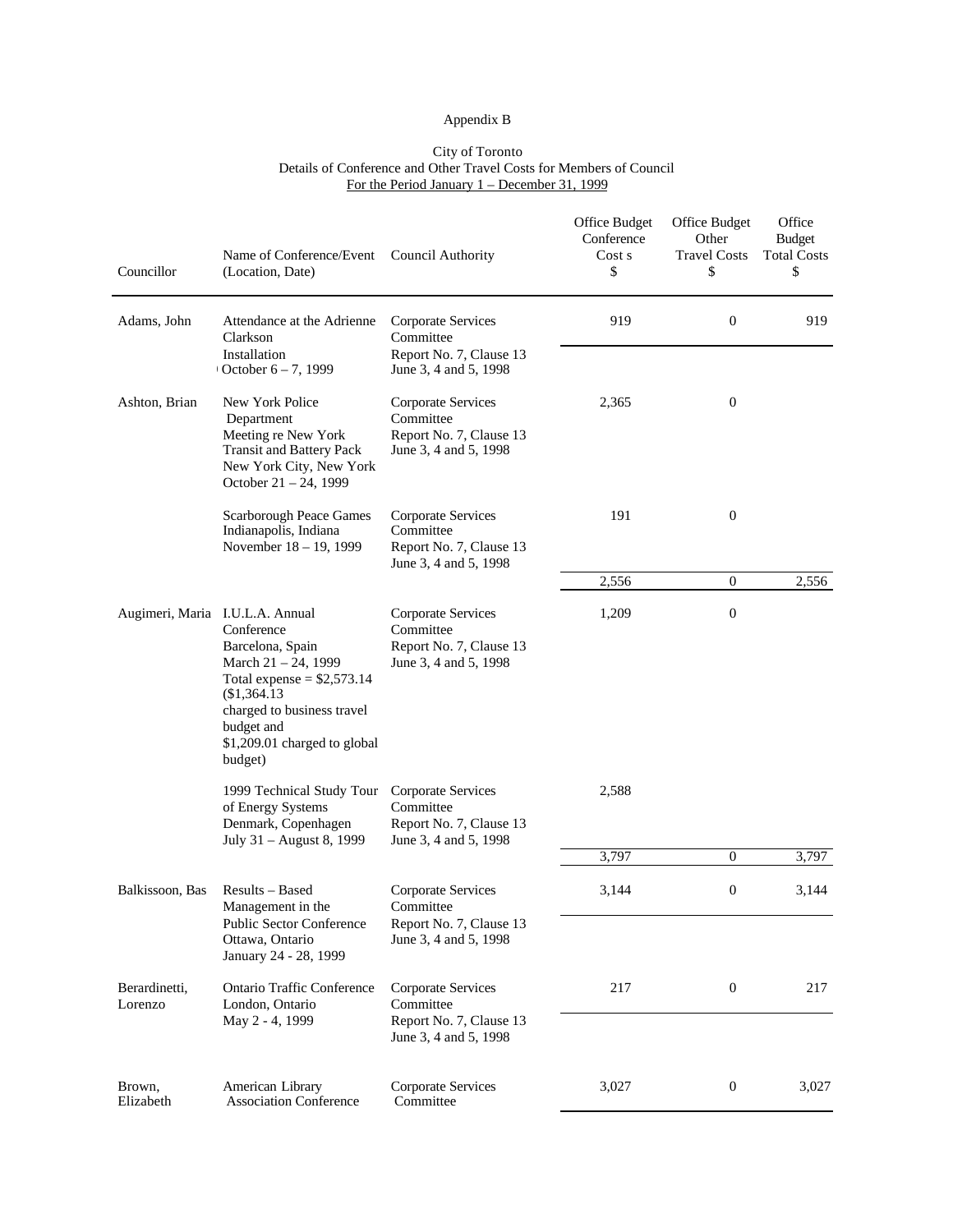| Councillor      | Name of Conference/Event<br>(Location, Date)                                                                                                                                                         | Council Authority                                                                   | Office Budget<br>Conference<br>Cost s<br>\$ | Office Budget<br>Other<br><b>Travel Costs</b><br>\$ | Office<br><b>Budget</b><br><b>Total Costs</b><br>\$ |
|-----------------|------------------------------------------------------------------------------------------------------------------------------------------------------------------------------------------------------|-------------------------------------------------------------------------------------|---------------------------------------------|-----------------------------------------------------|-----------------------------------------------------|
|                 | New Orleans, Louisiana<br>June 24 - 30, 1999                                                                                                                                                         | Report No. 7, Clause 13<br>June 3, 4 and 5, 1998                                    |                                             |                                                     |                                                     |
| Cho, Raymond    | Meeting with Local<br>Members of Parliament<br>and Environmentalists re<br>Rouge Park Issue<br>Ottawa, Ontario<br>March 3, 1999                                                                      | Corporate Services<br>Committee<br>Report No. 7, Clause 13<br>June 3, 4 and 5, 1998 | $\mathbf{0}$                                | 709                                                 | 709                                                 |
| Chow, Olivia    | F.C.M. Board of Director's<br>Meeting<br>Charlottetown, P.E.I.<br>September 8 - 12, 1999                                                                                                             | Corporate Services<br>Committee<br>Report No. 7, Clause 13<br>June 3, 4 and 5, 1998 | 1,356                                       | $\boldsymbol{0}$                                    | 1,356                                               |
| Davis, Rob      | F.C.M. Annual Conference<br>Halifax, Nova Scotia<br>June 4 - 7, 1999<br>(Total expense: \$1,787.00)<br>(\$540.00 charged<br>to business travel budget<br>and \$1,247.00<br>charged to global budget) | Corporate Services<br>Committee<br>Report No. 7, Clause 13<br>June 3, 4 and 5, 1998 | 1,247                                       | $\boldsymbol{0}$                                    |                                                     |
|                 | F.C.M. Tour of Waste<br>Facility<br>Halifax, Nova Scotia<br>August 4 - 5, 1999                                                                                                                       | Corporate Services<br>Committee<br>Report No. 7, Clause 13<br>June 3, 4 and 5, 1998 | 1,163                                       | $\boldsymbol{0}$                                    |                                                     |
|                 |                                                                                                                                                                                                      |                                                                                     | 2,410                                       | $\boldsymbol{0}$                                    | 2,410                                               |
| Duguid, Brad    | Meeting with the Federal<br><b>Cabinet Ministers</b><br>Regarding Closing of the<br>Fort York Armory<br>and Plight of the Homeless<br>in Toronto<br>September 24 – 29, 1999                          | Corporate Services<br>Committee<br>Report No. 7, Clause 13<br>June 3, 4 and 5, 1998 | 532                                         | $\boldsymbol{0}$                                    |                                                     |
|                 | Meeting with the Federal<br>and Provincial<br>Ministers regarding<br>Homeless in Toronto<br>November 26 - 28, 1999                                                                                   | Corporate Services<br>Committee<br>Report No. 7, Clause 13<br>June 3, 4 and 5, 1998 | 528                                         | $\boldsymbol{0}$                                    |                                                     |
|                 |                                                                                                                                                                                                      |                                                                                     | 1,060                                       | $\overline{0}$                                      | 1,060                                               |
| Fotinos, Dennis | <b>International District</b><br><b>Energy Association</b><br>Marketing Forum<br>Denver, Colorado<br>March 10 - 14, 1999                                                                             | Corporate Services<br>Committee<br>Report No. 7, Clause 13<br>June 3, 4 and 5, 1998 | 497                                         | $\boldsymbol{0}$                                    |                                                     |
|                 | Tour of District Energy<br>Conservation<br>Minneapolis, Minnesota<br>May 12 - 13, 1999                                                                                                               | Corporate Services<br>Committee<br>Report No. 7, Clause 13<br>June 3, 4 and 5, 1998 | 498                                         | $\boldsymbol{0}$                                    |                                                     |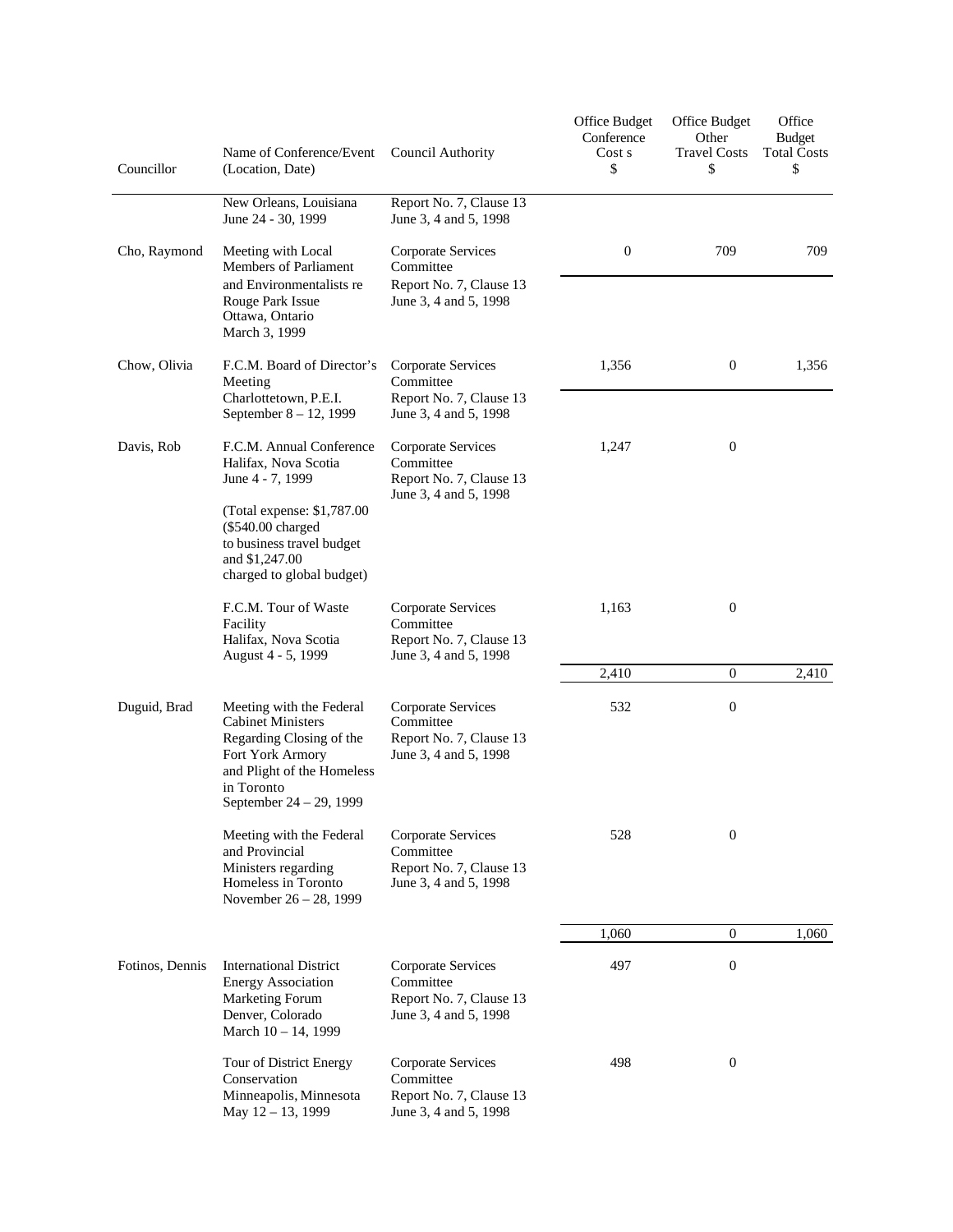| Councillor           | Name of Conference/Event<br>(Location, Date)                                                                                                                                                                        | Council Authority                                                                   | Office Budget<br>Conference<br>Cost s<br>\$ | Office Budget<br>Other<br><b>Travel Costs</b><br>\$ | Office<br><b>Budget</b><br><b>Total Costs</b><br>\$ |
|----------------------|---------------------------------------------------------------------------------------------------------------------------------------------------------------------------------------------------------------------|-------------------------------------------------------------------------------------|---------------------------------------------|-----------------------------------------------------|-----------------------------------------------------|
|                      | Solid Waste Management<br><b>Facilities Conference</b><br>Halifax, Nova Scotia<br>August 4 - 5, 1999                                                                                                                | Corporate Services<br>Committee<br>Report No. 7, Clause 13<br>June 3, 4 and 5, 1998 | 568                                         | $\boldsymbol{0}$                                    |                                                     |
|                      | <b>Advanced District Energy</b><br><b>Operations Forum</b><br>Harvard University<br>Boston, Massachusetts<br>August 11 - 12, 1999                                                                                   | Corporate Services<br>Committee<br>Report No. 7, Clause 13<br>June 3, 4 and 5, 1998 | 188                                         | $\boldsymbol{0}$                                    |                                                     |
|                      |                                                                                                                                                                                                                     |                                                                                     | 1,751                                       | $\overline{0}$                                      | 1,751                                               |
| Layton, Jack         | <b>Urban Peace Conference</b><br>Montreal, Quebec<br>January 29 - 30, 1999                                                                                                                                          | Corporate Services<br>Committee<br>Report No. 7, Clause 13<br>June 3, 4 and 5, 1998 | 1,206                                       | $\boldsymbol{0}$                                    | 1,206                                               |
|                      |                                                                                                                                                                                                                     |                                                                                     |                                             |                                                     |                                                     |
| Mammoliti,<br>George | Delegate – Canadian Urban<br>Institute<br>Co-operative Project<br>Havana, Cuba                                                                                                                                      | Corporate Services<br>Committee<br>Report No. 7, Clause 13<br>June 3, 4 and 5, 1998 | 1,714                                       | $\boldsymbol{0}$                                    | 1,714                                               |
|                      | April 6 – 12, 1999                                                                                                                                                                                                  |                                                                                     |                                             |                                                     |                                                     |
| Miller, David        | Speaker at Institute<br>d'Administration<br>Public de Grand Montreal<br>Montreal, Quebec<br>March 18, 1999                                                                                                          | Corporate Services<br>Committee<br>Report No. 7, Clause 13<br>June 3, 4 and 5, 1998 | 760                                         | $\boldsymbol{0}$                                    | 760                                                 |
| Moeser, Ron          | <b>Ontario Traffic Conference</b><br>London, Ontario<br>May 1 - 2, 1999                                                                                                                                             | Corporate Services<br>Committee<br>Report No. 7, Clause 13<br>June 3, 4 and 5, 1998 | 959                                         | $\boldsymbol{0}$                                    | 959                                                 |
| Pantalone, Joe       | Travel on behalf of<br><b>Exhibition Place</b><br>Regarding City's Urban<br>Environment<br>and Development<br>Committee<br>Vancouver, B.C.<br>January 5-7, 1999<br>(\$2,480.95 paid by<br><b>Exhibition Place</b> ) | Corporate Services<br>Committee<br>Report No. 7, Clause 13<br>June 3, 4 and 5, 1998 | 306                                         | $\boldsymbol{0}$                                    |                                                     |
|                      | I.U.L.A. Annual<br>Conference<br>Barcelona, Spain<br>March $19 - 25$ , 1999<br>Total expense = $$5,457.74$<br>(\$5,000 charged                                                                                      | Corporate Services<br>Committee<br>Report No. 7, Clause 13<br>June 3, 4 and 5, 1998 | 458                                         | $\mathbf{0}$                                        |                                                     |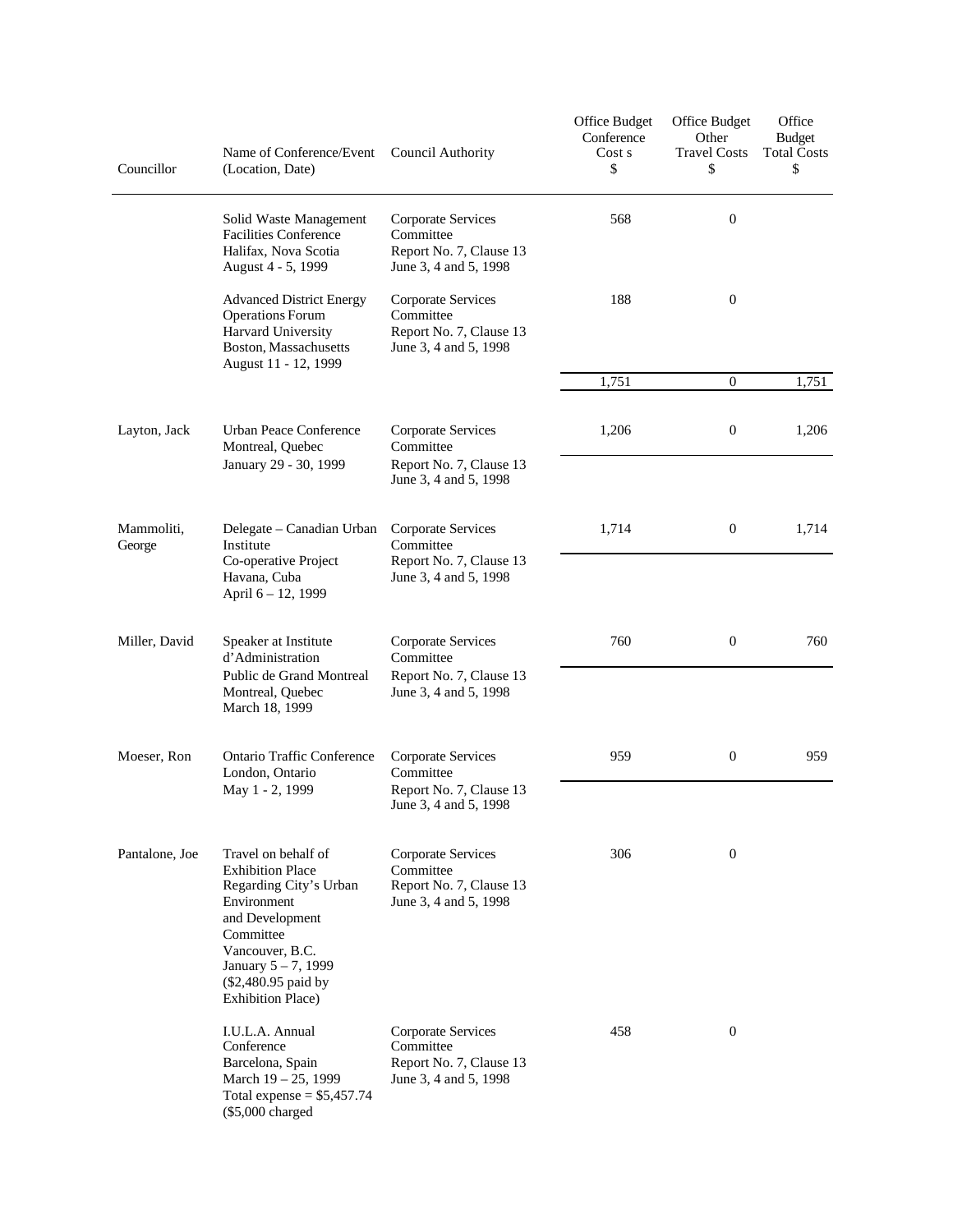| Councillor           | Name of Conference/Event<br>(Location, Date)                                                                          | Council Authority                                                                   | Office Budget<br>Conference<br>Cost s<br>\$ | Office Budget<br>Other<br><b>Travel Costs</b><br>\$ | Office<br><b>Budget</b><br><b>Total Costs</b><br>\$ |
|----------------------|-----------------------------------------------------------------------------------------------------------------------|-------------------------------------------------------------------------------------|---------------------------------------------|-----------------------------------------------------|-----------------------------------------------------|
|                      | to business travel budget<br>and \$457.74 charged<br>to global budget)                                                |                                                                                     |                                             |                                                     |                                                     |
|                      | F.C.M. Annual Conference<br>Halifax, Nova Scotia<br>June 4 - 7, 1999                                                  | Corporate Services<br>Committee<br>Report No. 7, Clause 13                          | 1,834                                       | $\overline{0}$                                      |                                                     |
|                      |                                                                                                                       | June 3, 4 and 5, 1998                                                               | 2,598                                       | $\mathbf{0}$                                        | 2,598                                               |
|                      |                                                                                                                       |                                                                                     |                                             |                                                     |                                                     |
| Rae, Kyle            | Inglo Conference<br>International<br>Network of Gay<br>and Lesbian Officials<br>Rhode Island, New York                | Corporate Services<br>Committee<br>Report No. 7, Clause 13<br>June 3, 4 and 5, 1998 | 1,897                                       | $\boldsymbol{0}$                                    | 1,897                                               |
|                      | November 18 – 21, 1999                                                                                                |                                                                                     |                                             |                                                     |                                                     |
| Saundercook,<br>Bill | Solid Waste Management<br><b>Facilities Conference</b>                                                                | Corporate Services<br>Committee                                                     | 629                                         | $\mathbf{0}$                                        | 629                                                 |
|                      | Halifax, Nova Scotia<br>August $4 - 5$ , 1999                                                                         | Report No. 7, Clause 13<br>June 3, 4 and 5, 1998                                    |                                             |                                                     |                                                     |
| Sgro, Judy           | Works Committee Tour of<br>Halifax<br>Waste Management<br>Facilities<br>Halifax, Nova Scotia<br>August $4 - 5$ , 1999 | Corporate Services<br>Committee                                                     | 552                                         | $\mathbf{0}$                                        | 552                                                 |
|                      |                                                                                                                       | Report No. 7, Clause 13<br>June 3, 4 and 5, 1998                                    |                                             |                                                     |                                                     |
| Shaw, Sherene        | Scarborough Peace Games<br>Indianapolis, Indiana<br>July 15, 1999                                                     | Corporate Services<br>Committee<br>Report No. 7, Clause 13                          | 65                                          | $\mathbf{0}$                                        | 65                                                  |
|                      |                                                                                                                       | June 3, 4 and 5, 1998                                                               |                                             |                                                     |                                                     |
| Silva, Mario         | I.U.L.A. Annual<br>Conference<br>Barcelona, Spain<br>March 21 - 24, 1999<br>Total expense = $$2,636.95$               | Corporate Services<br>Committee<br>Report No. 7, Clause 13<br>June 3, 4 and 5, 1998 | 846                                         | $\mathbf{0}$                                        |                                                     |
|                      | (\$1,790.78 charged<br>to business travel budget<br>and \$846.17 charged<br>to global budget)                         |                                                                                     |                                             |                                                     |                                                     |
|                      | Youth Conference<br>Lisbon, Portugal                                                                                  | Corporate Services<br>Committee                                                     | 570                                         | $\mathbf{0}$                                        |                                                     |
|                      | April 30 - May 5, 1999                                                                                                | Report No. 7, Clause 13<br>June 3, 4 and 5, 1998                                    |                                             |                                                     |                                                     |
|                      | F.C.M. Annual Conference<br>Halifax, Nova Scotia<br>June 4 - 7, 1999                                                  | Corporate Services<br>Committee<br>Report No. 7, Clause 13                          | 2,014                                       | $\mathbf{0}$                                        |                                                     |
|                      |                                                                                                                       | June 3, 4 and 5, 1998                                                               |                                             |                                                     |                                                     |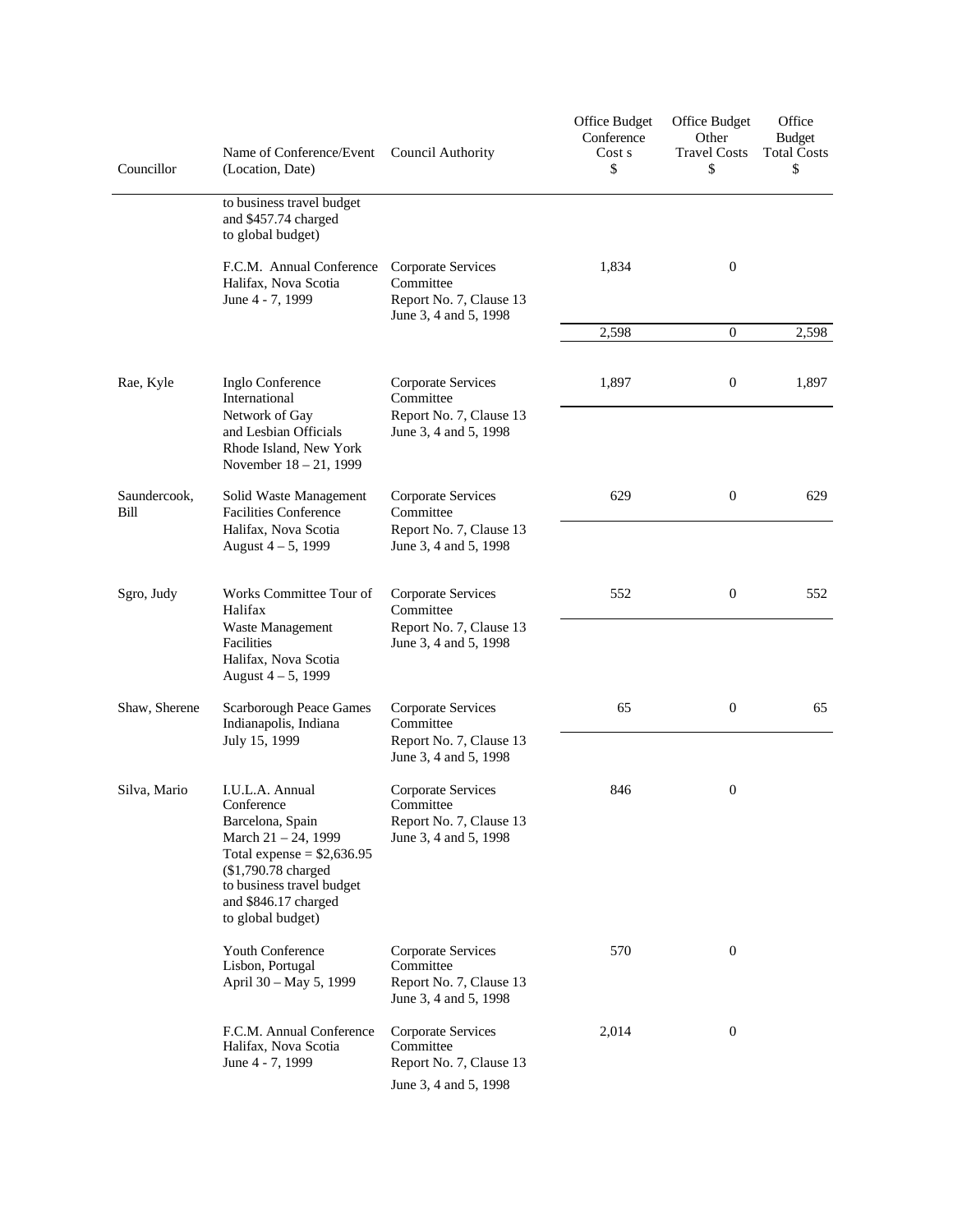| Councillor      | Name of Conference/Event<br>(Location, Date)                                                                                                                                                                                                                                                                                                                                 | Council Authority                                                                   | Office Budget<br>Conference<br>Cost s<br>\$ | Office Budget<br>Other<br><b>Travel Costs</b><br>\$ | Office<br><b>Budget</b><br><b>Total Costs</b><br>\$ |
|-----------------|------------------------------------------------------------------------------------------------------------------------------------------------------------------------------------------------------------------------------------------------------------------------------------------------------------------------------------------------------------------------------|-------------------------------------------------------------------------------------|---------------------------------------------|-----------------------------------------------------|-----------------------------------------------------|
|                 | City of Toronto's<br>Representative to<br>Angra Cultural Festival<br>Lisbon, Portugal<br>June 20 - 25, 1999                                                                                                                                                                                                                                                                  | Corporate Services<br>Committee<br>Report No. 7, Clause 13<br>June 3, 4 and 5, 1998 | 1,539                                       | $\Omega$                                            |                                                     |
|                 |                                                                                                                                                                                                                                                                                                                                                                              |                                                                                     | 4,969                                       | $\boldsymbol{0}$                                    | 4,969                                               |
| Sinclair, Bruce | International Federation for<br>Housing and Planning<br>(IFHP) Congress<br>Glasgow, Scotland<br>September 19 - 23, 1999                                                                                                                                                                                                                                                      | <b>Administration Committee</b><br>Report No. 1, Clause 14<br>July 6,7,8, 1999      | 4,390                                       | 0                                                   | 4,390                                               |
| Tzekas, Mike    | Technology in Government<br>Conference<br>Ottawa, Ontario<br>October 18 - 21, 1999                                                                                                                                                                                                                                                                                           | Corporate Services<br>Committee<br>Report No. 7, Clause 13<br>June 3, 4 and 5, 1998 | 675                                         | $\mathbf{0}$                                        |                                                     |
|                 | Meeting with City of<br>Indianapolis Officials<br>and Eli Lilly regarding<br>International<br><b>Sister City Program</b><br>Indianapolis, Indiana<br>November 18 - 19, 1999<br>(Note: The travel expense<br>will be adjusted to<br>\$191 after the councillor<br>reimburses the City<br>for \$175 of his hotel<br>accommodation. Total<br>travel<br>expense will be adjusted | Corporate Services<br>Committee<br>Report No. 7, Clause 13<br>June 3, 4 and 5, 1998 | 366                                         | $\mathbf{0}$                                        |                                                     |
|                 | from $$1,041$ to $$866$ .)                                                                                                                                                                                                                                                                                                                                                   |                                                                                     | 1,041                                       | $\overline{0}$                                      | 1,041                                               |
|                 |                                                                                                                                                                                                                                                                                                                                                                              | <b>Grand Total</b>                                                                  |                                             |                                                     | 41,726.00                                           |
|                 |                                                                                                                                                                                                                                                                                                                                                                              |                                                                                     |                                             |                                                     |                                                     |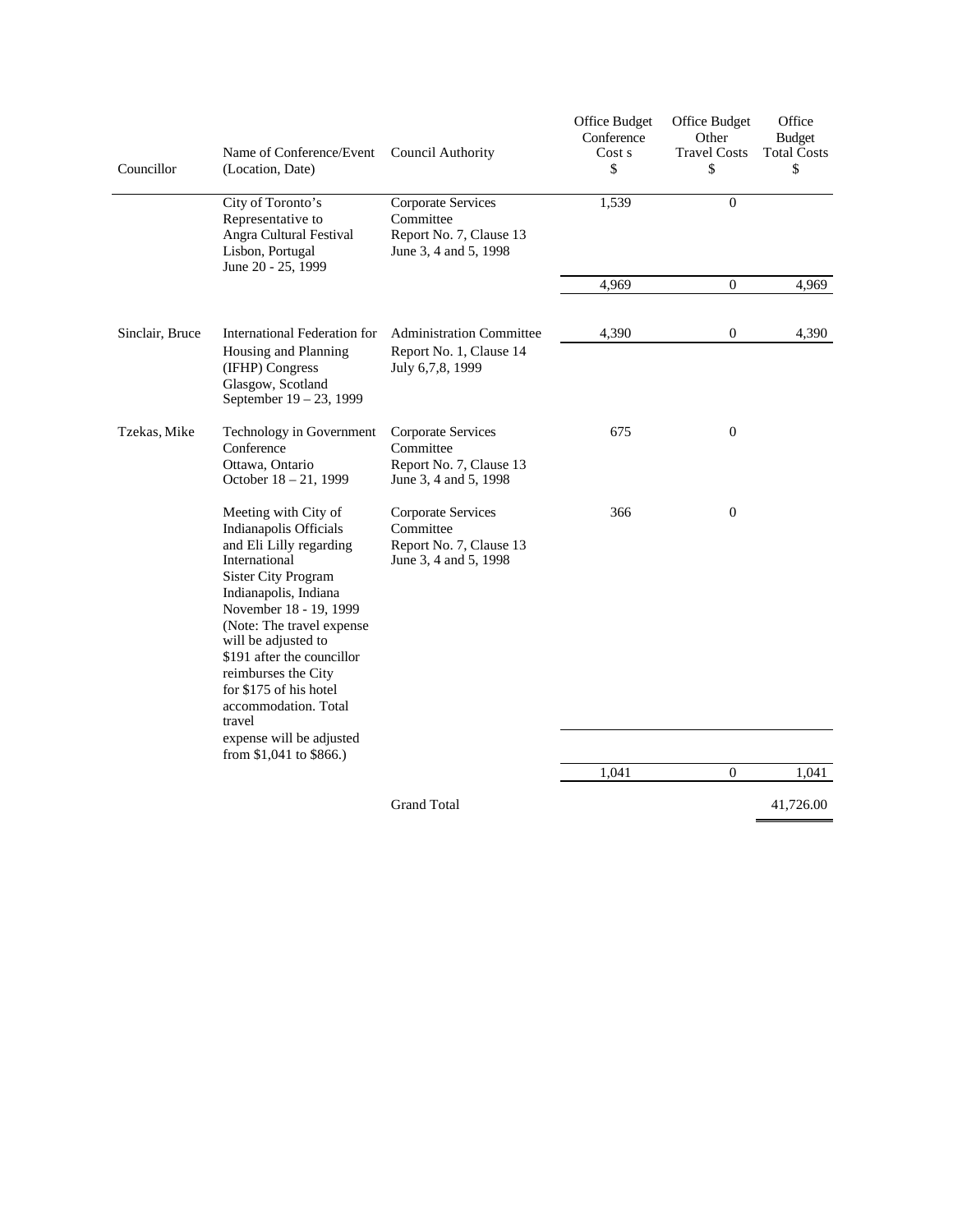# Appendix B

### City of Toronto Details of Conference and Other Travel Costs for Members of Council For the Period January 1 – December 31, 1999

|              | Name of Conference/Event                                                                                                                           |                          |                    |
|--------------|----------------------------------------------------------------------------------------------------------------------------------------------------|--------------------------|--------------------|
| Mayor        | (Location, Date)                                                                                                                                   | <b>Council Authority</b> | <b>Total Costs</b> |
|              |                                                                                                                                                    |                          | \$                 |
| Lastman, Mel | 49th Annual NHL All Star Game<br>Florida, USA<br>January 23 - 27, 1999                                                                             | N/A                      | 3,673              |
|              | Toronto to host 50th Housing<br>Meeting<br>Ottawa, Ontario<br>March 10,1999                                                                        | N/A                      | 605                |
|              | Returned from Fort. Lauderdale,<br>Florida to attend an<br>event of Hindu Religious Society<br>of Ontario<br>Toronto, Ontario<br>May 21 - 23, 1999 | N/A                      | 313                |
|              | FCM Homelessness Meeting<br>Halifax, Nova Scotia<br>June 3 and 4, 1999                                                                             | N/A                      | 1,383              |
|              | Pan American Games<br>Winnipeg, Manitoba<br>July 22 - 24, 1999                                                                                     | N/A                      | 1,575              |
|              | Summit of the America's<br>Miami, Florida<br>November 25, 1999                                                                                     | N/A                      | 549                |
|              |                                                                                                                                                    | Total                    | 8,098              |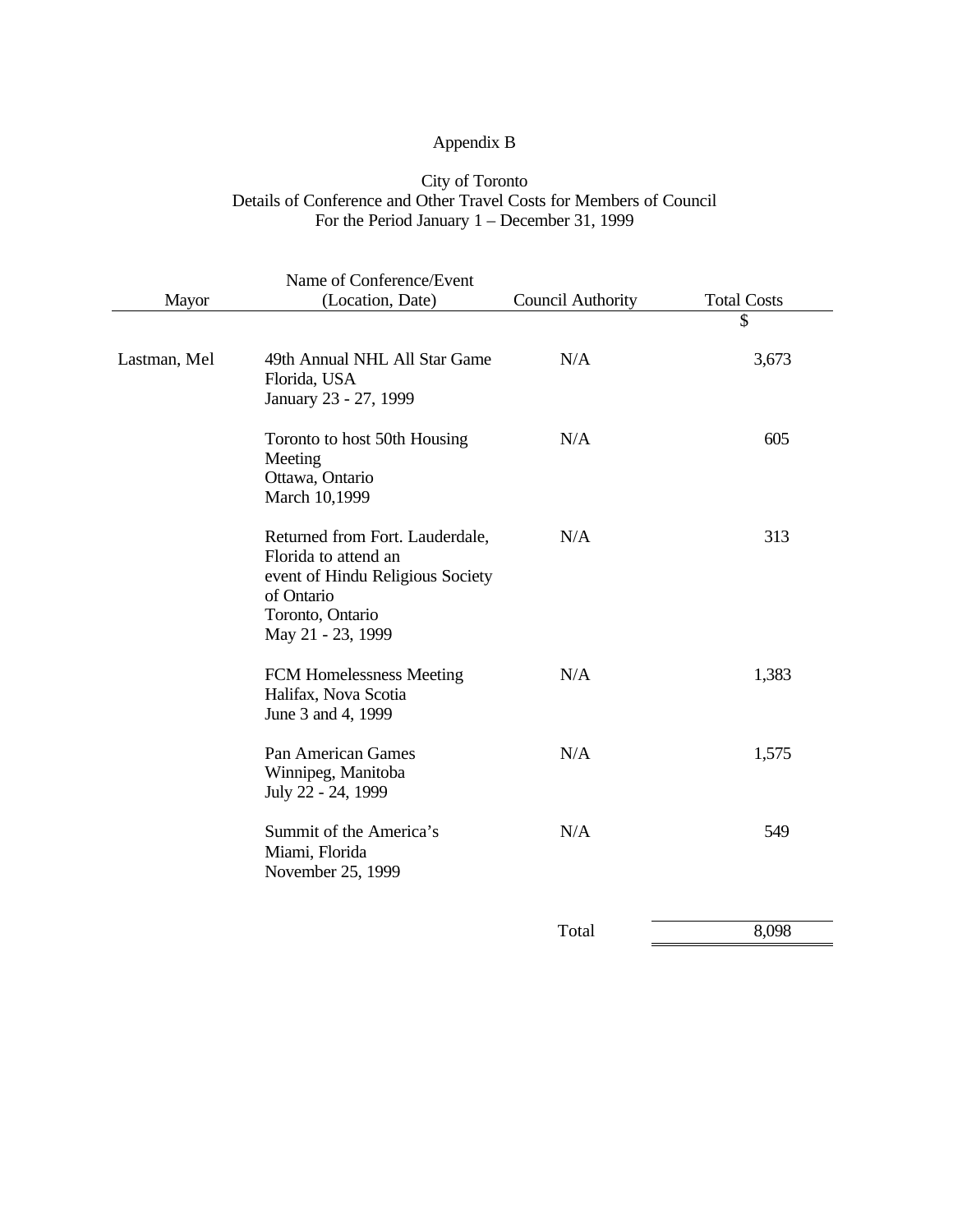# Appendix C

### Details of Corporate Business Travel Costs for Members of Council For the Period January 1 - December 31, 1999

| Councillor    | Name of Conference/Event<br>(Location, Date)                                                                                 | <b>Council Authority</b>                                                                | Corporate<br><b>Business</b><br><b>Travel Costs</b><br>\$ |
|---------------|------------------------------------------------------------------------------------------------------------------------------|-----------------------------------------------------------------------------------------|-----------------------------------------------------------|
| Adams, John   | A.M.O. Executive and Board of Corporate Services Committee<br>Director's Meeting<br>Hunstville, Ontario<br>May 27 - 29, 1999 | Report No. 7, Clause 13<br>June 3, 4 and 5, 1998                                        | 308                                                       |
|               | F.C.M. Annual Conference<br>Halifax, Nova Scotia<br>June 4 - 7, 1999                                                         | Corporate Services Committee<br>Report No. 7, Clause 13<br>June 3, 4 and 5, 1998        | 1,634                                                     |
|               | A.M.O. Annual Conference<br>Toronto, Ontario<br>August 22 - 25, 1999                                                         | Corporate Services Committee<br>Report No. 7, Clause 13<br>June 3, 4 and 5, 1998        | 1,310                                                     |
|               | F.C.M. National<br><b>Telecommunications Meeting</b><br>Calgary, Alberta<br>August 25 - 29, 1999                             | Corporate Services Committee<br>Report No. 7, Clause 13<br>June 3, 4 and 5, 1998        | 1,219                                                     |
|               | F.C.M. Board and Standing<br><b>Committee Meetings</b><br>Charlottetown, P.E.I.<br>September 7 - 11, 1999                    | <b>Corporate Services Committee</b><br>Report No. 7, Clause 13<br>June 3, 4 and 5, 1998 | 1,553                                                     |
|               | A.M.O. Board of Director's<br>Meeting<br>Ottawa, Ontario<br>October 24, 1999                                                 | Corporate Services Committee<br>Report No. 7, Clause 13<br>June 3, 4 and 5, 1998        | 489                                                       |
|               | F.C.M. National<br>Telecommunications<br><b>Committee Meeting</b><br>Ottawa, Ontario<br>October 28 - 29, 1999                | <b>Corporate Services Committee</b><br>Report No. 7, Clause 13<br>June 3, 4 and 5, 1998 | 1,185                                                     |
|               |                                                                                                                              |                                                                                         | 7,698                                                     |
| Ashton, Brian | I.U.L.A. Annual Conference<br>Rarcolona Spain                                                                                | Corporate Services Committee<br>Donort No. $7$ Clause 12                                | 4,421                                                     |

Barcelona, Spain Report No. 7, Clause 13 March 21 - 24, 1999 June 3, 4 and 5, 1998

 $\overline{\phantom{0}}$  $\overline{\phantom{a}}$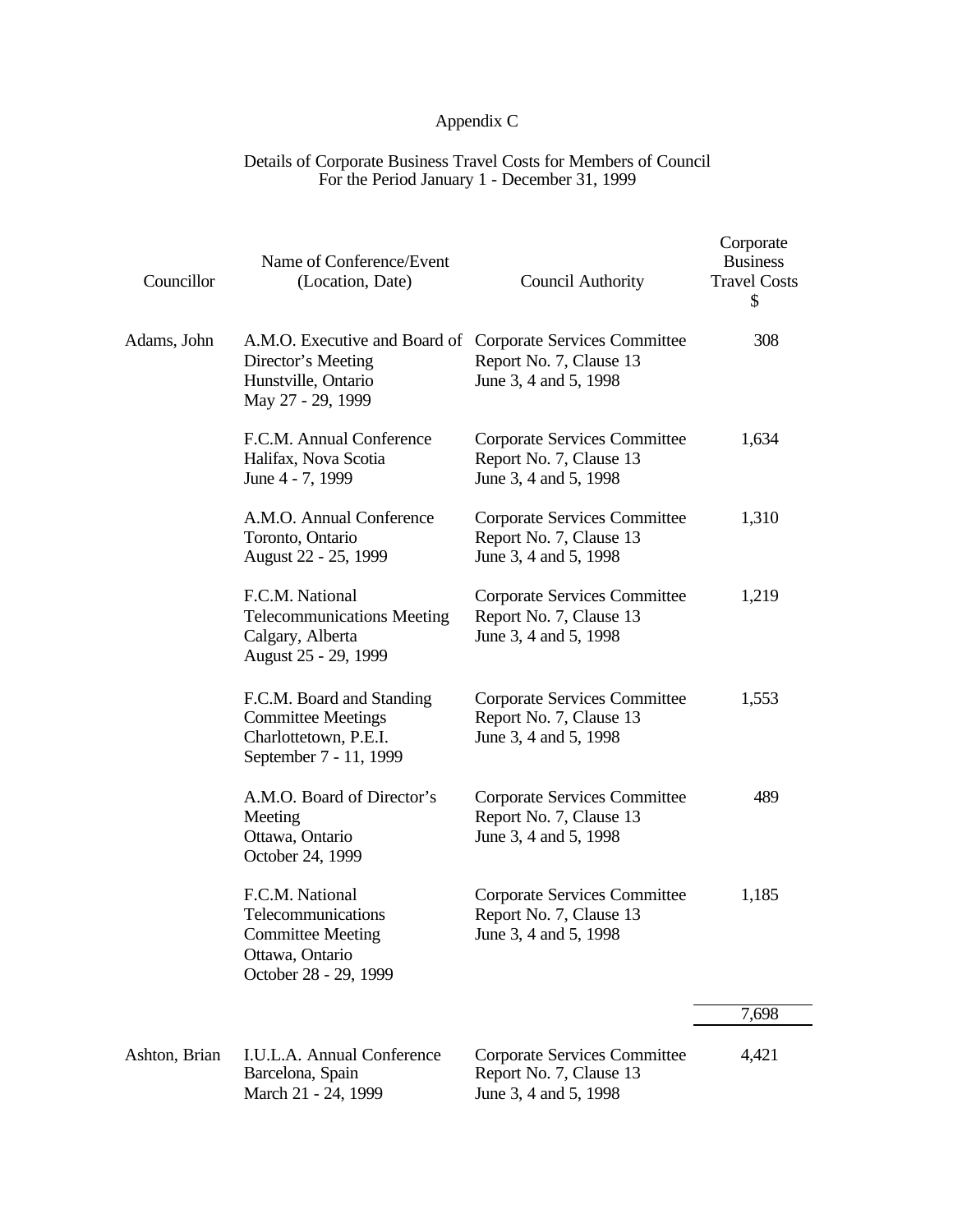| Councillor         | Name of Conference/Event<br>(Location, Date)                                                                                 | <b>Council Authority</b>                                                                | Corporate<br><b>Business</b><br><b>Travel Costs</b><br>\$ |
|--------------------|------------------------------------------------------------------------------------------------------------------------------|-----------------------------------------------------------------------------------------|-----------------------------------------------------------|
|                    | A.M.O. Executive and Board of Corporate Services Committee<br>Director's Meeting<br>Huntsville, Ontario<br>May 27 - 29, 1999 | Report No. 7, Clause 13<br>June 3, 4 and 5, 1998                                        | 743                                                       |
|                    | I.U.L.A. Conference<br>Miami, Florida<br>June 1 - 2, 1999                                                                    | Corporate Services Committee<br>Report No. 7, Clause 13<br>June 3, 4 and 5, 1998        | 1,769                                                     |
|                    | A.M.O. Annual Conference<br>Toronto, Ontario<br>August 22 - 25, 1999                                                         | Corporate Services Committee<br>Report No. 7, Clause 13<br>June 3, 4 and 5, 1998        | 348                                                       |
|                    |                                                                                                                              |                                                                                         | 7,281                                                     |
| Augimeri,<br>Maria | W.A.M.M. Annual Conference<br>Barcelona, Spain<br>March 16 - 19, 1999                                                        | Corporate Services Committee<br>Report No. 7, Clause 13<br>June 3, 4 and 5, 1998        | 3,636                                                     |
|                    | I.U.L.A. Annual Conference<br>Barcelona, Spain<br>March 21 - 24, 1999<br>Total expense = $$2,573.14$                         | Corporate Services Committee<br>Report No. 7, Clause 13<br>June 3, 4 and 5, 1998        | 1,364                                                     |
|                    | $$1,364.13$ charged to<br>business travel and \$1,209.01<br>charged to global budget)                                        |                                                                                         | 5,000                                                     |
|                    | Balkissoon, Bas F.C.M. Annual Conference<br>Halifax, Nova Scotia<br>June 4 - 7, 1999                                         | Corporate Services Committee<br>Report No. 7, Clause 13<br>June 3, 4 and 5, 1998        | 2,052                                                     |
|                    |                                                                                                                              |                                                                                         | 2,052                                                     |
| Berger, Milton     | I.U.L.A. Annual Conference<br>Barcelona, Spain<br>March 21 - 24, 1999                                                        | <b>Corporate Services Committee</b><br>Report No. 7, Clause 13<br>June 3, 4 and 5, 1998 | 4,438                                                     |
|                    |                                                                                                                              |                                                                                         | 4,438                                                     |
| Bussin, Sandra     | F.C.M. Annual Conference<br>Halifax, Nova Scotia                                                                             | <b>Corporate Services Committee</b><br>Report No. 7, Clause 13                          | 1,708                                                     |
|                    | June 4 - 7, 1999                                                                                                             | June 3, 4 and 5, 1998                                                                   | 1,708                                                     |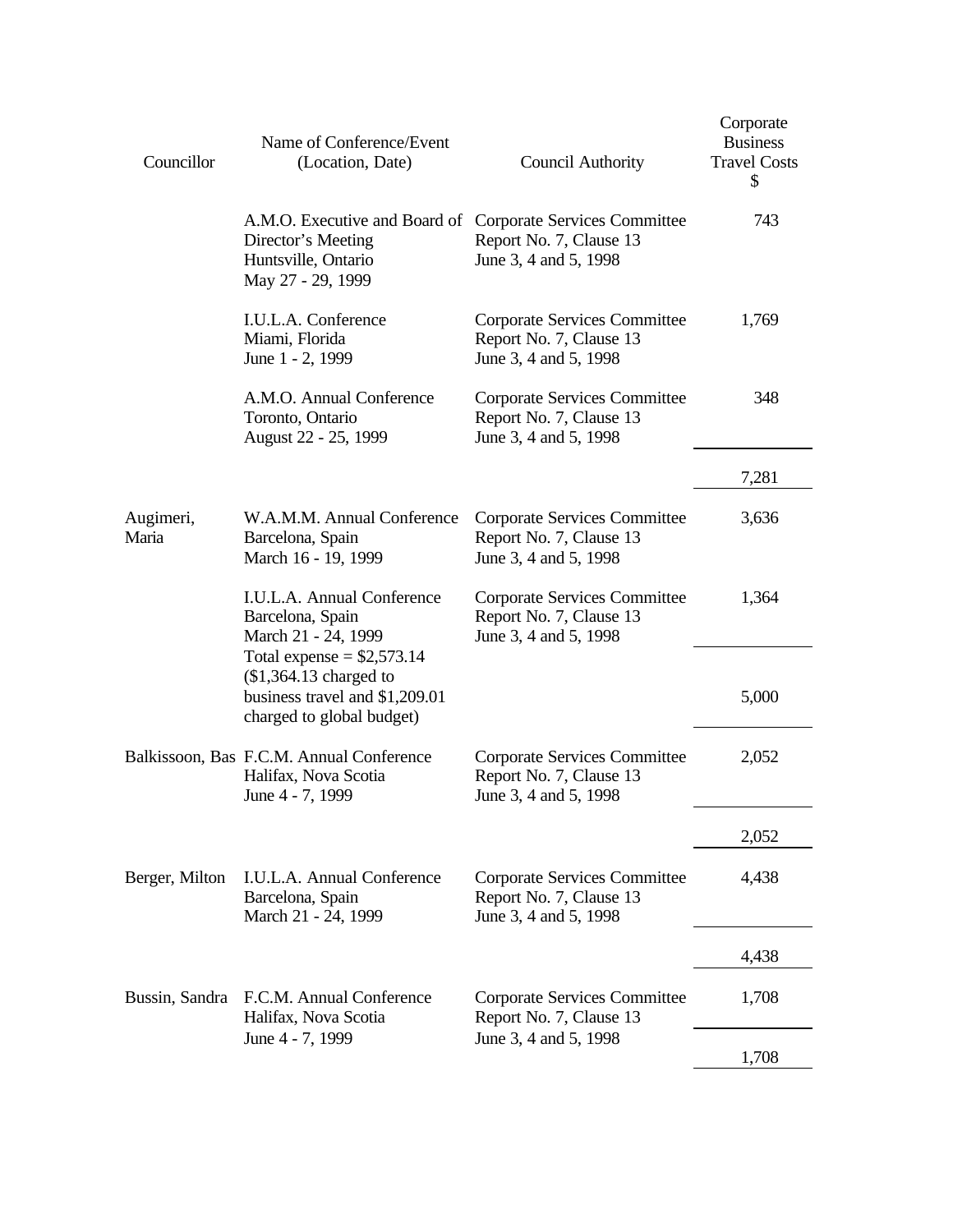| Councillor      | Name of Conference/Event<br>(Location, Date)                                                                                                                | <b>Council Authority</b>                                                                | Corporate<br><b>Business</b><br><b>Travel Costs</b><br>\$ |
|-----------------|-------------------------------------------------------------------------------------------------------------------------------------------------------------|-----------------------------------------------------------------------------------------|-----------------------------------------------------------|
| Chow, Olivia    | F.C.M. Annual Conference<br>Halifax, Nova Scotia<br>June 4 - 7, 1999                                                                                        | Corporate Services Committee<br>Report No. 7, Clause 13<br>June 3, 4 and 5, 1998        | 2,085                                                     |
|                 |                                                                                                                                                             |                                                                                         | 2,085                                                     |
| Davis, Rob      | I.U.L.A. Annual Conference<br>Barcelona, Spain<br>March 21 - 24, 1999                                                                                       | <b>Corporate Services Committee</b><br>Report No. 7, Clause 13<br>June 3, 4 and 5, 1998 | 4,460                                                     |
|                 | F.C.M. Annual Conference<br>Halifax, Nova Scotia<br>June 4 - 7, 1999<br>Total expense $= $1,787.00$<br>$(\$540.00$ charged to<br>business travel budget and | Corporate Services Committee<br>Report No. 7, Clause 13<br>June 3, 4 and 5, 1998        | 540                                                       |
|                 | $$1,247.00$ charged to<br>global budget)                                                                                                                    |                                                                                         | 5,000                                                     |
| Fotinos, Dennis | A.M.O. Annual Conference<br>Toronto, Ontario<br>August 22 - 25, 1999                                                                                        | Corporate Services Committee<br>Report No. 7, Clause 13<br>June 3, 4 and 5, 1998        | 385                                                       |
|                 | A.M.O. Board of Director's<br>Meeting<br>Ottawa, Ontario<br>October 23 - 24, 1999                                                                           | Corporate Services Committee<br>Report No. 7, Clause 13<br>June 3, 4 and 5, 1998        | 594                                                       |
|                 |                                                                                                                                                             |                                                                                         | 979                                                       |
|                 | Johnston, Anne F.C.M. Annual Conference<br>Halifax, Nova Scotia<br>June 4 - 7, 1999                                                                         | Corporate Services Committee<br>Report No. 7, Clause 13<br>June 3, 4 and 5, 1998        | 2,317                                                     |
|                 | F.C.M. Board of Director's<br>Meeting<br>Charlottetown, P.E.I.<br>September 7 - 12, 1999                                                                    | Corporate Services Committee<br>Report No. 7, Clause 13<br>June 3, 4 and 5, 1998        | 1,450                                                     |
|                 | F.C.M. Board of Director's<br>Meeting<br>Ottawa, Ontario                                                                                                    | Corporate Services Committee<br>Report No. 7, Clause 13<br>June 3, 4 and 5, 1998        | 1,545                                                     |
|                 | Dec. 1-4, 1999                                                                                                                                              |                                                                                         | 5,312                                                     |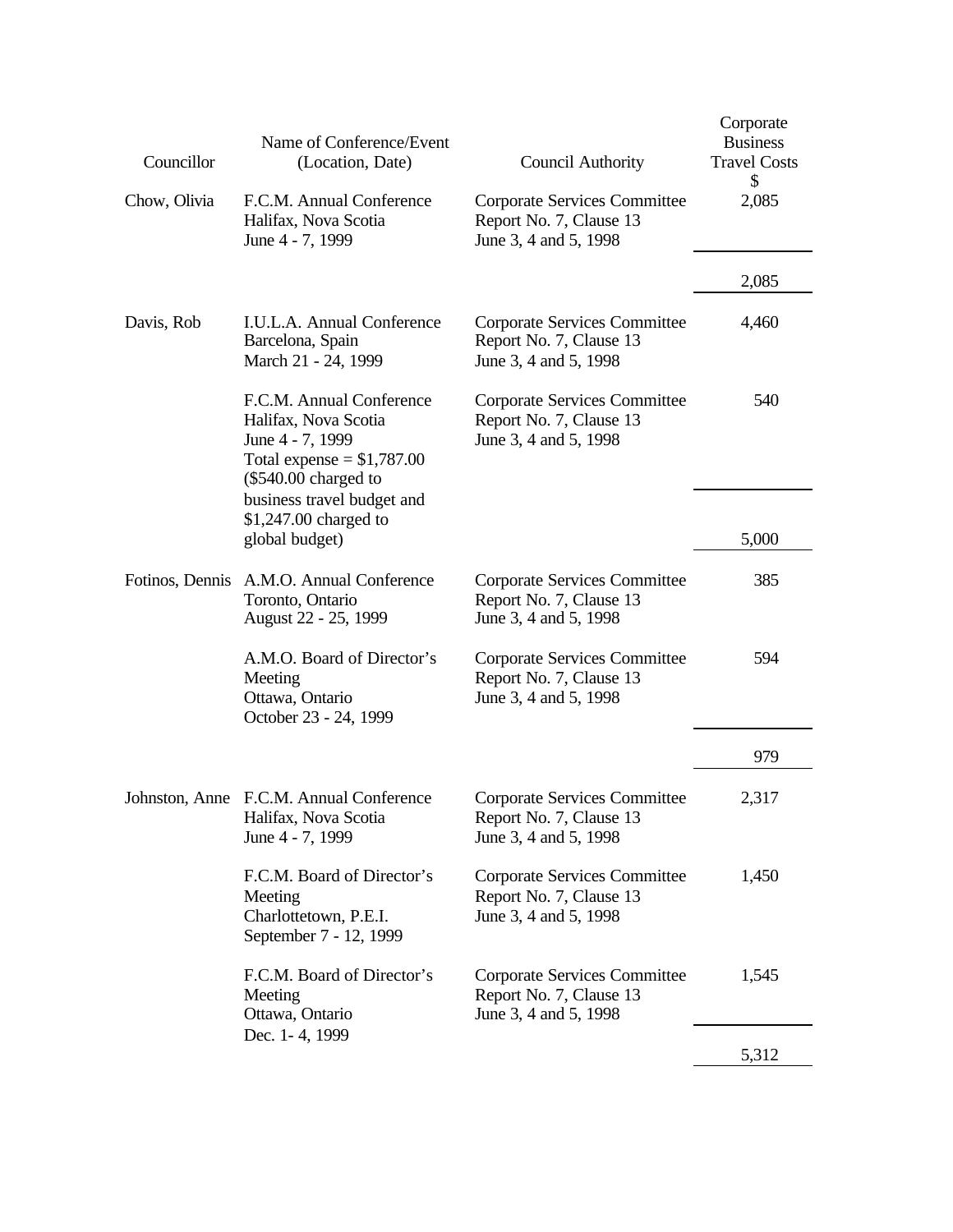| Councillor   | Name of Conference/Event<br>(Location, Date)                                                                              | <b>Council Authority</b>                                                                | Corporate<br><b>Business</b><br><b>Travel Costs</b><br>\$ |
|--------------|---------------------------------------------------------------------------------------------------------------------------|-----------------------------------------------------------------------------------------|-----------------------------------------------------------|
|              | Kinahan, Blake F.C.M. Annual Conference<br>Halifax, Nova Scotia<br>June 4 - 7, 1999                                       | Corporate Services Committee<br>Report No. 7, Clause 13<br>June 3, 4 and 5, 1998        | 1,142                                                     |
|              | A.M.O. Annual Conference<br>Toronto, Ontario                                                                              | Corporate Services Committee<br>Report No. 7, Clause 13                                 | 504                                                       |
|              | August 22 - 25, 1999                                                                                                      | June 3, 4 and 5, 1998                                                                   | 1,646                                                     |
| King, Joan   | I.C.L.E.I. Executive Committee<br>Meeting<br>Dessau, Germany<br>March 22 - 29, 1999                                       | Corporate Services Committee<br>Report No. 7, Clause 13<br>June 3, 4 and 5, 1998        | 1,951                                                     |
|              | A.M.O. Executive and Board<br>Director's Meeting<br>Huntsville, Ontario<br>May 26 - 28, 1999                              | Corporate Services Committee<br>Report No. 7, Clause 13<br>June 3, 4 and 5, 1998        | 354                                                       |
|              | A.M.O. Annual Conference<br>Toronto, Ontario<br>August 22 - 25, 1999                                                      | <b>Corporate Services Committee</b><br>Report No. 7, Clause 13<br>June 3, 4 and 5, 1998 | 780                                                       |
|              | A.M.O. Board of Director's<br>Meeting<br>Ottawa, Ontario                                                                  | Corporate Services Committee<br>Report No. 7, Clause 13<br>June 3, 4 and 5, 1998        | 732                                                       |
|              | October 23 - 24, 1999                                                                                                     |                                                                                         | 3,817                                                     |
| Layton, Jack | F.C.M. Big City Mayor Caucus Corporate Services Committee<br>Meeting<br>Saskatoon, Saskatchewan<br>April 29 - May 1, 1999 | Report No. 7, Clause 13<br>June 3, 4 and 5, 1998                                        | 1,941                                                     |
|              | F.C.M. Board of Director's<br>Meeting, Victoria, B.C.<br>March 3 - 8, 1999                                                | Corporate Services Committee<br>Report No. 7, Clause 13<br>June 3, 4 and 5, 1998        | 874                                                       |
|              | F.C.M. Municipalities Tables<br>Meeting<br>Montreal, Quebec<br>May 6 - 8, 1999                                            | Corporate Services Committee<br>Report No. 7, Clause 13<br>June 3, 4 and 5, 1998        | 1,355                                                     |
|              | F.C.M. Annual Conference<br>Halifax, Nova Scotia<br>June 4 - 7, 1999                                                      | Corporate Services Committee<br>Report No. 7, Clause 13<br>June 3, 4 and 5, 1998        | 2,490                                                     |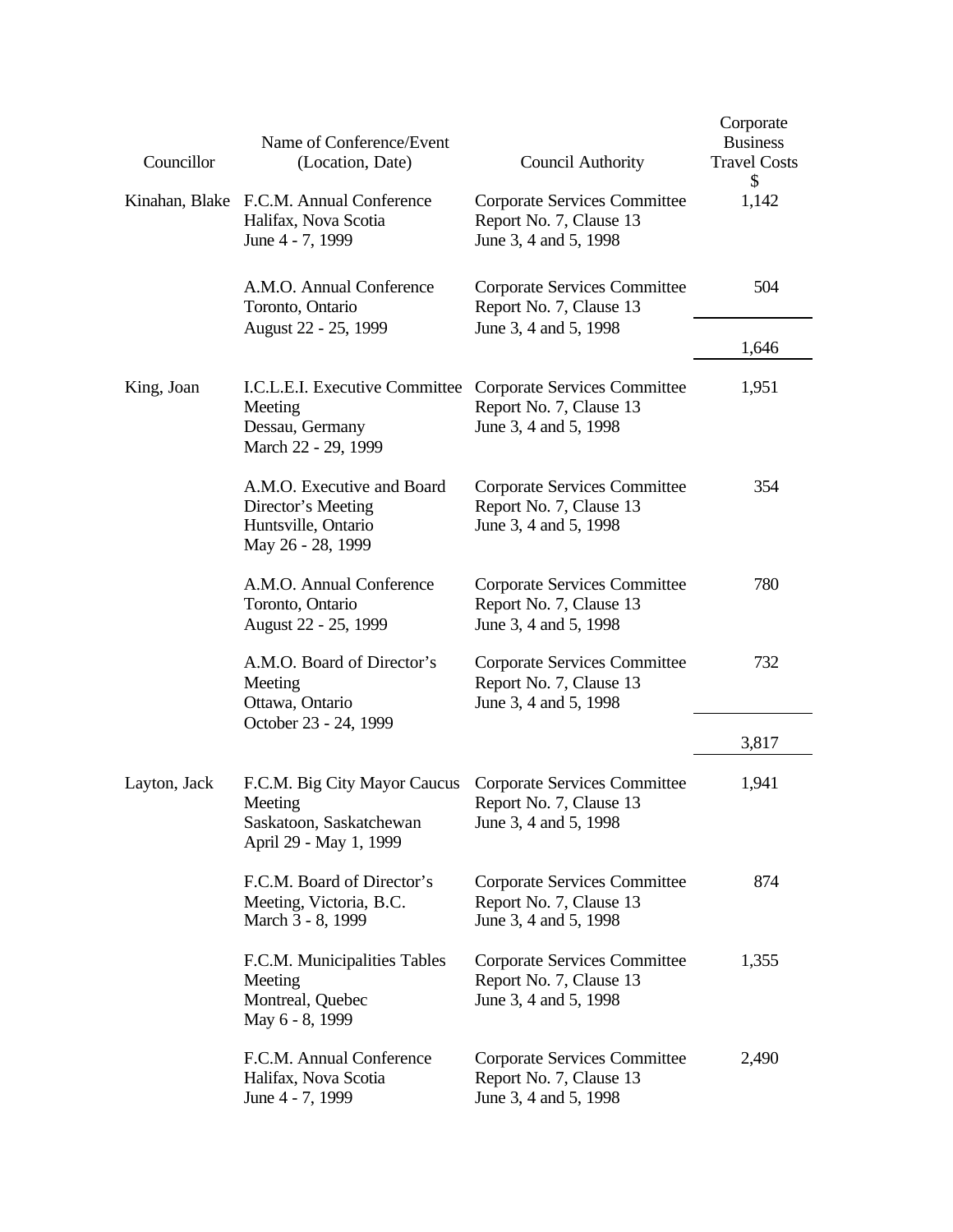| Councillor              | Name of Conference/Event<br>(Location, Date)                                                                           | <b>Council Authority</b>                                                         | Corporate<br><b>Business</b><br><b>Travel Costs</b><br>\$ |
|-------------------------|------------------------------------------------------------------------------------------------------------------------|----------------------------------------------------------------------------------|-----------------------------------------------------------|
|                         | F.C.M. Executive Committee<br>Meeting<br>Ottawa, Ontario<br>June 26 - 29, 1999                                         | Corporate Services Committee<br>Report No. 7, Clause 13<br>June 3, 4 and 5, 1998 | 285                                                       |
|                         | F.C.M. Board of Director's<br>Meeting<br>Charlottetown, P.E.I.<br>September 7 - 12, 1999                               | Corporate Services Committee<br>Report No. 7, Clause 13<br>June 3, 4 and 5, 1998 | 734                                                       |
|                         | F.C.M. Board of Director's<br>Meeting<br>Ottawa, Ontario<br>December 1 - 5, 1999                                       | Corporate Services Committee<br>Report No. 7, Clause 13<br>June 3, 4 and 5, 1998 | 2,073                                                     |
|                         |                                                                                                                        |                                                                                  | 9,752                                                     |
| Lindsay Luby,<br>Gloria | A.M.O. Annual Conference<br>Toronto, Ontario<br>August 22 - 25, 1999                                                   | Corporate Services Committee<br>Report No. 7, Clause 13<br>June 3, 4 and 5, 1998 | 359                                                       |
|                         |                                                                                                                        |                                                                                  | 359                                                       |
| Mammoliti,<br>George    | W.A.M.M. Annual Conference<br>Barcelona, Spain<br>March 16 - 19, 1999                                                  | Corporate Services Committee<br>Report No. 7, Clause 13<br>June 3, 4 and 5, 1998 | 4,080                                                     |
|                         | I.U.L.A. Annual Conference<br>Barcelona, Spain<br>March 21 - 24, 1999                                                  | Corporate Services Committee<br>Report No. 7, Clause 13<br>June 3, 4 and 5, 1998 | 3,465                                                     |
|                         |                                                                                                                        |                                                                                  | 7,545                                                     |
| McConnell,<br>Pam       | F.C.M. Annual Conference<br>Halifax, Nova Scotia<br>June 4 - 7, 1999                                                   | Corporate Services Committee<br>Report No. 7, Clause 13<br>June 3, 4 and 5, 1998 | 1,915                                                     |
|                         | F.C.M. Board of Director's and<br><b>Standing Committee Meeting</b><br>Charlottetown, P.E.I.<br>September 8 - 11, 1999 | Corporate Services Committee<br>Report No. 7, Clause 13<br>June 3, 4 and 5, 1998 | 2,081                                                     |
|                         | F.C.M. Board of Director's and<br><b>Standing Committee Meeting</b><br>Ottawa, Ontario                                 | Corporate Services Committee<br>Report No. 7, Clause 13<br>June 3, 4 and 5, 1998 | 1,115                                                     |
|                         | December 1 - 5, 1999                                                                                                   |                                                                                  | 5,111                                                     |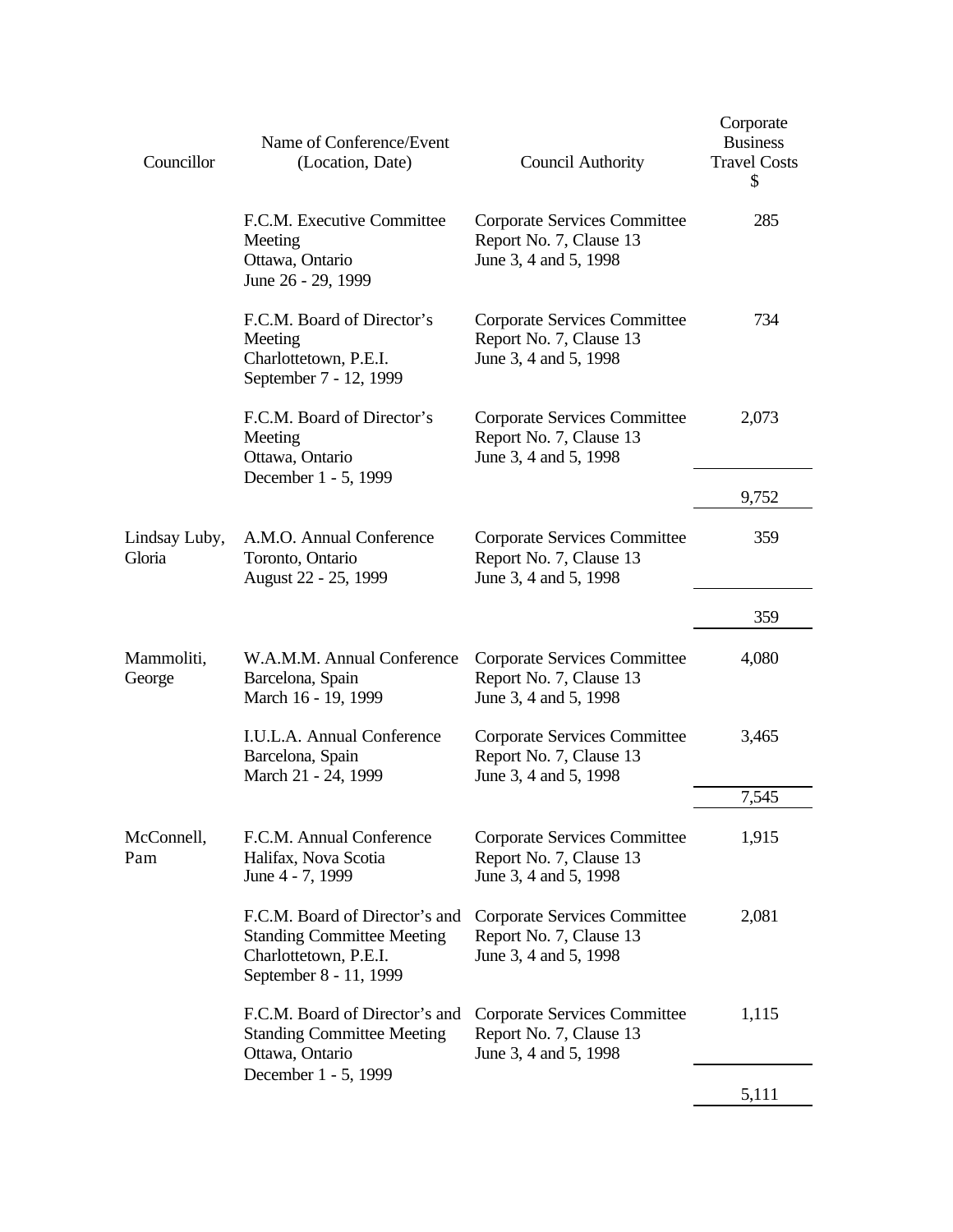| Councillor        | Name of Conference/Event<br>(Location, Date)                                                    | <b>Council Authority</b>                                                         | Corporate<br><b>Business</b><br><b>Travel Costs</b><br>\$ |
|-------------------|-------------------------------------------------------------------------------------------------|----------------------------------------------------------------------------------|-----------------------------------------------------------|
| Miller, David     | W.A.M.M. Conference<br>Paris, France<br>November 16 - 21, 1999                                  | Corporate Services Committee<br>Report No. 7, Clause 13<br>June 3, 4 and 5, 1998 | 2,240                                                     |
|                   |                                                                                                 |                                                                                  | 2,240                                                     |
| Moeser, Ron       | I.U.L.A. Annual Conference<br>Barcelona, Spain<br>March 21 - 24, 1999                           | Corporate Services Committee<br>Report No. 7, Clause 13<br>June 3, 4 and 5, 1998 | 4,590                                                     |
|                   |                                                                                                 |                                                                                  | 4,590                                                     |
| Moscoe,<br>Howard | F.C.M. Board of Director's<br>Meeting<br>Victoria, B.C.<br>March 3 - 7, 1999                    | Corporate Services Committee<br>Report No. 7, Clause 13<br>June 3, 4 and 5, 1998 | 1,757                                                     |
|                   | A.M.O. Board of Director's<br>Meeting<br>Kenora, Ontario<br>April 30 - May 2, 1999              | Corporate Services Committee<br>Report No. 7, Clause 13<br>June 3, 4 and 5, 1998 | 1,256                                                     |
|                   | A.M.O. Board of Director's<br>Meeting<br>Owen Sound, Ontario<br>May 6 - 7, 1999                 | Corporate Services Committee<br>Report No. 7, Clause 13<br>June 3, 4 and 5, 1998 | 346                                                       |
|                   | A.M.O. Executive and Board of<br>Director's Meeting<br>Hunstville, Ontario<br>May 27 - 28, 1999 | Corporate Services Committee<br>Report No. 7, Clause 13<br>June 3, 4 and 5, 1998 | 421                                                       |
|                   | F.C.M. Annual Conference<br>Halifax, Nova Scotia<br>June 4 - 7, 1999                            | Corporate Services Committee<br>Report No. 7, Clause 13<br>June 3, 4 and 5, 1998 | 2,207                                                     |
|                   | F.C.M. Telecommunications<br>Meeting<br>Ottawa, Ontario<br>June 17 - 18, 1999                   | Corporate Services Committee<br>Report No. 7, Clause 13<br>June 3, 4 and 5, 1998 | 777                                                       |
|                   | A.M.O. Annual Conference<br>Toronto, Ontario<br>August 22 - 25, 1999                            | Corporate Services Committee<br>Report No. 7, Clause 13<br>June 3, 4 and 5, 1998 | 1,103                                                     |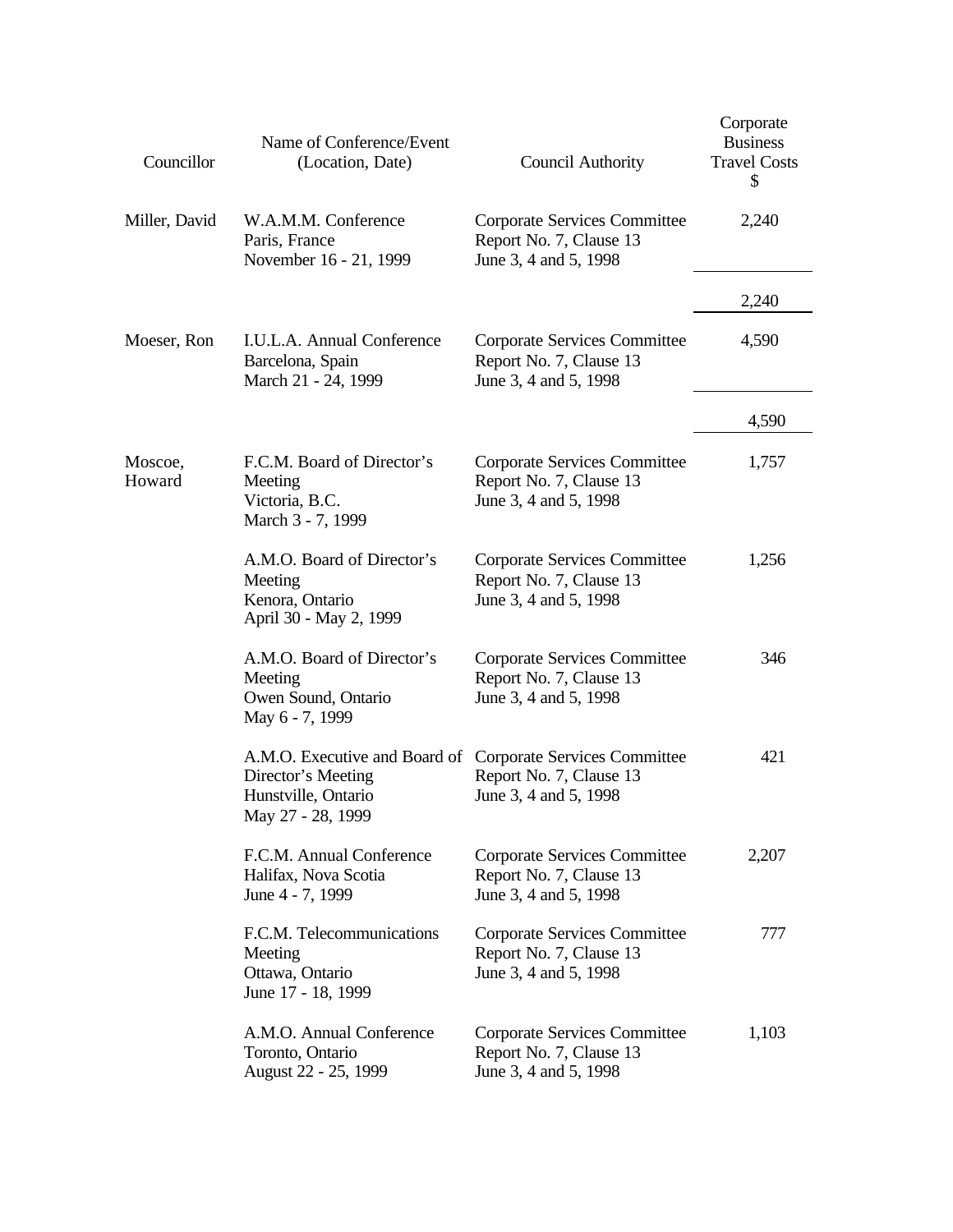| Councillor           | Name of Conference/Event<br>(Location, Date)                                                                              | Council Authority                                                                       | Corporate<br><b>Business</b><br><b>Travel Costs</b><br>\$ |
|----------------------|---------------------------------------------------------------------------------------------------------------------------|-----------------------------------------------------------------------------------------|-----------------------------------------------------------|
|                      | F.C.M. Telecommunications<br><b>Sub-Committee Meeting</b><br>Calgary, Alberta<br>August 26 - 30, 1999                     | Corporate Services Committee<br>Report No. 7, Clause 13<br>June 3, 4 and 5, 1998        | 1,612                                                     |
|                      | F.C.M. Board of Director's<br>Meeting<br>Charlottetown, P.E.I.<br>September 8 - 10, 1999                                  | Corporate Services Committee<br>Report No. 7, Clause 13<br>June 3, 4 and 5, 1998        | 1,226                                                     |
|                      | F.C.M. and A.M.O.<br>Presentation to Sudbury<br>Council<br>Sudbury, Ontario<br>October 12 - 13, 1999                      | Corporate Services Committee<br>Report No. 7, Clause 13<br>June 3, 4 and 5, 1998        | 876                                                       |
|                      | A.M.O. Board of Director's<br>Meeting<br>Ottawa, Ontario<br>October 21 - 25, 1999                                         | <b>Corporate Services Committee</b><br>Report No. 7, Clause 13<br>June 3, 4 and 5, 1998 | 1,256                                                     |
|                      | F.C.M. National<br>Telecommunications<br><b>Committee Meeting</b><br>Ottawa, Ontario<br>October 27 - 30, 1999             | Corporate Services Committee<br>Report No. 7, Clause 13<br>June 3, 4 and 5, 1998        | 1,109                                                     |
|                      | F.C.M. Board of Director's<br>Meeting<br>Ottawa, Ontario                                                                  | <b>Corporate Services Committee</b><br>Report No. 7, Clause 13<br>June 3, 4 and 5, 1998 | 1,258                                                     |
|                      | December 1 - 4, 1999                                                                                                      |                                                                                         | 15,204                                                    |
| Pantalone, Joe       | I.U.L.A. Annual Conference<br>Barcelona, Spain<br>March 21 - 24, 1999                                                     | Corporate Services Committee<br>Report No. 7, Clause 13<br>June 3, 4 and 5, 1998        | 5,000                                                     |
|                      | Total expense = $$5,457.74$<br>(\$5,000 charged to<br>Business travel budget and<br>\$457.74 charged<br>To global budget) |                                                                                         | 5,000                                                     |
| Saundercook,<br>Bill | A.M.O. Annual Conference<br>Toronto, Ontario                                                                              | Corporate Services Committee<br>Report No. 7, Clause 13                                 | 185                                                       |
|                      | August 22 - 25, 1999                                                                                                      | June 3, 4 and 5, 1998                                                                   | 185                                                       |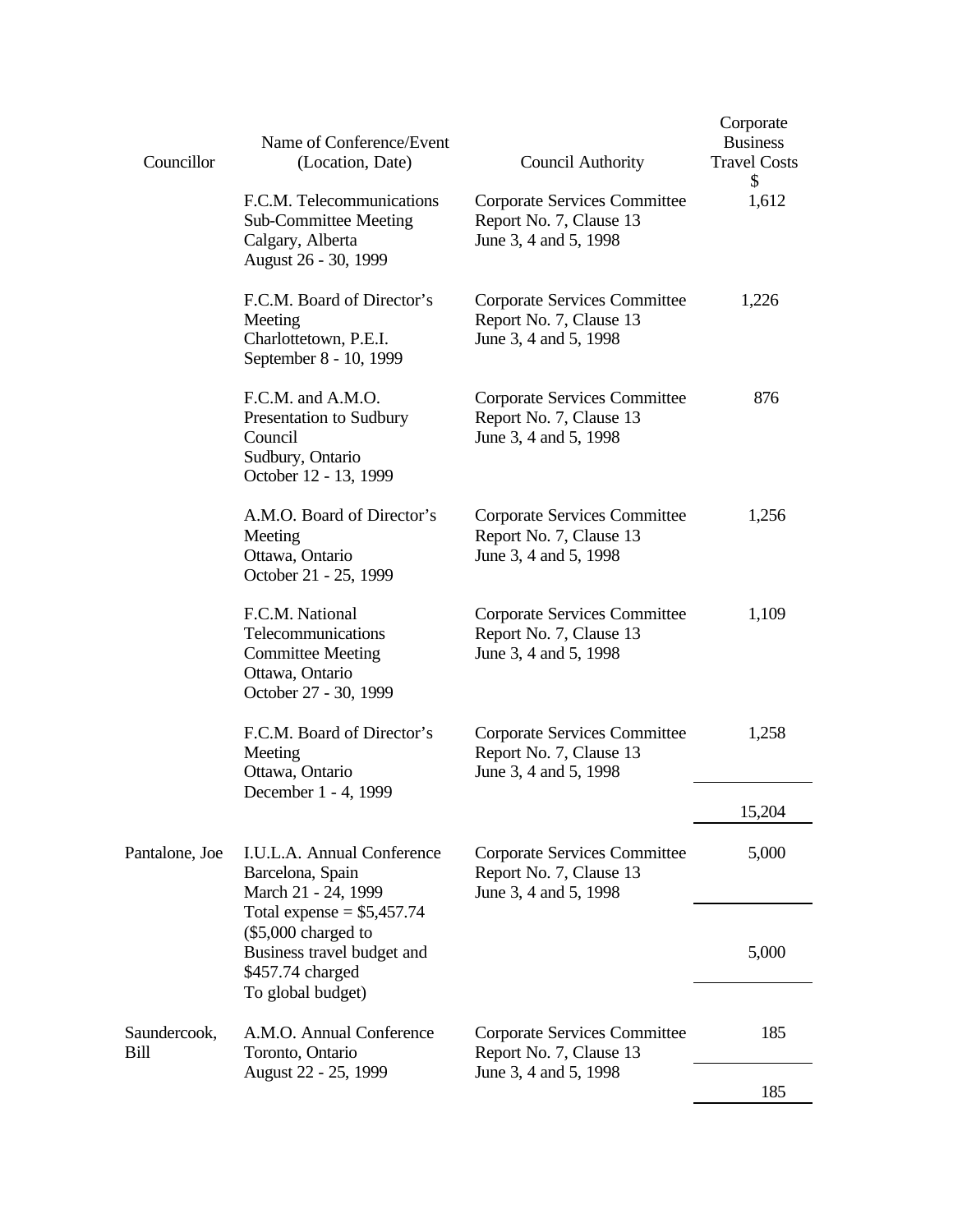| Councillor    | Name of Conference/Event<br>(Location, Date)                                                                                                                                                          | <b>Council Authority</b>                                                         | Corporate<br><b>Business</b><br><b>Travel Costs</b><br>\$ |
|---------------|-------------------------------------------------------------------------------------------------------------------------------------------------------------------------------------------------------|----------------------------------------------------------------------------------|-----------------------------------------------------------|
| Shaw, Sherene | F.C.M. Board of Director's and<br><b>Standing Committee on Race</b><br><b>Relations Meeting</b><br>Victoria, B.C.<br>March 4 - 7, 1999                                                                | Corporate Services Committee<br>Report No. 7, Clause 13<br>June 3, 4 and 5, 1998 | 1,405                                                     |
|               | F.C.M. Annual Conference<br>Halifax, Nova Scotia<br>June 4 - 7, 1999                                                                                                                                  | Corporate Services Committee<br>Report No. 7, Clause 13<br>June 3, 4 and 5, 1998 | 2,357                                                     |
|               | F.C.M. Board of Director's<br>Meeting<br>Charlottetown, P.E.I.<br>September 8 - 10, 1999                                                                                                              | Corporate Services Committee<br>Report No. 7, Clause 13<br>June 3, 4 and 5, 1998 | 2,382                                                     |
|               | F.C.M. Board of Director's<br>Meeting Ottawa, Ontario<br>December 1 - 4, 1999                                                                                                                         | Corporate Services Committee<br>Report No. 7, Clause 13<br>June 3, 4 and 5, 1998 | 382                                                       |
|               |                                                                                                                                                                                                       |                                                                                  | 6,526                                                     |
| Silva, Mario  | W.A.M.M. Annual Conference<br>Barcelona, Spain<br>March 16 - 19, 1999                                                                                                                                 | Corporate Services Committee<br>Report No. 7, Clause 13<br>June 3, 4 and 5, 1998 | 3,209                                                     |
|               | I.U.L.A. Annual Conference<br>Barcelona, Spain<br>March 21 - 24, 1999<br>Total expense = $$2,636.95$<br>(\$1,790.78 charged<br>To business travel budget and<br>\$846.17 charged<br>To global budget) | Corporate Services Committee<br>Report No. 7, Clause 13<br>June 3, 4 and 5, 1998 | 1,791                                                     |
|               | F.C.M. Board of Director's<br>Meeting<br>Charlottetown, P.E.I.<br>September 8 - 10, 1999                                                                                                              | Corporate Services Committee<br>Report No. 7, Clause 13<br>June 3, 4 and 5, 1998 | 1,673                                                     |
|               | F.C.M. Board of Director's<br>Meeting<br>Ottawa, Ontario<br>December 1 - 4, 1999                                                                                                                      | Corporate Services Committee<br>Report No. 7, Clause 13<br>June 3, 4 and 5, 1998 | 1,564                                                     |
|               |                                                                                                                                                                                                       |                                                                                  | 8,237                                                     |
|               |                                                                                                                                                                                                       | <b>Grand Total</b>                                                               | 111,765                                                   |
|               |                                                                                                                                                                                                       |                                                                                  |                                                           |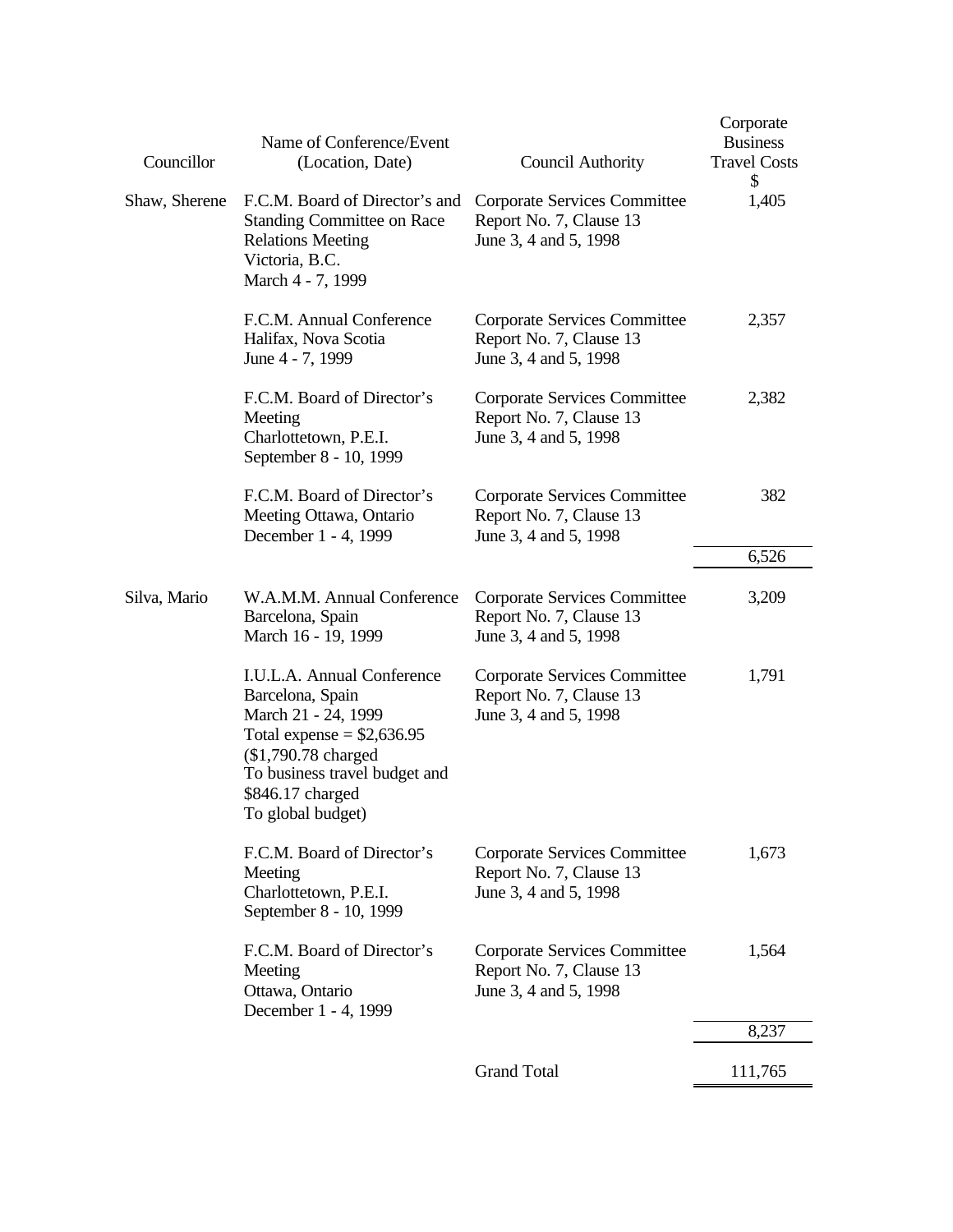### Appendix D

#### City of Toronto Expenses for Members of Council Charged to City Departments For the Period January 1 – December 31, 1999

| Ward<br>No. |                                     | Conference         |        |          |
|-------------|-------------------------------------|--------------------|--------|----------|
|             |                                     |                    |        | Total    |
|             | Department                          | (See Appendix D.1) | Other  | Expenses |
|             |                                     | \$                 | \$     | \$       |
|             |                                     |                    |        |          |
| 13          | Economic Development                | 6,711              |        | 6,711    |
| 7           | Corporate Services                  |                    | 230    | 230      |
| 5           | Economic Development                | 1,221              |        | 1,221    |
| 26          | <b>Works and Emergency Services</b> | 1,567              |        | 1,567    |
| 28          | Corporate Services                  |                    | 51     | 51       |
| 21          | <b>Corporate Services</b>           |                    | 271    | 271      |
| 25          | Corporate Services                  |                    | 617    | 617      |
| 6           | <b>Corporate Services</b>           |                    | 109    | 109      |
| 6           | <b>Works and Emergency Services</b> |                    | 486    | 486      |
| 25          | <b>Corporate Services</b>           |                    | 2,117  | 2,117    |
| 25          | Works and Emergency Services        | 1,567              |        | 1,567    |
| 28          | <b>Corporate Services</b>           |                    | 625    | 625      |
| 20          | <b>Corporate Services</b>           |                    | 25     | 25       |
| 24          | Economic Development                | 7,696              |        | 7,696    |
| 20          | Economic Development                | 1,512              |        | 1,512    |
| 14          | Economic Development                | 1,542              |        | 1,542    |
| (Mayor)     | Economic Development                | 12,538             |        | 12,538   |
|             |                                     |                    |        | 38,885   |
|             |                                     |                    | 34,354 | 4,531    |

(Note 1)

Note:

(1) \$ 4,045 of the Other Expenses were for translation services provided by Corporate Services.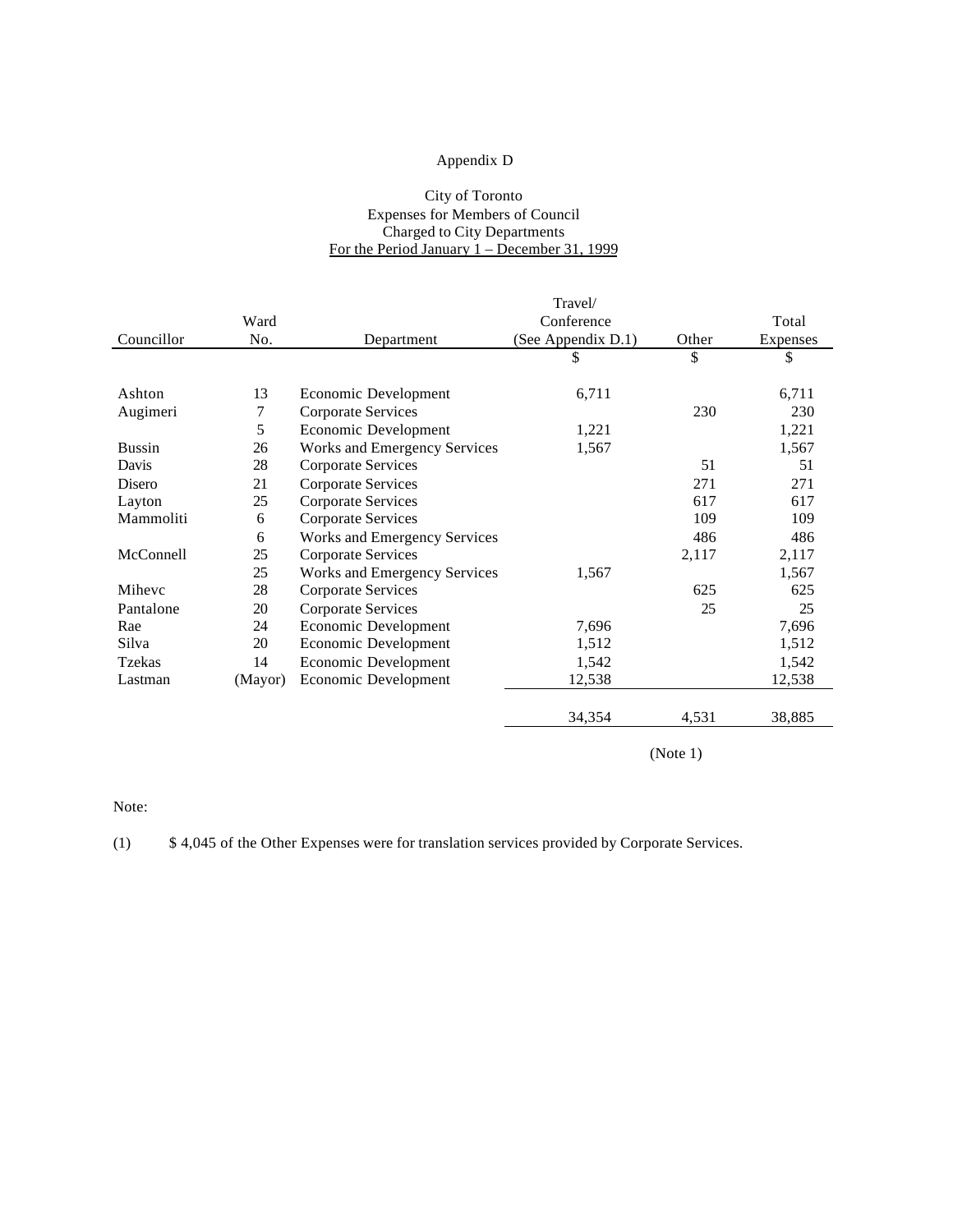# Appendix D.1

### City of Toronto Details of Conference and Other Travel Costs for Members of Council Charged to City Departments For the Period January 1 – December 31, 1999

|                  | Name of Conference/Event                                                                                                                |                                                                              |                    |
|------------------|-----------------------------------------------------------------------------------------------------------------------------------------|------------------------------------------------------------------------------|--------------------|
| Councillor       | (Location, Date)                                                                                                                        | Council Authority                                                            | <b>Total Costs</b> |
|                  |                                                                                                                                         |                                                                              | \$                 |
| Ashton, Brian    | International City to City Travel Program<br>Indianapolis, U.S.A.<br>November 18 and 19, 1999                                           | Policy and Finance Committee<br>Report No. 4, Clause 8<br>July 27 - 30, 1999 | 1,503              |
|                  | International City to City Travel Program<br>Amsterdam, Netherlands and London, England<br>December 3 - 11, 1999                        | Policy and Finance Committee<br>Report No. 4, Clause 8<br>July 27 - 30, 1999 | 5,208              |
|                  |                                                                                                                                         |                                                                              | 6,711              |
| Brown, Elizabeth | International City to City Travel Program<br>Chicago, U.S.A.                                                                            | Policy and Finance Committee<br>Report No. 4, Clause 8                       | 1,221              |
|                  | November 3 - 5, 1999                                                                                                                    | July 27 - 30, 1999                                                           |                    |
| Bussin, Sandra   | <b>BIO-SOLID</b> site visit<br>Amsterdam, Netherlands, Barcelona, Spain, and<br>Brussels, Belgium<br>February 14, 1999                  | N/A                                                                          | 1,567              |
| McConnell, Pam   | <b>BIO-SOLID</b> site visit<br>Amsterdam, Netherlands, Barcelona, Spain, and<br>Brussels, Belgium<br>February 14, 1999                  | N/A                                                                          | 1,567              |
| Rae, Kyle        | International City to City Travel Program<br>Frankfurt, Germany, Amsterdam, Netherlands<br>and London, England<br>December 3 - 11, 1999 | Policy and Finance Committee<br>Report No. 4, Clause 8<br>July 27 - 30, 1999 | 7,696              |
| Silva, Mario     | International City to City Travel Program<br>Chicago, U.S.A.<br>November 3 - 5, 1999                                                    | Policy and Finance Committee<br>Report No. 4, Clause 8<br>July 27 - 30, 1999 | 1,512              |
| Tzekas, Mike     | International City to City Travel Program<br>Indianapolis, U.S.A.<br>November 18 and 19, 1999                                           | Policy and Finance Committee<br>Report No. 4, Clause 8<br>July 27 - 30, 1999 | 1,542              |
| Lastman, Mel     | International City to City Travel Program<br>New York, U.S.A.<br>October 20 - 24, 1999                                                  | Policy and Finance Committee<br>Report No. 4, Clause 8<br>July 27 - 30, 1999 | 3,404              |
|                  | International City to City Travel Program<br>Amsterdam, Netherlands and London, England<br>December 3 - 11, 1999                        | Policy and Finance Committee<br>Report No. 4, Clause 8<br>July 27 - 30, 1999 | 9,134              |
|                  |                                                                                                                                         |                                                                              | 12,538             |
|                  |                                                                                                                                         | Grand Total                                                                  | 34,354             |

Appendix E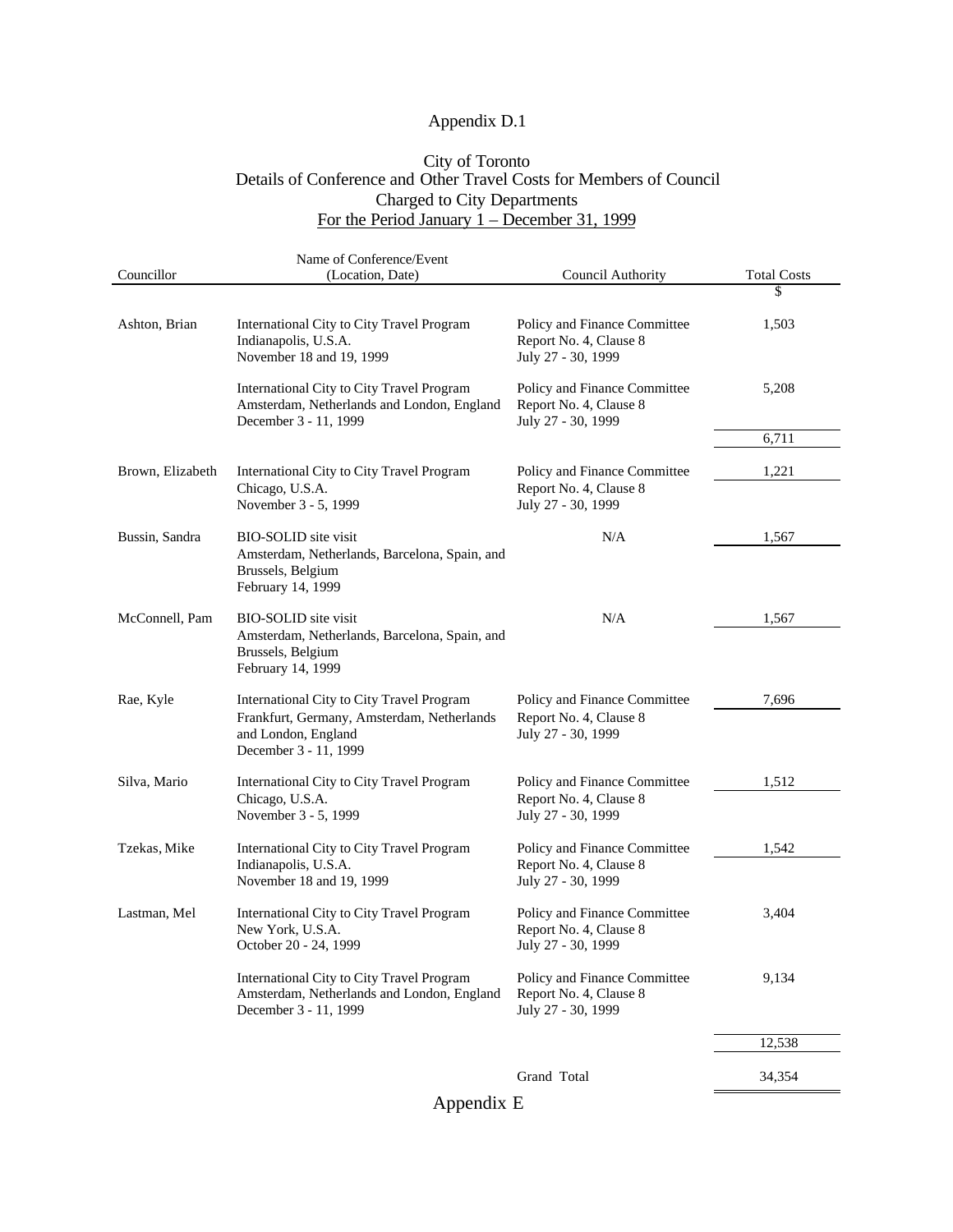| City of Toronto                                         |
|---------------------------------------------------------|
| Remuneration and Expenses of Members of Council Paid by |
| Local Boards and Other Special Purpose Bodies           |
| For the Period January 1 to December 31, 1999           |

|                       | Ward           |                  |         | Travel/    | Membership |               | Total            |
|-----------------------|----------------|------------------|---------|------------|------------|---------------|------------------|
| Councillor            | No.            | Remuneration     | Mileage | Conference | Fees       | Other         | Expenses         |
|                       |                | \$               | \$      | \$         | \$         | $\mathsf{\$}$ | \$               |
| J. Adams              | 23             | 1,105            | 281     |            |            |               | 281              |
| <b>B.</b> Ashton      | 13             | $\overline{c}$   |         | 592        |            |               | 592              |
| M. Augimeri           | 7              | 1,040            | 289     |            |            |               | 289              |
| <b>B.</b> Balkissoon  | 18             | 910              | 288     |            |            |               | 288              |
| M. Berger             | 9              | 1,105            | 102     |            |            |               | 102              |
| I. Bossons            | 23             | 975              | 254     |            |            |               | 254              |
| R. Cho                | 18             | 910              | 231     | 1,340      |            |               | 1,571            |
| R. Davis              | 28             | $\overline{2}$   |         |            |            |               | $\theta$         |
| M. Feldman            | 8              |                  |         | 9,415      |            |               | 9,415            |
| D. Fotinos            | 21             |                  |         | 582        |            | 799           | 1,380            |
| N. Gardner            | 10             |                  |         | 4,507      | 332        |               | 4,839            |
| I. Jones              | $\overline{c}$ | 1,170            | 302     |            |            |               | 302              |
| J. King               | 12             |                  | 79      |            |            |               | 79               |
| C. Korwin-Kuczynski   | 19             | $\boldsymbol{2}$ |         |            |            |               | $\overline{0}$   |
| J. Layton             | 25             |                  |         | 2,915      |            |               | 2,915            |
| P. LiPreti            | $\tau$         | 390              | 99      |            |            |               | 99               |
| P. McConnell          | 25             | 910              | 231     |            |            |               | 231              |
| J. Mihevc             | 28             | 2                |         |            |            |               | $\theta$         |
| D. Miller             | 19             | $\overline{2}$   |         |            |            |               | $\boldsymbol{0}$ |
| D. Minnan-Wong        | 11             | 325              | 126     |            |            |               | 126              |
| R. Moeser             | 16             | 1,235            | 327     |            |            |               | 327              |
| H. Moscoe             | 8              | 3                |         | 2,358      |            | 212           | 2,571            |
| D. O'Brien            | 4              | 3,705            | 744     |            |            |               | 744              |
| J. Pantalone          | 20             |                  |         | 1,712      |            | 626           | 2,338            |
| K. Rae                | 24             |                  |         | 2,161      |            |               | 2,161            |
| <b>B.</b> Saundercook | 27             | 910              | 231     |            |            |               | 231              |
| M. Tzekas             | 14             | 1,170            | 297     |            |            |               | 297              |
|                       |                | 15,873           | 3,881   | 25,582     | 332        | 1,637         | 31,432           |
|                       |                |                  |         |            | (Note 1)   |               |                  |

Note 1:The membership fees of Councillor N. Gardner were to the following organizations: International Association of Chief of Police \$152 International Police Association - Canadian Section \$30 Canadian Association for Civilian Oversight of Law Enforcement \$150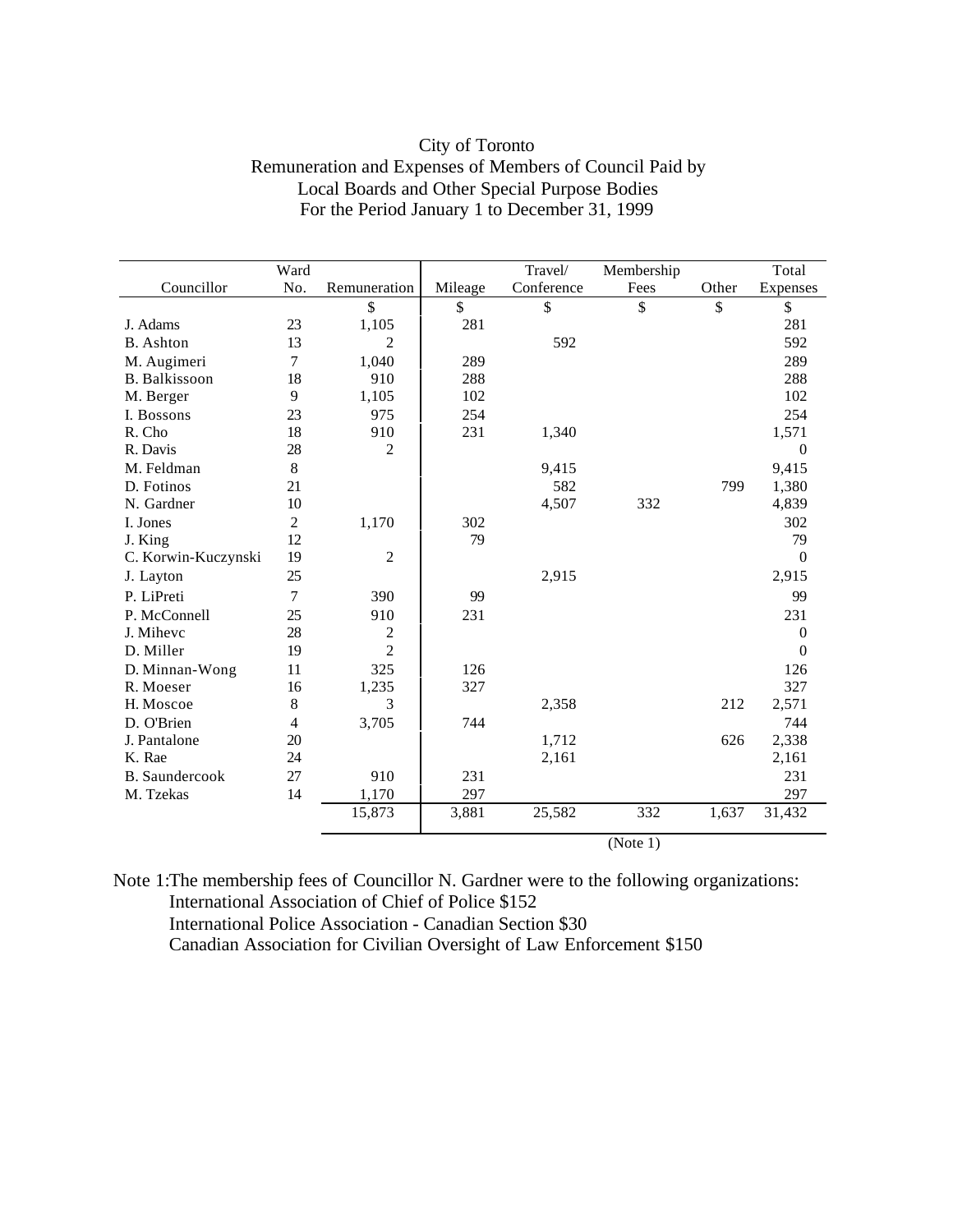# Appendix E. l

#### City of Toronto Members of Council Conference and Travel Costs Paid by Local Board or Other Special Purpose Body For the Period January 1 - December 31, 1999

| Councillor      | Name of Conference/Event<br>(Location, Date)                                                     | Board or Special<br>Purpose Body                        | Authority                              | Corporate<br><b>Business</b><br><b>Travel Costs</b><br>\$ |
|-----------------|--------------------------------------------------------------------------------------------------|---------------------------------------------------------|----------------------------------------|-----------------------------------------------------------|
| Ashton, Brian   | Port Development - Battery Park<br>New York, New York<br>October 21-24, 1999                     | Toronto Economic<br>Development<br>Corporation          | Minute # 99-182                        |                                                           |
|                 |                                                                                                  |                                                         |                                        | 592                                                       |
| Cho, Raymond    | Twinning relationship with<br>Seoul Grand Park Zoo<br>Seoul, Korea                               | Toronto Zoo                                             | <b>Board Approved</b><br>Nov. 19, 1998 |                                                           |
|                 | May 22 - June 5, 1999                                                                            |                                                         |                                        | 1,340                                                     |
| Feldman, Mike   | Greater London Enterprise, UK<br>Barcelona Port Lands, Spain<br>September, 24-28, 1999           | Toronto Economic<br>Development<br>Corporation          | Minute #99-181                         |                                                           |
|                 | Housing Conference<br>London, England<br>Glasgow, Scotland<br>September 21-24, 1999              | <b>Toronto Housing</b><br>Company                       | <b>Board Approved</b><br>July 26, 1999 | 6,220                                                     |
|                 |                                                                                                  |                                                         |                                        | 3,195                                                     |
|                 |                                                                                                  |                                                         |                                        | 9,415                                                     |
| Fotinos, Dennis | Tour of Minneapolis District<br><b>Energy System</b><br>Minneapolis, New York<br>May 12-13, 1999 | Toronto District Heating Approved by President<br>Corp. | & CEO                                  | 582                                                       |
|                 |                                                                                                  |                                                         |                                        |                                                           |
| Gardner, Norman | Strip Search<br>New Jersey, New York<br>January, 18-19, 1999                                     | <b>Toronto Police Service</b>                           | 1999 Operating Budget                  | 1,214                                                     |
|                 | The Police Assoc. of Ontario<br>Ontario, Canada<br>March 1-2, 1999                               | <b>Toronto Police Service</b>                           | 1999 Operating Budget                  | 450                                                       |
|                 | International Assoc. of Chiefs of<br>Police<br>Maryland, U.S.A<br>March 19-20, 1999              | <b>Toronto Police Service</b>                           | 1999 Operating Budget                  | 522                                                       |
|                 | Canadian Assoc. of Chiefs of<br>Police<br>Hamilton, Ontario<br>August 23-25, 1999                | <b>Toronto Police Service</b>                           | 1999 Operating Budget                  | 530                                                       |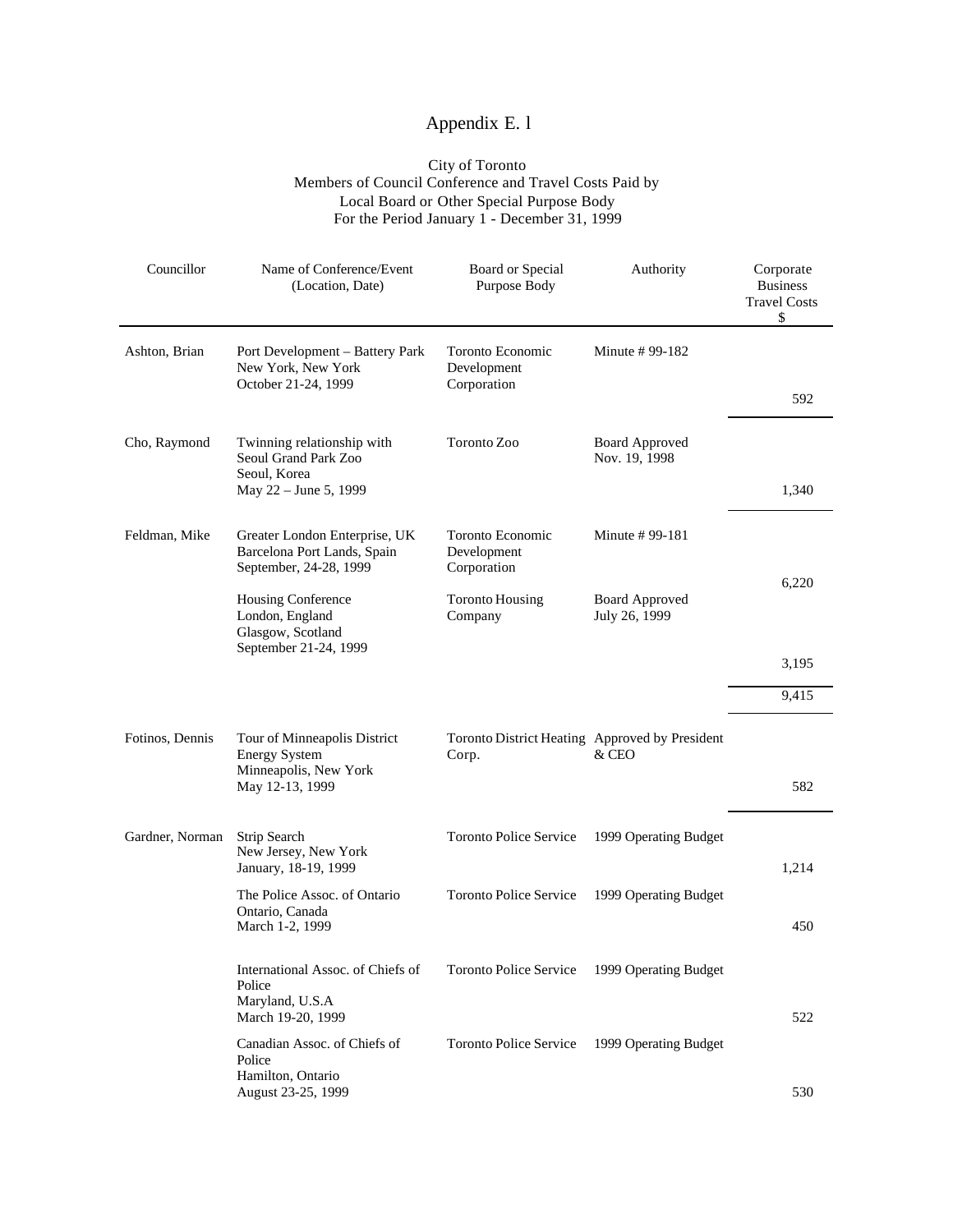| Councillor     | Name of Conference/Event<br>(Location, Date)                                                                                                                        | Board or Special<br>Purpose Body                 | Authority                                              | Corporate<br><b>Business</b><br><b>Travel Costs</b><br>\$ |
|----------------|---------------------------------------------------------------------------------------------------------------------------------------------------------------------|--------------------------------------------------|--------------------------------------------------------|-----------------------------------------------------------|
|                | International Assoc. of Chief of<br>Police<br>Dublin, Ireland                                                                                                       | <b>Toronto Police Service</b>                    | TPSB Minute #104<br>Feb. 25, 1999                      |                                                           |
|                | May 9-12, 1999                                                                                                                                                      |                                                  |                                                        | 1,000                                                     |
|                | International Assoc. of Chief of<br>Police<br>North Carolina, U.S.A<br>October 30 - November 4, 1999                                                                | <b>Toronto Police Service</b>                    | TPSB Minute #395<br>Sept. 23, 1999                     | 791                                                       |
|                |                                                                                                                                                                     |                                                  |                                                        |                                                           |
|                |                                                                                                                                                                     |                                                  |                                                        | 4,507                                                     |
| Layton, Jack   | FCM Technical Study Tour<br>Denmark and Sweden<br>August 1-8, 1999                                                                                                  | Toronto Hydro                                    | <b>Board Approved</b><br>June 24, 1999                 | 2,915                                                     |
| Moscoe, Howard | To Interview for CGM's Position<br>Vancouver, British Columbia<br>March 7-9, 1999                                                                                   | <b>Toronto Transit</b><br>Commission             | Municipal Act<br>Sect. 246(2)                          | 500                                                       |
|                | CUTA Fall Conference & Trans<br>Expo 99<br>Edmonton, Alberta                                                                                                        | <b>Toronto Transit</b><br>Commission             | Municipal Act<br>Sect. 246(2)                          |                                                           |
|                | November 13-17, 1999                                                                                                                                                |                                                  |                                                        | 1,858                                                     |
|                |                                                                                                                                                                     |                                                  |                                                        | 2,358                                                     |
| Pantalone, Joe | Trade and Consumer Show<br>Facilities -<br>Site Visit - Vancouver, BC and<br>San Francisco, USA<br>January 5-8, 1999                                                | Board of Governors of<br><b>Exhibition Place</b> | 1999 Operating Budget                                  | 1,108                                                     |
|                | Study of how Exhibition Place<br>could learn from what is being<br>done there re dealing with<br>waterfront issues and trade/<br>consumer shows<br>Barcelona, Spain | Board of Governors of<br><b>Exhibition Place</b> | 1999 Operating Budget                                  |                                                           |
|                | March 25-28, 1999                                                                                                                                                   |                                                  |                                                        | 393                                                       |
|                | Celebration of Excellence Event                                                                                                                                     | Board of Governors of                            | 1999 Operating                                         |                                                           |
|                | Windsor, Ontario<br>April 27-28, 1999                                                                                                                               | <b>Exhibition Place</b>                          | <b>Budget</b>                                          | 211                                                       |
|                |                                                                                                                                                                     |                                                  |                                                        | 1,712                                                     |
| Rae, Kyle      | <b>International Parking Institute</b><br>Conference<br>New Orleans, Louisiana<br>May 30 - June 3, 1999                                                             | <b>Toronto Parking</b><br>Authority              | Approved by Board<br>Minute # 99-040<br>March 11, 1999 | 2,161                                                     |
|                |                                                                                                                                                                     |                                                  | <b>TOTAL</b>                                           | 25,582                                                    |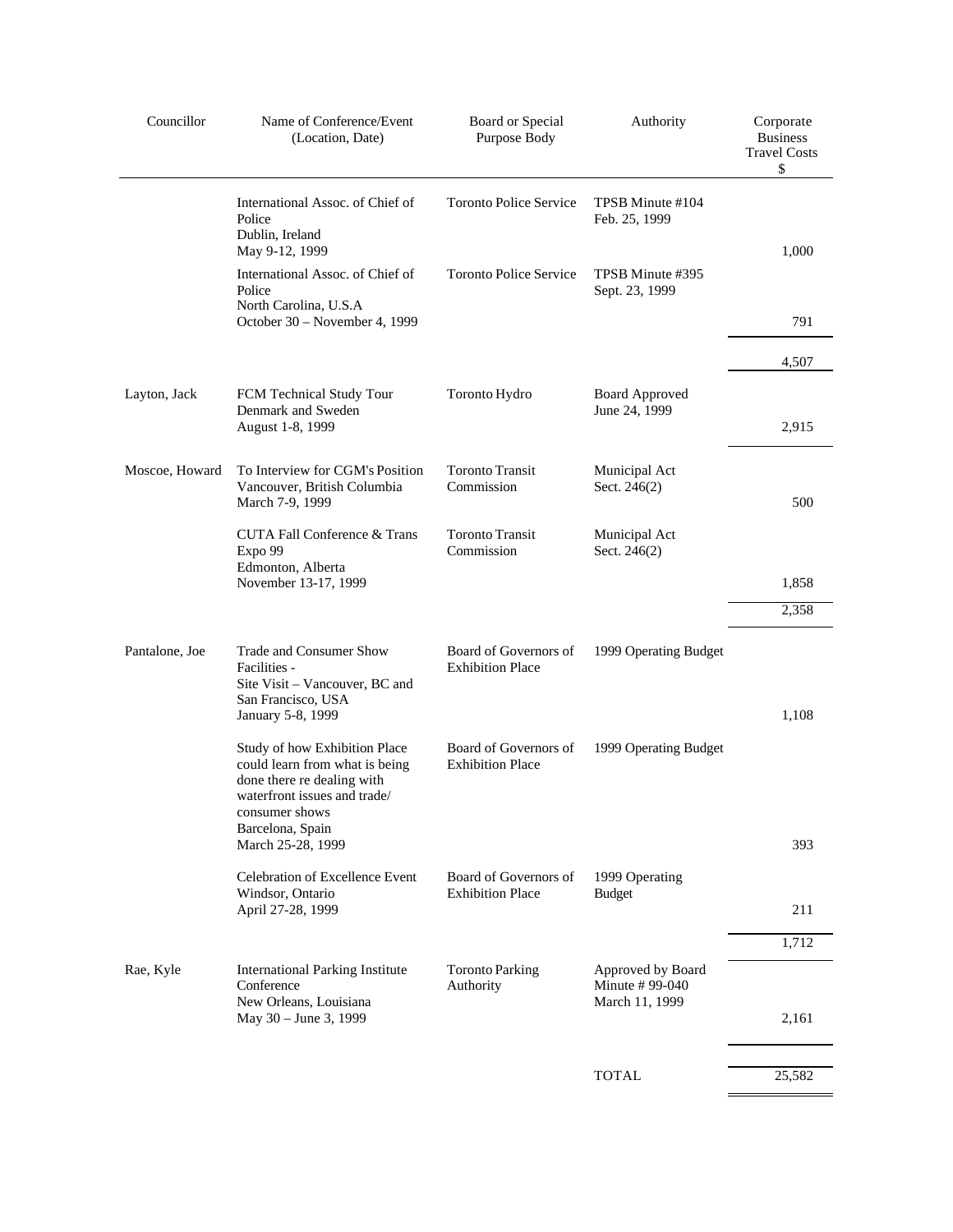### Appendix F

#### City of Toronto Analysis of Mayor's Office Expenses by Staff For the period January 1 to December 31, 1999

| \$<br>\$<br>\$<br>\$<br>\$<br>\$<br>\$<br>\$<br>739<br>8,098<br>2,530<br>M. Lastman, Mayor<br>15,148<br>9,719<br>36,234<br>J. Bennett<br>G. Burdo<br>1,083<br>179<br>886<br>2,148<br>A. Debruyn<br>R. De Luca<br>H. Elson<br>445<br>445<br>J. Farthing<br>J. Fava-Ricciuti<br>1,234<br>748<br>1,982<br>S. Goetz-Gadon<br>M. Giulianelli<br>A. Guiste<br>378<br>378<br>H. Gurlesky<br>K. Kozier<br>V. Kutzmenda<br>L. Nikolareizi<br>1,013<br>2,344<br>6,093<br>R. Phillips<br>2,736<br>A. Rossi<br>A. Slobodsky<br>116<br>116<br>A. Stein<br>534<br>761<br>1,295<br>J. Warren<br>1,530<br>2,782<br>1,087<br>5,399<br>2,530<br>$\boldsymbol{0}$<br>4,743<br>14,637<br>15,682<br>16,498<br>54,090<br>Sub-total<br>Salaries & benefits<br>969,317<br>969,317<br>Misc.-Others<br>478<br>2,822<br>4,490<br>6,425<br>264,515<br>278,730<br>(Note 1)<br>7,565<br>19,127<br>2,530<br>264,515<br>Total Mayor's Office<br>969,317<br>16,160<br>22,923<br>1,302,137<br>Salaries & benefits<br>132,414<br>132,414<br>(Note 2)<br>12,538<br><b>Travel Expenses</b><br>12,538<br>(Note 3)<br>1,101,731<br>7,565<br>2,530<br>16,160<br>1,447,089<br>Total Expenses<br>31,665<br>22,923<br>264,515 | Staff | Salaries &<br><b>Benefits</b> | Food $&$<br>Newspapers | Travel<br>Expenses | Membersip<br>Fees | Cellular<br>Phone | Meetings<br>Expenses | Other<br>Expenses | Total<br>Expenses |
|------------------------------------------------------------------------------------------------------------------------------------------------------------------------------------------------------------------------------------------------------------------------------------------------------------------------------------------------------------------------------------------------------------------------------------------------------------------------------------------------------------------------------------------------------------------------------------------------------------------------------------------------------------------------------------------------------------------------------------------------------------------------------------------------------------------------------------------------------------------------------------------------------------------------------------------------------------------------------------------------------------------------------------------------------------------------------------------------------------------------------------------------------------------------------------|-------|-------------------------------|------------------------|--------------------|-------------------|-------------------|----------------------|-------------------|-------------------|
|                                                                                                                                                                                                                                                                                                                                                                                                                                                                                                                                                                                                                                                                                                                                                                                                                                                                                                                                                                                                                                                                                                                                                                                    |       |                               |                        |                    |                   |                   |                      |                   |                   |
|                                                                                                                                                                                                                                                                                                                                                                                                                                                                                                                                                                                                                                                                                                                                                                                                                                                                                                                                                                                                                                                                                                                                                                                    |       |                               |                        |                    |                   |                   |                      |                   |                   |
|                                                                                                                                                                                                                                                                                                                                                                                                                                                                                                                                                                                                                                                                                                                                                                                                                                                                                                                                                                                                                                                                                                                                                                                    |       |                               |                        |                    |                   |                   |                      |                   |                   |
|                                                                                                                                                                                                                                                                                                                                                                                                                                                                                                                                                                                                                                                                                                                                                                                                                                                                                                                                                                                                                                                                                                                                                                                    |       |                               |                        |                    |                   |                   |                      |                   |                   |
|                                                                                                                                                                                                                                                                                                                                                                                                                                                                                                                                                                                                                                                                                                                                                                                                                                                                                                                                                                                                                                                                                                                                                                                    |       |                               |                        |                    |                   |                   |                      |                   |                   |
|                                                                                                                                                                                                                                                                                                                                                                                                                                                                                                                                                                                                                                                                                                                                                                                                                                                                                                                                                                                                                                                                                                                                                                                    |       |                               |                        |                    |                   |                   |                      |                   |                   |
|                                                                                                                                                                                                                                                                                                                                                                                                                                                                                                                                                                                                                                                                                                                                                                                                                                                                                                                                                                                                                                                                                                                                                                                    |       |                               |                        |                    |                   |                   |                      |                   |                   |
|                                                                                                                                                                                                                                                                                                                                                                                                                                                                                                                                                                                                                                                                                                                                                                                                                                                                                                                                                                                                                                                                                                                                                                                    |       |                               |                        |                    |                   |                   |                      |                   |                   |
|                                                                                                                                                                                                                                                                                                                                                                                                                                                                                                                                                                                                                                                                                                                                                                                                                                                                                                                                                                                                                                                                                                                                                                                    |       |                               |                        |                    |                   |                   |                      |                   |                   |
|                                                                                                                                                                                                                                                                                                                                                                                                                                                                                                                                                                                                                                                                                                                                                                                                                                                                                                                                                                                                                                                                                                                                                                                    |       |                               |                        |                    |                   |                   |                      |                   |                   |
|                                                                                                                                                                                                                                                                                                                                                                                                                                                                                                                                                                                                                                                                                                                                                                                                                                                                                                                                                                                                                                                                                                                                                                                    |       |                               |                        |                    |                   |                   |                      |                   |                   |
|                                                                                                                                                                                                                                                                                                                                                                                                                                                                                                                                                                                                                                                                                                                                                                                                                                                                                                                                                                                                                                                                                                                                                                                    |       |                               |                        |                    |                   |                   |                      |                   |                   |
|                                                                                                                                                                                                                                                                                                                                                                                                                                                                                                                                                                                                                                                                                                                                                                                                                                                                                                                                                                                                                                                                                                                                                                                    |       |                               |                        |                    |                   |                   |                      |                   |                   |
|                                                                                                                                                                                                                                                                                                                                                                                                                                                                                                                                                                                                                                                                                                                                                                                                                                                                                                                                                                                                                                                                                                                                                                                    |       |                               |                        |                    |                   |                   |                      |                   |                   |
|                                                                                                                                                                                                                                                                                                                                                                                                                                                                                                                                                                                                                                                                                                                                                                                                                                                                                                                                                                                                                                                                                                                                                                                    |       |                               |                        |                    |                   |                   |                      |                   |                   |
|                                                                                                                                                                                                                                                                                                                                                                                                                                                                                                                                                                                                                                                                                                                                                                                                                                                                                                                                                                                                                                                                                                                                                                                    |       |                               |                        |                    |                   |                   |                      |                   |                   |
|                                                                                                                                                                                                                                                                                                                                                                                                                                                                                                                                                                                                                                                                                                                                                                                                                                                                                                                                                                                                                                                                                                                                                                                    |       |                               |                        |                    |                   |                   |                      |                   |                   |
|                                                                                                                                                                                                                                                                                                                                                                                                                                                                                                                                                                                                                                                                                                                                                                                                                                                                                                                                                                                                                                                                                                                                                                                    |       |                               |                        |                    |                   |                   |                      |                   |                   |

Notes:

(1) Expenses and journal entry adjustments that were charged to the Mayor's Office accounts but could not Be identified to a particular staff.

(2) Salaries and benefits of 3 support staff in the Mayor's Office were charged to a council budget cost centre.

(3) Travel expenses related to the International City to City Program were charged to the Economic Development, Culture & Tourism budget.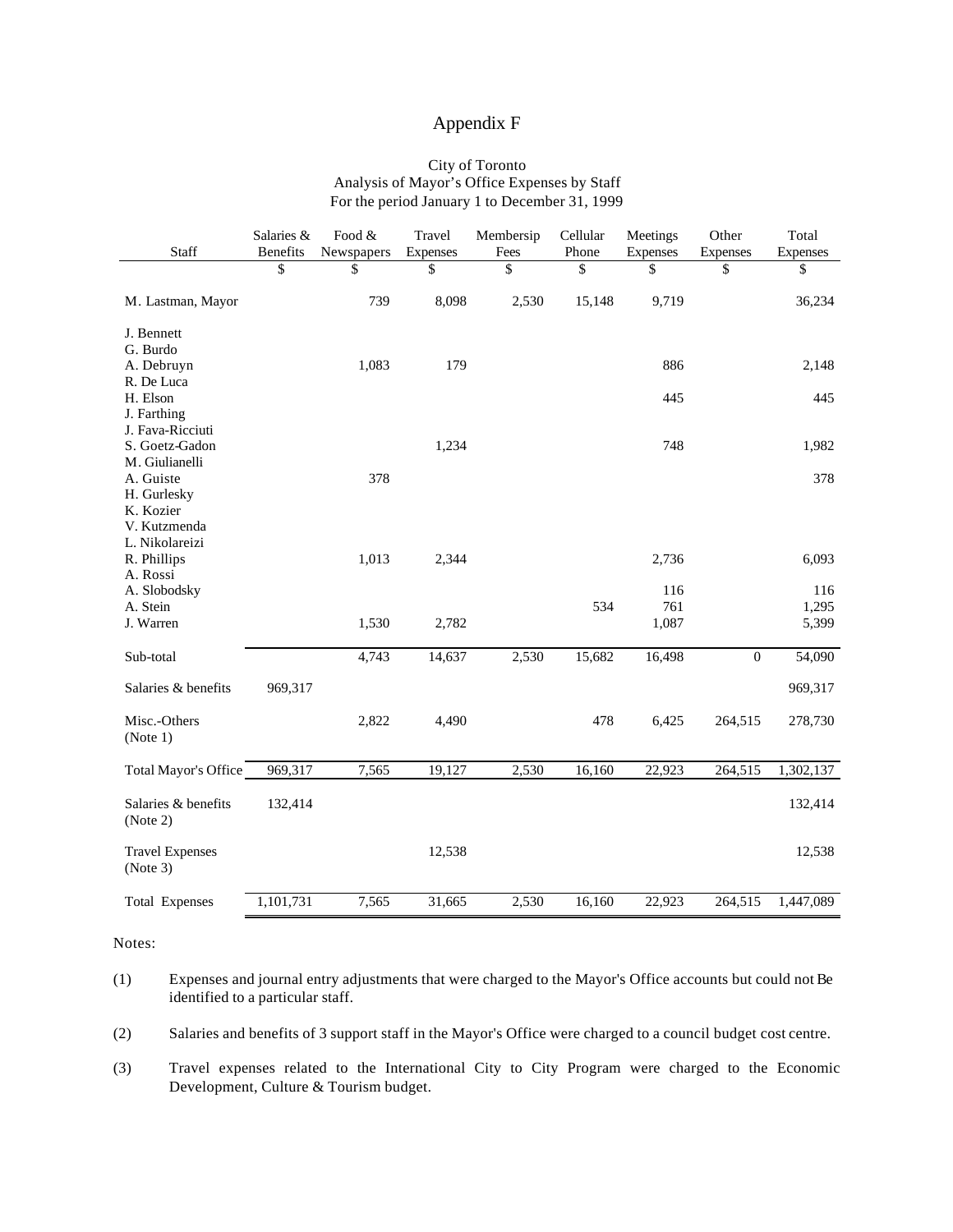# Appendix G

### City of Toronto Authority for Payment of Remuneration and Expenses For the Period January 1 – December 31, 1999

### (a) Members of Council:

- Minutes of Council of February 5, 1998, Minute No. 154, for Council remuneration;
- Notice of Motion, as adopted by Council on January 2, 6, 8 and 9, 1998 for office expenses and staffing for Members of Council;
- Corporate Services Committee Report No. 7, Clause No. 13, as adopted by Council on June 3, 4 and 5, 1998 for Office Administration and Expenses of Members of Council, was amended by the Strategic Policies and Priorities Committee Report No. 8, Clause No. 1 which was adopted by Council on April 26, 27 and 28, 1999;
- Strategic Policies and Priorities Committee Report No. 10, Clause No. 22, as adopted by Council on July 8, 9 and 10, 1998 for Business Travel Budget for Members of Council; and
- Corporate Services Committee Report No. 17, Clause No. 2, as adopted by Council on November 25, 26 and 27, 1998 for Conditions of Employment – Council Staff Members; and
- (b) Council Appointees to Local Boards and Other Special Purpose Bodies:
	- Authority for specific appointments, payment of remuneration and expenses for board of directors and/or citizen appointments are not listed in detail but are kept on file by individual board or special purpose body.

*(City Council on April 11, 12 and 13, 2000, had before it, during consideration of the foregoing Clause the following report (March 30, 2000) from the Chief Financial Officer & Treasurer:*

### *Purpose:*

*To provide supplementary information and disclosure to the report received as amended by the Administration Committee on March 21, 2000.*

### *Financial Implications and Impact Statement:*

*There are no financial implications.*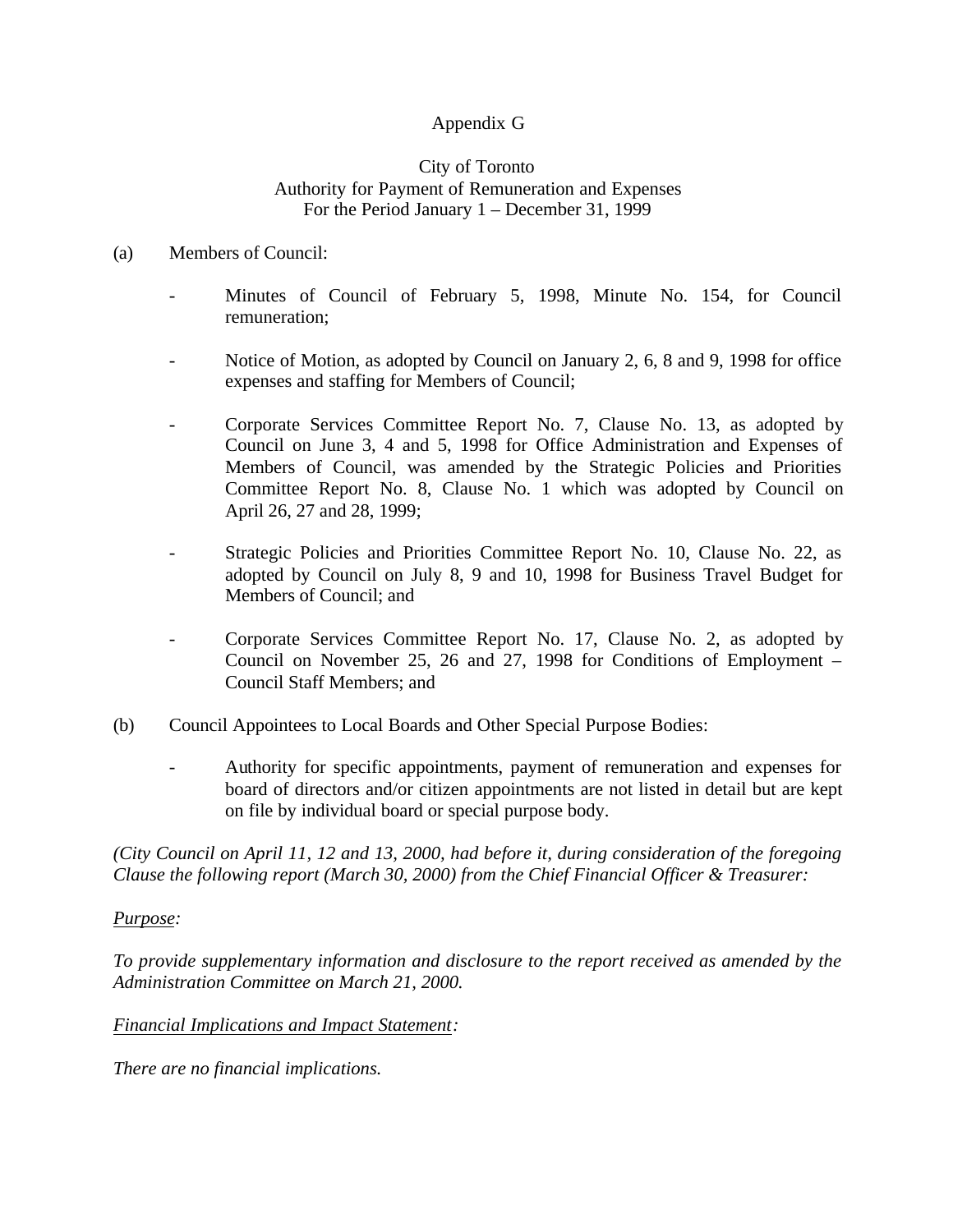### *Recommendation:*

*It is recommended that the supplementary information and schedule be received for information.*

## *Background:*

*In the course of the Administration Committee meeting held on March 21, 2000, there were requests to:*

- *(a) include in Councillor Gardner's expenses the car benefits provided to him by the Toronto Police Service; and*
- *(b) provide additional details and disclosure for the Mayor's Office Expenses Report included as Appendix F of the main report.*

### *Comments:*

*The supplementary information and schedule are presented as follow:*

### *(a) Car Benefits*

*The Toronto Police Service Board has provided a leased vehicle and the services of a chauffeur to Councillor Gardner, as a result of his position as Chairman of the Board. The lease cost of the vehicle for the year is approximately \$7,415.00 and the Councillor did not utilize the services of the chauffeur. Accordingly, Councillor Gardner's total expenses ,as reported on Appendix E of the main report, should be increased to \$12,254.00. The revised Appendix E is attached.*

## *(b) Mayor's Office Expenses*

*The Mayor's Office Expenses Analysis (Appendix F to the main report) has been updated to further break down the "Other Expenses" category and to provide additional notes disclosure. The revised Appendix F is attached.*

### *Conclusion:*

*That the supplementary information and schedule be received for information.*

### *Contact:*

*Alan C. Shultz, Director of Accounting Services, Finance Department Tel. No. 397-5240, Fax No. 397-0834*

### *Attachments:*

*Appendix E - Remuneration and Expenses of Members of Council Paid by Local Boards and Other Special Purpose Bodies Appendix F - Analysis of Mayor's Office Expenses by Staff*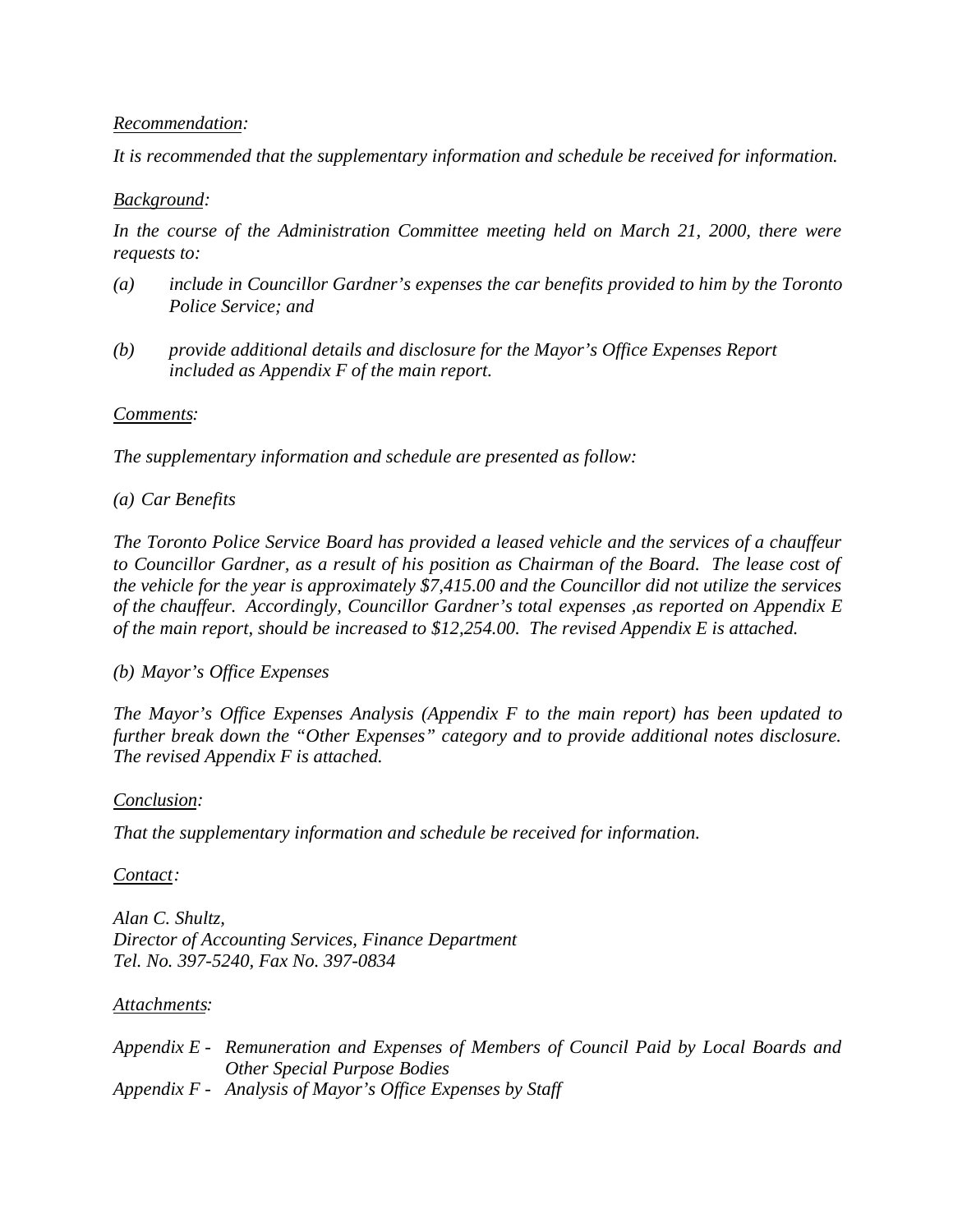# *Appendix E (REVISED)*

## *City of Toronto Remuneration and Expenses of Members of Council Paid by Local Boards and Other Special Purpose Bodies For the period January 1 to December 31, 1999*

|                       | Ward             |                |         | Travel/    | Membership |       | Total    |
|-----------------------|------------------|----------------|---------|------------|------------|-------|----------|
| Councillor            | No.              | Remuneration   | Mileage | Conference | Fees       | Other | Expenses |
|                       |                  | $\sqrt{s}$     | \$      | \$         | \$         | \$    | \$       |
| J. Adams              | 23               | 1,105          | 281     |            |            |       | 281      |
| <b>B.</b> Ashton      | 13               | $\overline{c}$ |         | 592        |            |       | 592      |
| M. Augimeri           | $\boldsymbol{7}$ | 1,040          | 289     |            |            |       | 289      |
| <b>B.</b> Balkissoon  | 18               | 910            | 288     |            |            |       | 288      |
| M. Berger             | 9                | 1,105          | 102     |            |            |       | 102      |
| I. Bossons            | 23               | 975            | 254     |            |            |       | 254      |
| R. Cho                | 18               | 910            | 231     | 1,340      |            |       | 1,571    |
| R. Davis              | 28               | $\overline{c}$ |         |            |            |       | $\theta$ |
| M. Feldman            | $\boldsymbol{8}$ |                |         | 9,415      |            |       | 9,415    |
| D. Fotinos            | 21               |                |         | 582        |            | 799   | 1,380    |
| N. Gardner            | 10               |                |         | 4,507      | 332        | 7,415 | 12,254   |
| I. Jones              | $\overline{c}$   | 1,170          | 302     |            |            |       | 302      |
| J. King               | 12               |                | 79      |            |            |       | 79       |
| C. Korwin-Kuczynski   | 19               | $\overline{c}$ |         |            |            |       | $\theta$ |
| J. Layton             | 25               |                |         | 2,915      |            |       | 2,915    |
| P. LiPreti            | $\overline{7}$   | 390            | 99      |            |            |       | 99       |
| P. McConnell          | 25               | 910            | 231     |            |            |       | 231      |
| J. Mihevc             | 28               | 2              |         |            |            |       | 0        |
| D. Miller             | 19               | $\overline{c}$ |         |            |            |       | $\theta$ |
| D. Minnan-Wong        | 11               | 325            | 126     |            |            |       | 126      |
| R. Moeser             | 16               | 1,235          | 327     |            |            |       | 327      |
| H. Moscoe             | $\boldsymbol{8}$ | $\mathfrak{Z}$ |         | 2,358      |            | 212   | 2,571    |
| D. O'Brien            | $\overline{4}$   | 3,705          | 744     |            |            |       | 744      |
| J. Pantalone          | 20               |                |         | 1,712      |            | 626   | 2,338    |
| K. Rae                | 24               |                |         | 2,161      |            |       | 2,161    |
| <b>B.</b> Saundercook | 27               | 910            | 231     |            |            |       | 231      |
| M. Tzekas             | 14               | 1,170          | 297     |            |            |       | 297      |
|                       |                  | 15,873         | 3,881   | 25,582     | 332        | 9,052 | 38,847   |
|                       |                  |                |         |            | (Note 1)   |       |          |

## *Note 1: The membership fees of Councillor N. Gardner were to the following organizations: International Association of Chief of Police \$152 International Police Association – Canadian Section \$30 Canadian Association of Civilian Oversight of Law Enforcement \$150*